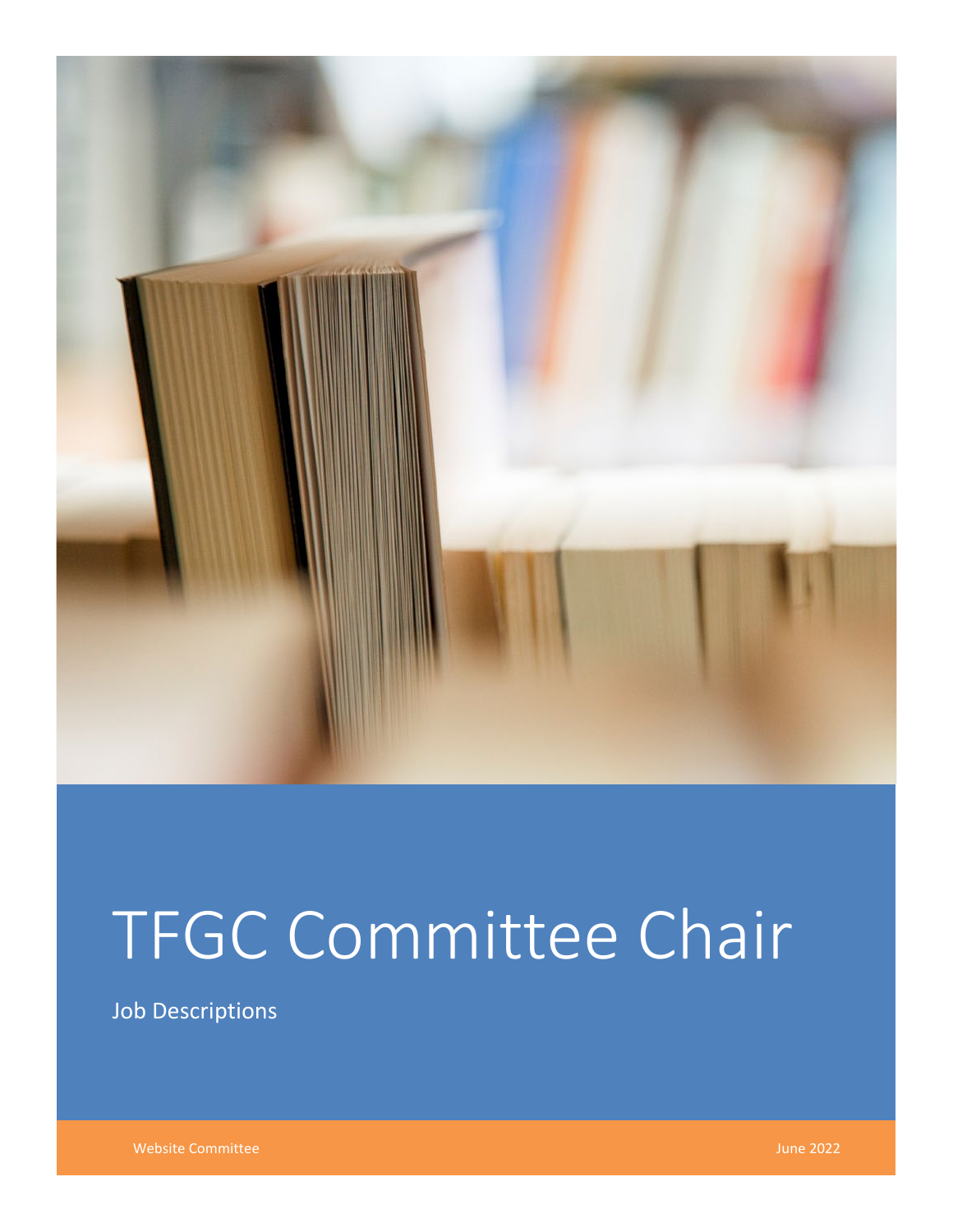# Contents

| Tennessee Federation of Garden Clubs (TFGC) Committee Chair Job Descriptions 5 |  |
|--------------------------------------------------------------------------------|--|
|                                                                                |  |
|                                                                                |  |
|                                                                                |  |
|                                                                                |  |
|                                                                                |  |
|                                                                                |  |
|                                                                                |  |
|                                                                                |  |
|                                                                                |  |
|                                                                                |  |
|                                                                                |  |
|                                                                                |  |
|                                                                                |  |
|                                                                                |  |
|                                                                                |  |
|                                                                                |  |
|                                                                                |  |
|                                                                                |  |
|                                                                                |  |
|                                                                                |  |
|                                                                                |  |
|                                                                                |  |
|                                                                                |  |
|                                                                                |  |
|                                                                                |  |
|                                                                                |  |
|                                                                                |  |
|                                                                                |  |
|                                                                                |  |
|                                                                                |  |
|                                                                                |  |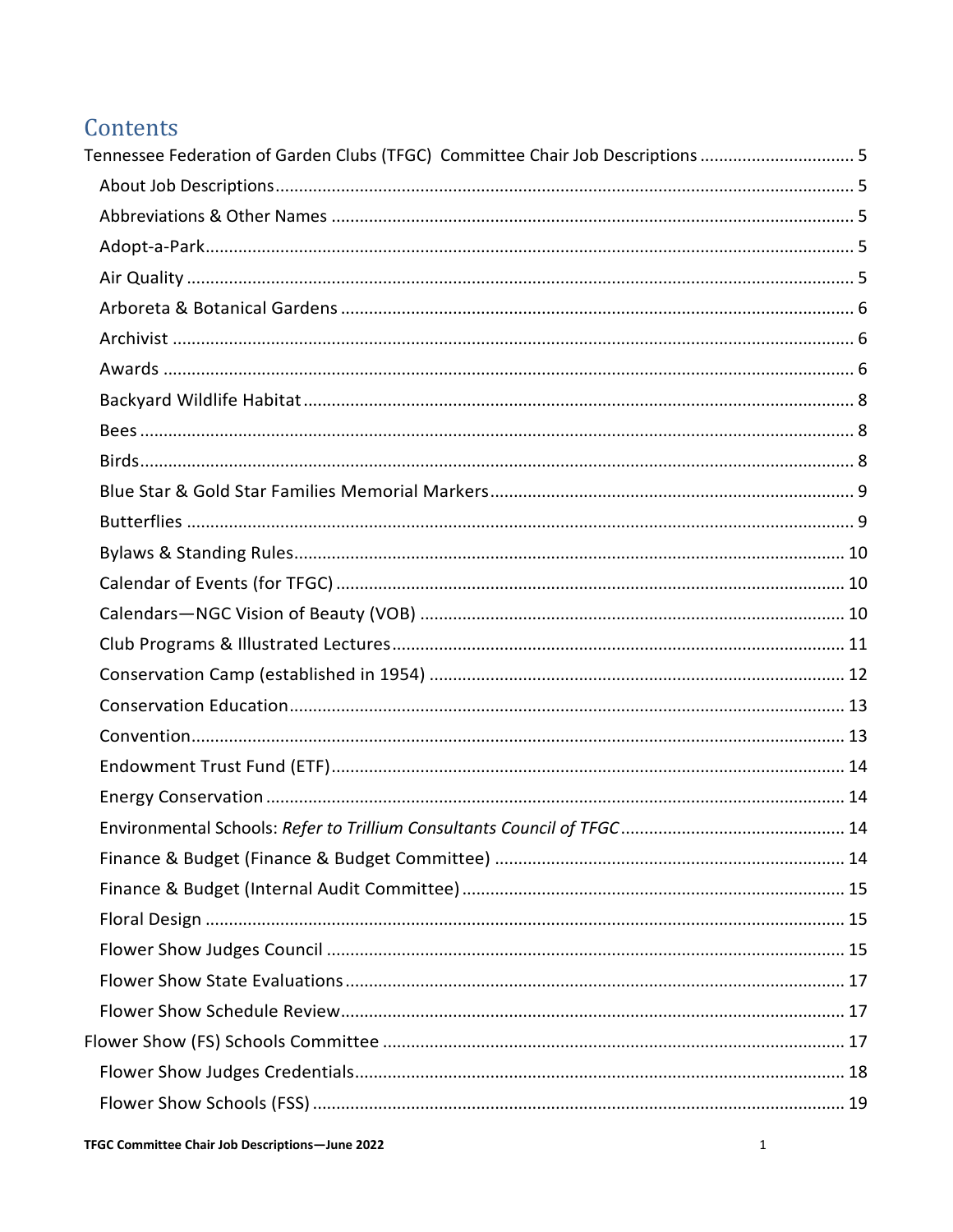| Landscape Design Schools: Refer to Trillium Consultants Council of TFGC  28 |  |
|-----------------------------------------------------------------------------|--|
|                                                                             |  |
|                                                                             |  |
|                                                                             |  |
|                                                                             |  |
|                                                                             |  |
|                                                                             |  |
|                                                                             |  |
|                                                                             |  |
|                                                                             |  |
|                                                                             |  |
|                                                                             |  |
|                                                                             |  |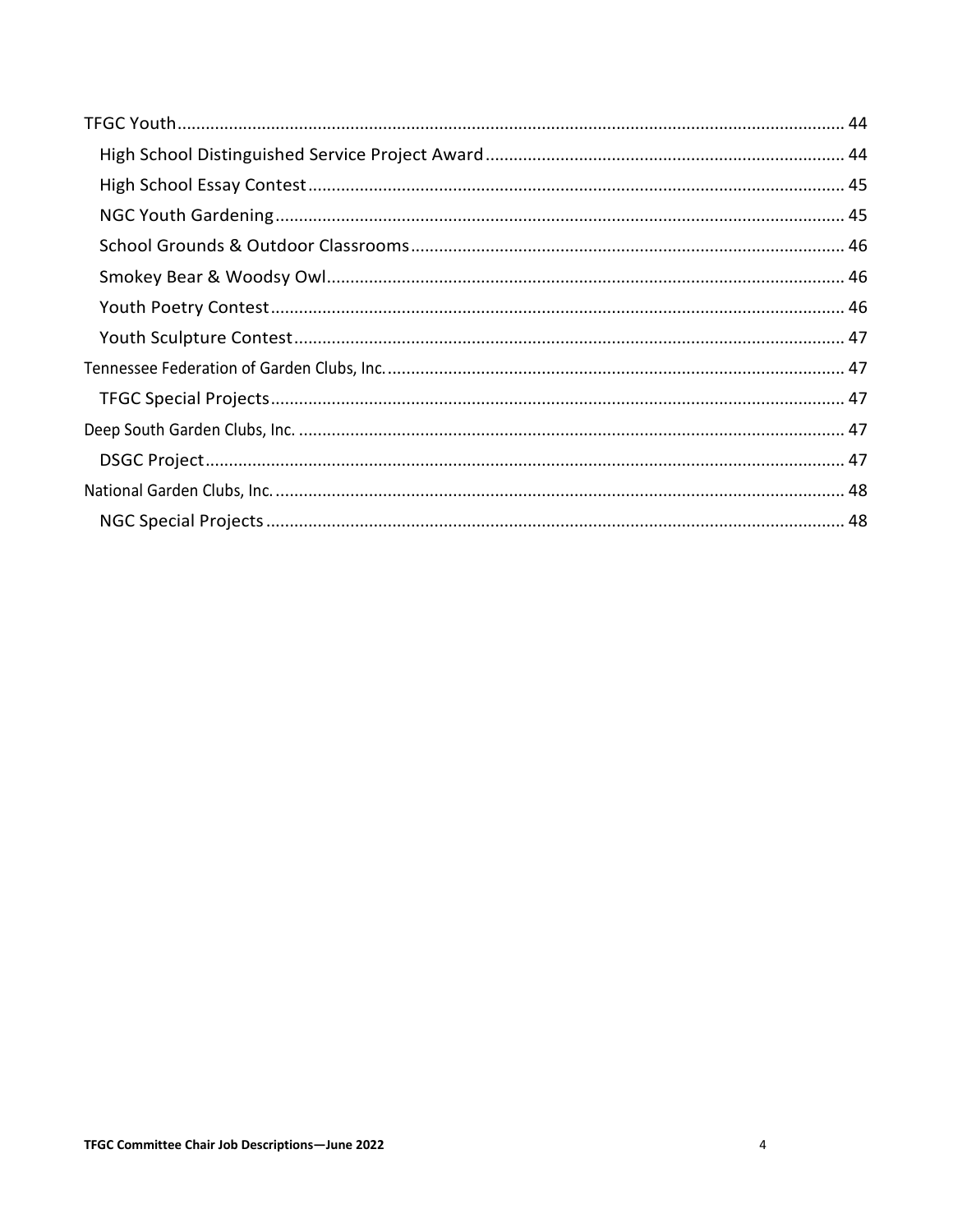# <span id="page-5-0"></span>**Tennessee Federation of Garden Clubs (TFGC) Committee Chair Job Descriptions**

## <span id="page-5-1"></span>**About Job Descriptions**

This document outlines the duties of each committee chair with Tennessee Federation of Garden Clubs, Inc. (TFGC).

If a TFGC member needs additional information about rules, guidelines, procedures, and forms, the specific chair noted in this document can provide them.

Committee chairs may request a co-chair or chairs, as needed.

## <span id="page-5-2"></span>**Abbreviations & Other Names**

- Deep South Garden Clubs, Inc. (DSGC), also referred to as Deep South
- Endowment Trust Fund (ETF)
- Flower Show (FS)
- Flower Show Judges (FSJ)
- Ivan Racheff House and Gardens (IRH&G/Racheff)
- National Garden Clubs, Inc. (NGC)
- *NGC Handbook for Flower Shows* (*NGC Handbook*)
- Tennessee Council of Nationally Accredited Flower Show Judges (TFGC Judges Council/TCNAFSJ)
- Tennessee Federation of Garden Clubs, Inc. (TFGC)
- TFGC Headquarters (TFGC Headquarters/Racheff)
- *The National Gardener* (*TNG*)
- *The Volunteer Gardener* (*TVG*)
- Vision of Beauty (VOB) Calendars

## <span id="page-5-3"></span>**Adopt-a-Park**

The Adopt-a-Park chair promotes participation by encouraging clubs to establish new parks (state, city, pocket, mini, subdivision, or neighborhood).

The Adopt-a-Park chair also:

• Encourages improving or developing areas in existing parks, such as bird sanctuaries, nature trails, and Arbor Day and wildflower plantings

## <span id="page-5-4"></span>**Air Quality**

The Air Quality chair provides information to local garden club members about air pollution, its causes, and potential treatment to solve the problems.

The Air Quality chair also:

• Studies air pollution issues (such as auto emissions, tobacco smoke, energy efficient sealed buildings and homes, aerosol containers, cleaning products, and radon)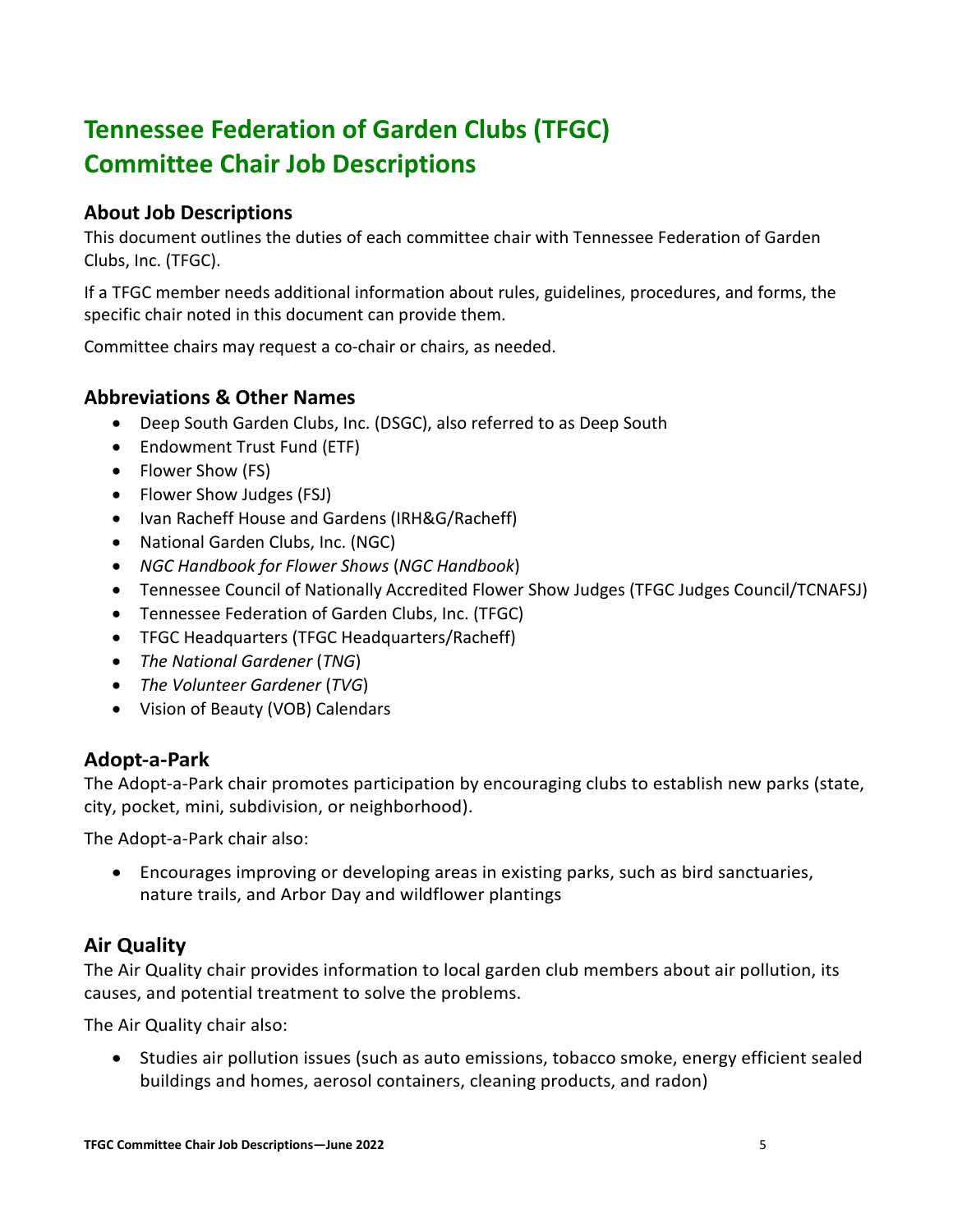- Passes on information to combat these problems (such as planting trees, recycling, driving less, carpooling, support and use of renewable energy sources, consuming less, using houseplants, and education) to the districts and clubs
- Seeks involvement from other groups interested in safeguarding the air and advises districts and clubs on ways they may support legislation

## <span id="page-6-0"></span>**Arboreta & Botanical Gardens**

The Arboreta and Botanical Gardens chair maintains and updates lists of arboreta, botanical gardens, and open gardens, both public and private. Lists may include memorial gardens, house and garden tours, wildflower hikes, nature trails, historic sites, scenic routes, and state and national parks. Lists include the venue name, address, visiting hours, and the price of admission, if any.

The Arboreta & Botanical chair also:

- Distributes this information through the districts and encourages each club to visit one or more sites per year
- Arranges for displays at the convention and district meetings to promote interesting sites
- Coordinates the work of state committees whose work areas interrelate with those of directors of arboreta and botanical gardens
- Arranges for at least one meeting with this group during the two-year period of this position

## <span id="page-6-1"></span>**Archivist**

The Archivist chair assists the historian in gathering materials about TFGC and placing them in the IRH&G/Racheff Archives so that they will be available to members.

The Archivist chair also:

• Ensures that electronic copies of *The Volunteer Gardener* are sent to TFGC Headquarters/Racheff for posterity

**NOTE:** Before 2021, hardbound covers of *The Volunteer Gardener* were sent to TFGC Headquarters/Racheff for binding purposes

• Catalogs information for easy accessibility and submits a short Tennessee history to DSGC and NGC, when requested

## <span id="page-6-2"></span>**Awards**

The Awards chair encourages clubs to apply for TFGC, DSGC, and NGC awards. All judging takes place between January 1–10.

The Awards chair also:

• Notifies members of the time and place for judging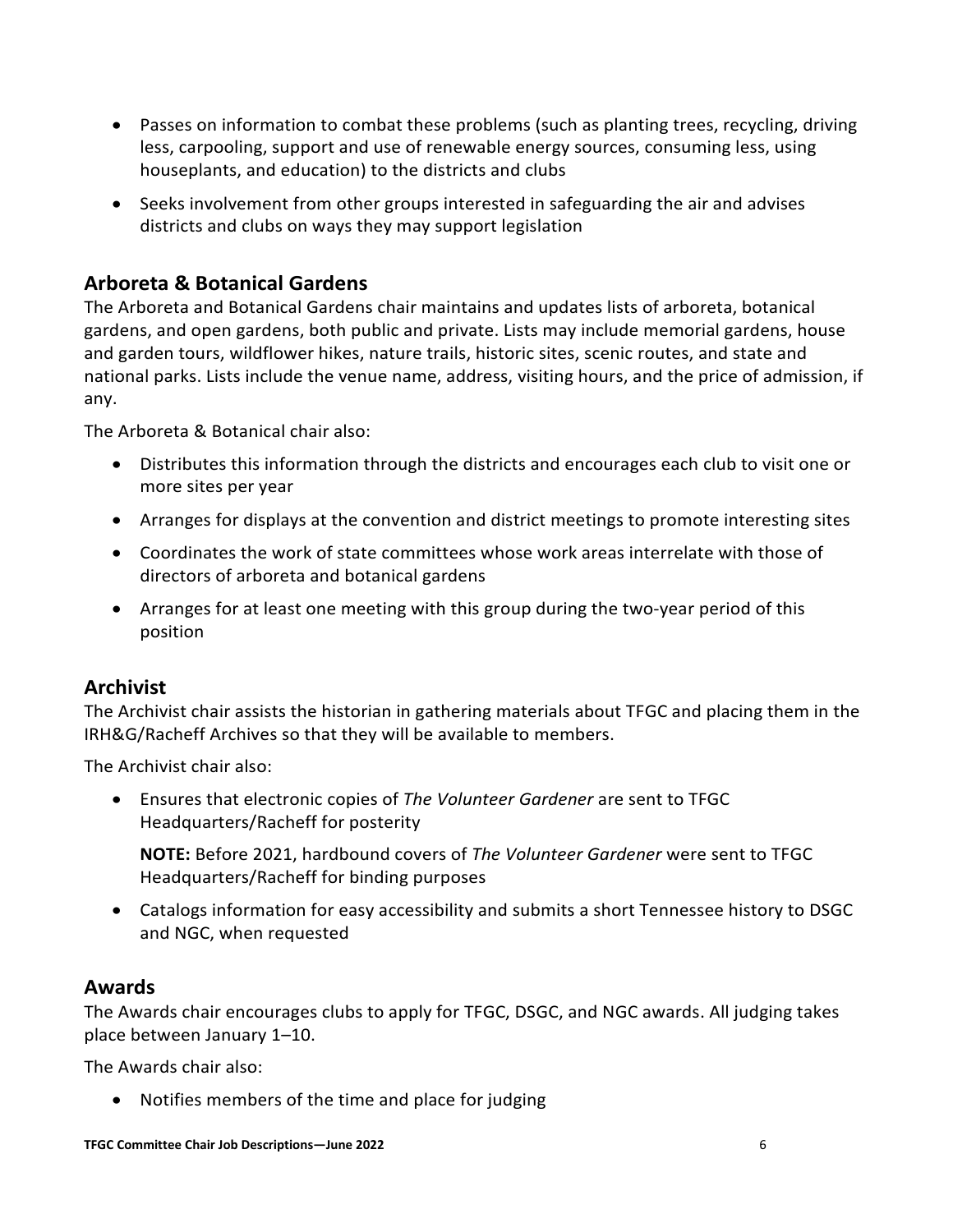• Forwards all applications to NGC and DSGC

The Awards Committee consists of the following:

- TFGC Awards chair
- Four District Awards chairs
- President-Elect
- First Vice President
- Flower Show (FS) Schools chair
- FS Judges Credentials chair
- Immediate-past Awards chair
- Other TFGC committee chairs (as necessary)

The TFGC president signs the award forms. The BOE judges recommend where the BOE should be sent, either to NGC or DSGC.

- 1. The Awards chair obtains all current NGC, DSGC, and TFGC application forms and distributes them to the four district directors and District Awards chairs. The chair obtains all current special awards information and distributes to each district. The chair updates all forms and special awards information on the NGC and TFGC websites.
- 2. In 2019, the Awards chair added the "TFGC Award Rules" and "Flower Show Award Rules" in the *Awards Manual*, along with the NGC and DSGC Special Project information. Award manuals are given to the district directors and the [awards list, rules, and applications](https://www.tngardenclubs.org/projects-programs/awards/) are on the TFGC website. The chair updates the manual, as well as special project information, before the first board meeting of a new administration. The *awards year* is January 1 through December 31. All applications must be received no later than January 1. There are exceptions, so carefully note each awards deadline.
- 3. Any individual, group, or club who wishes to add a *new award* must apply in writing to the Awards Committee. Payment for the new award must be specifically established. After committee approval, the award is presented to the Executive Committee and then the Board of Directors for approval. The chair presents the specifications for NGC, DSGC, and TFGC awards at the Post-Convention Board Meeting. Approved awards are then published in the *[Awards Rules](https://www.tngardenclubs.org/projects-programs/awards/)* and on the TFGC website for distribution to the clubs no later than the president's meeting.
- 4. **District Awards**: The District Awards chairs form a committee to evaluate club ratings, judge any district awards, and judge any Junior Standard awards. The chairs list the placings and send this list to the Awards chair by February 1.
- 5. **Flower Shows:** ALL clubs having a flower show send a "Letter of Intent" to the State Awards chair and the TFGC FS State Evaluations chair. After receiving the letter of intent, the Awards chair sends the club a *Flower Show Packet*, which includes all necessary forms and other important information. All clubs having flower shows and entering for the staging award must send the staging award form to the Awards chair. The Awards chair and the Evaluations chair work closely together.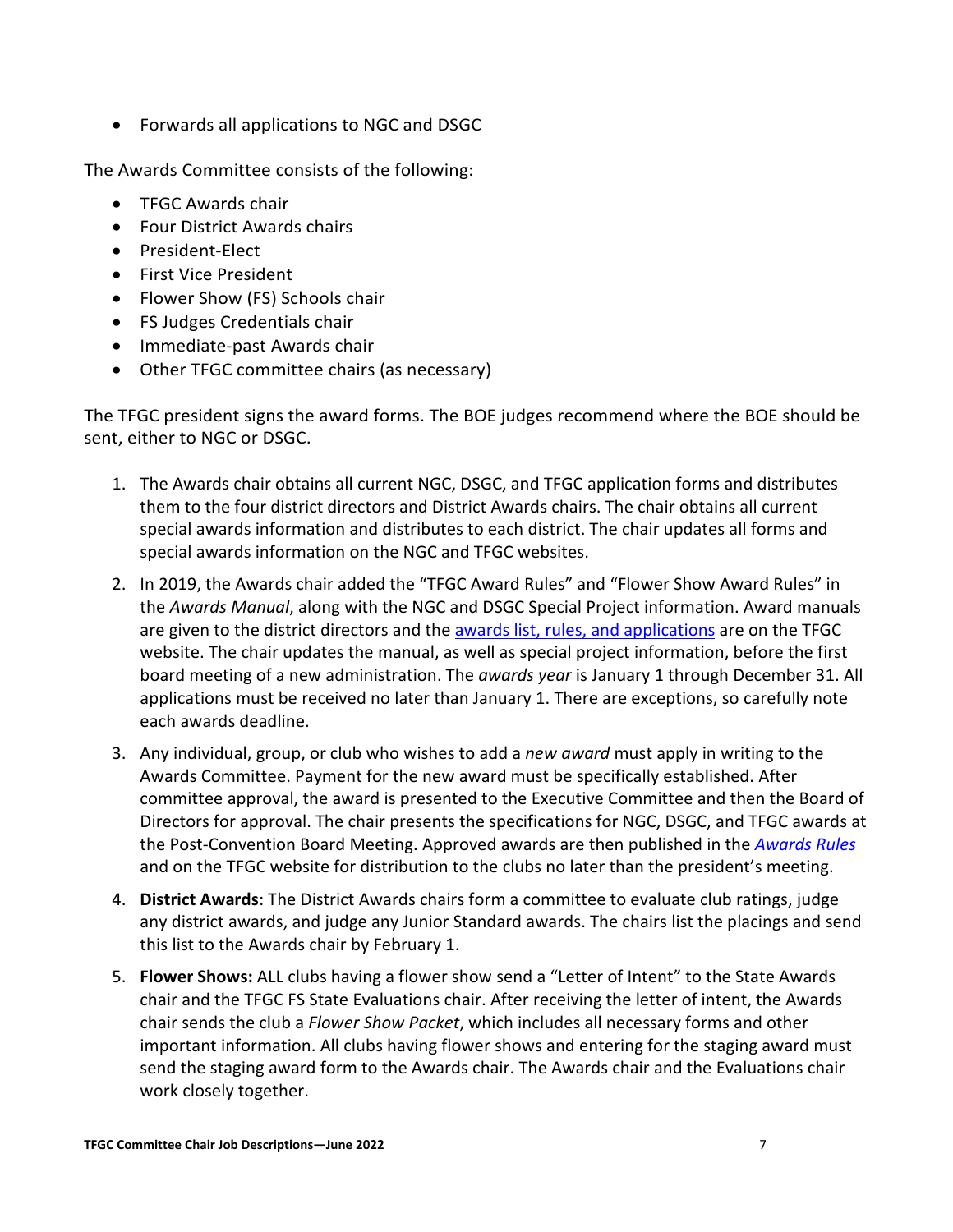- 6. **Publicity Press Books:** The Awards chair is responsible for having the Publicity Press Books judged and mailed to the DSGC Publicity Press Book chair by the DSGC deadline. Press Book winners in all three categories are sent. This chair fills out the DSGC Awards applications with the DSGC award number on the applications. The rest of the Press Books are brought to the TFGC Convention to be returned to the rightful district director.
- 7. If a club wants any *Press Book* or *Flower Show Book* returned, the club must include a selfaddressed envelope and return postage.
- 8. The TFGC treasurer forwards the names of any delinquent clubs that are ineligible for any awards to the Awards chair. Delinquent clubs have members owing dues as of June 1.

## <span id="page-8-0"></span>**Backyard Wildlife Habitat**

The Backyard Wildlife Habitat chair encourages the use of bluebird feeders, butterfly houses, and water sources in the backyards or gardens of garden club members.

The Backyard Wildlife Habitat chair also:

- Encourages members to provide food sources for the animals in our surroundings to promote health and growth
- Provides information on these subjects, as well as resources for acquiring further information

#### <span id="page-8-1"></span>**Bees**

The Bees chair promotes knowledge, conservation, and appreciation of bees.

The Bees chair also:

- Alerts garden club members and the public about the plight of bees and what may be done to help them
- Educates all on the importance of bees to our food and ornamental crops
- Strives to develop and promote programs and publicity that create interest and concern among garden club members

#### <span id="page-8-2"></span>**Birds**

The Birds chair promotes activities and projects related to the protection and welfare of ALL birds and their habitats throughout the state. Activities include:

- Establishing sanctuaries
- Furnishing food and homes
- Promoting the passage and enforcement of laws concerned with bird welfare

The Birds chair also:

• Encourages promotion of public education on the economic, biological, aesthetic, and recreational value of birds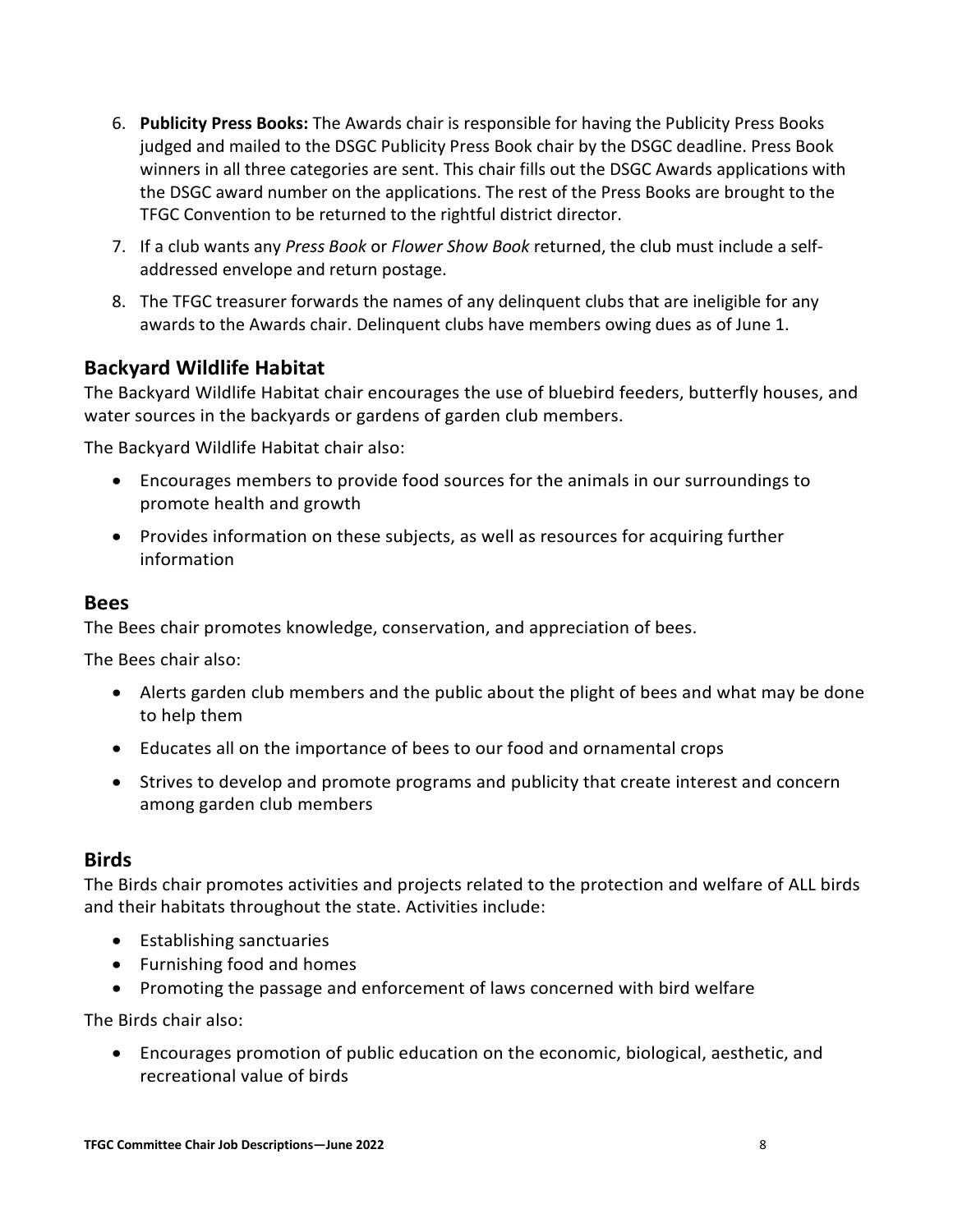- Encourages cooperation with clubs, schools, Junior Garden Clubs, and Audubon Societies
- Submits an article to *The Volunteer Gardener* or the TFGC website when requested

## <span id="page-9-0"></span>**Blue Star & Gold Star Families Memorial Markers**

The Blue Star & Gold Star Families Memorial Markers chair is familiar with NGC and the Tennessee Department of Transportation (TDOT) concerning the placement of Blue Star & Gold Star Families Memorial Markers. Plans for placing markers and landscaping are made with the cooperation of TDOT.

The Blue Star chair:

• Encourages clubs and districts to place these memorials as a tribute to those who have served, to those are serving, and to those who will serve in the Armed Forces of the United States

One club or a group of clubs may raise funds for an individual marker or by a group of clubs or a district for a district marker. Clubs or group of clubs purchasing a single marker may handle their own finances. Contributions for a district marker are paid to the clubs' district treasurer, to be retained until a sufficient amount has accumulated for a marker.

The Blue Star chair also:

- Reports the number and location of each memorial marker to the DSGC and NGC chairs
- Assists in the dedication of each new marker, along with the president and district director
- Provides a sample program and tips for a successful dedication
- Prepares an article with photographs of new marker dedications to *TVG* and/or the TFGC website
- Updates all related forms and information

#### <span id="page-9-1"></span>**Butterflies**

The Butterflies chair promotes knowledge, conservation, and appreciation of butterflies.

The Butterflies chair:

- Alerts garden club members and the public about the plight of butterflies and the environmental dangers the butterflies face
- Encourages the planting of butterfly gardens, protection of habitat, and the availability of nectar and larval foods
- Strives to develop and promote programs and publicity that create interest and concern among garden club members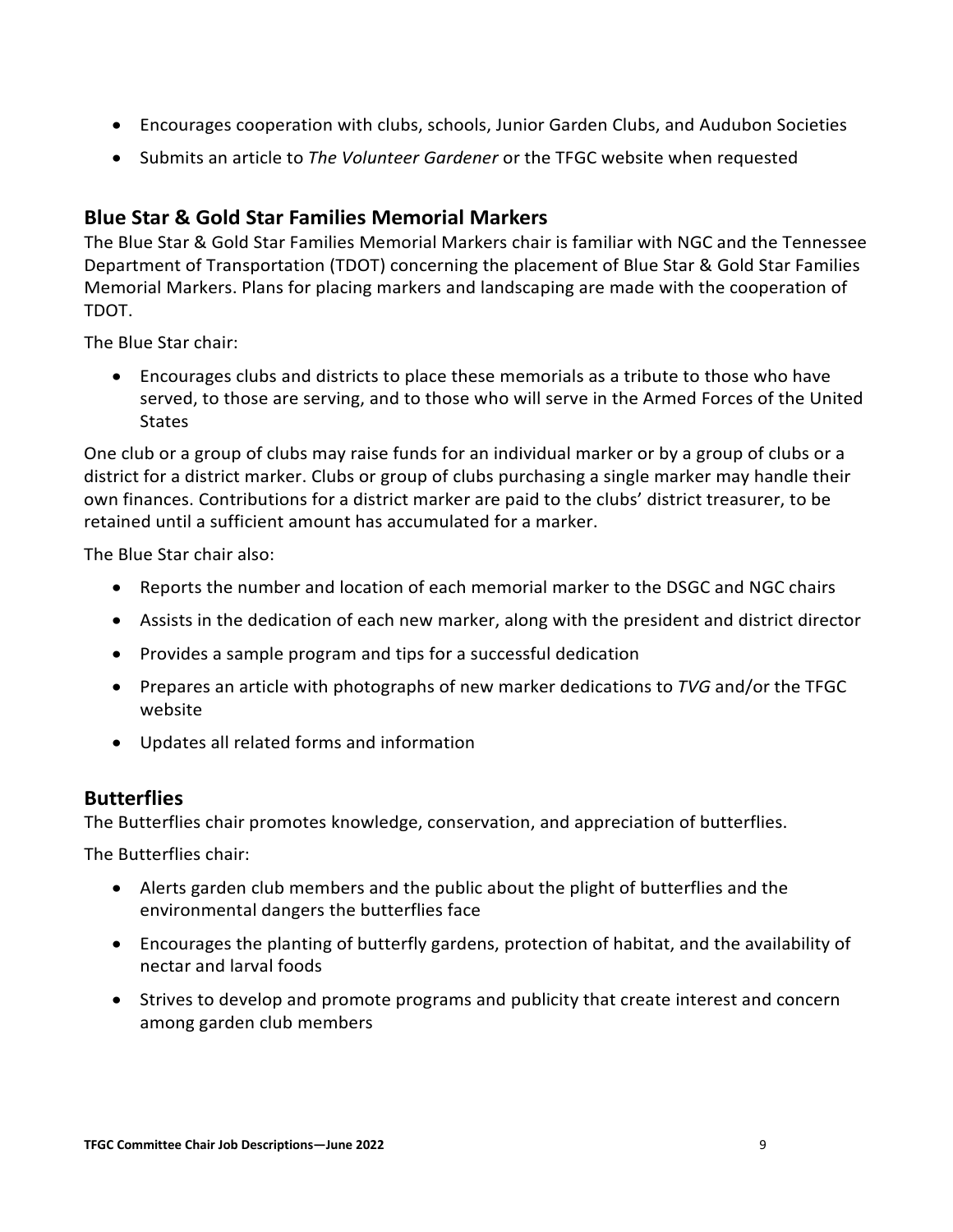## <span id="page-10-0"></span>**Bylaws & Standing Rules**

The Bylaws & Standing Rules chair recommends amendments to the Board of Directors that facilitate the functioning of TFGC.

As part of this process, the TFGC Recording Secretary:

• Provides copies of proposed bylaw amendments, which have board approval, to each member club at least 30 days before the annual meeting

The Bylaws & Standing Rules chair:

- Ensures the publishing of these bylaws in *TVG* and the TFGC website under *About Us*, *Leadership*, *Governance* prior to the annual meeting
- Works with the Website Administrators to update these documents: *TFGC Bylaws*, *TFGC Standing Rules*, *TFGC Committee Chair Job Descriptions*, and *Duties of TFGC Officers & Racheff Treasurers*
- Works with the Website Committee Forms Manager to ensure that the forms are current and have the latest additions and changes

**NOTES:** The Parliamentarian and President-elect are members of the Bylaws/Standing Rules committee. The latest documents are always available on the [TFGC website.](https://www.tngardenclubs.org/governance-docs/)

## <span id="page-10-1"></span>**Calendar of Events (for TFGC)**

The Calendar of Events manager, who is part of the Website Committee, ensures that all dates related to TFGC are included in the online events calendar. If not handled by the TFGC president, this manager makes the information available to *The Volunteer Gardener* editor and the website administrator, as requested.

Requests are emailed to this manager immediately when tentative dates are set. The president must approve state and district event dates.

## <span id="page-10-2"></span>**Calendars—NGC Vision of Beauty (VOB)**

The NGC VOB chair contacts District Calendar chairs each year and gives instructions on how to place orders and promote sales. Refer to the NGC or TFGC websites for the VOB calendar form. In the year the administration changes, VOB calendar information comes from NGC after the NGC Convention. The price of the calendars is determined by the NGC cost (100 and up quantities) plus \$2 equals the TFGC price.

The District Calendar chairs take orders from clubs and secure the payments. The orders and one combined total check from each district treasurer are sent to the TFGC Calendar chair. This chair submits district orders and checks to the TFGC treasurer who places one combined order shipped with standard freight with NGC Member Services.

If NGC agrees, this chair requests the calendars be sent to the District Calendar chairs in the quantities ordered and the bill for payment sent to the TFGC treasurer. Additional orders may be placed as long as supplies last, and orders placed are in quantities of 100 for the NGC price break.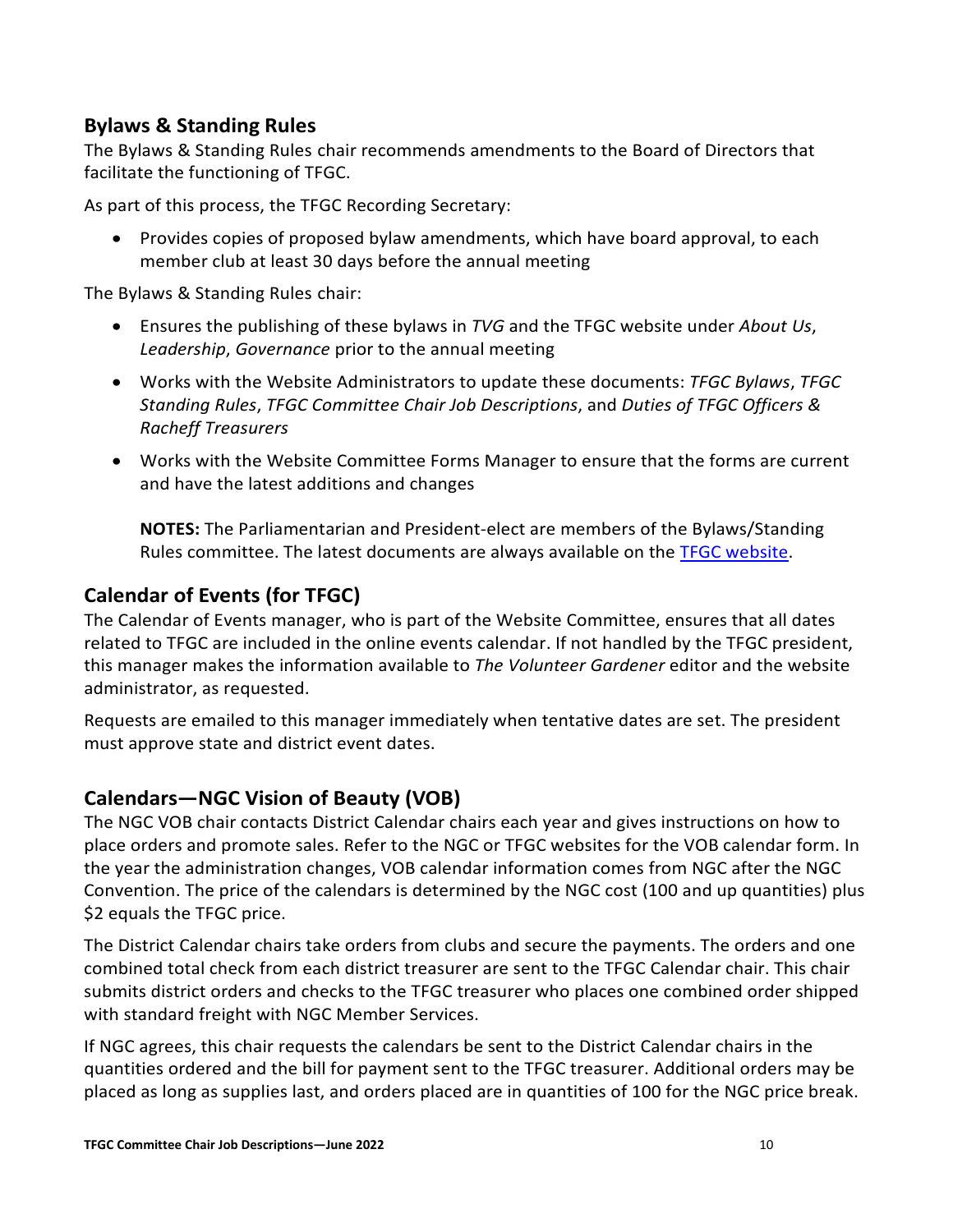All profits from the sale of calendars are retained by TFGC for use in the scholarship fund. This chair:

- Develops plans to increase the sales of calendars and encourages entries in the NGC calendar contest. Contest entry information is available in the back of the calendar.
- Submits articles promoting sales to *TVG*
- Instructs the District Calendar chairs to promote sales in district newsletters
- Sends reports to the NGC chair, the DSGC chair, and the TFGC president when sales are finalized

## **Civic Roadside Beautification**

The Civic Roadside Beautification chair's duties include these areas: Scenic Tennessee, Keep America Beautiful (KAB), and Keep Tennessee Beautiful (KTB).

The Civic Roadside Beautification chair encourages clubs to plan programs and projects that improve the environment. Projects should have a broad base of community involvement and participation with other groups in the area.

The chair also:

- Works toward roadside beautification, including cooperation with other committees and groups working for the control of billboards, removal of litter, junk yards, and auto graveyards
- Cooperates with local authorities, with the help of district chairs, in searching for more scenic conditions in our towns and cities

## <span id="page-11-0"></span>**Club Programs & Illustrated Lectures**

The Club Programs & Illustrated Lectures chair promotes dynamic, informative, and fun programs for individual garden clubs.

The Club Programs & Illustrated Lectures chair also:

- Knows the available material within TFGC and from NGC
- Updates this information as needed
- Lists materials helpful in planning programs for clubs
- Compiles materials for distribution to inquiring clubs
- Encourages well-planned, interesting, and varied subjects that are garden-related and of general interest

Sources of program materials include local county extension offices. A program could consist of various study courses spread over a series of meetings, field trips, or cleanup days.

This chair also: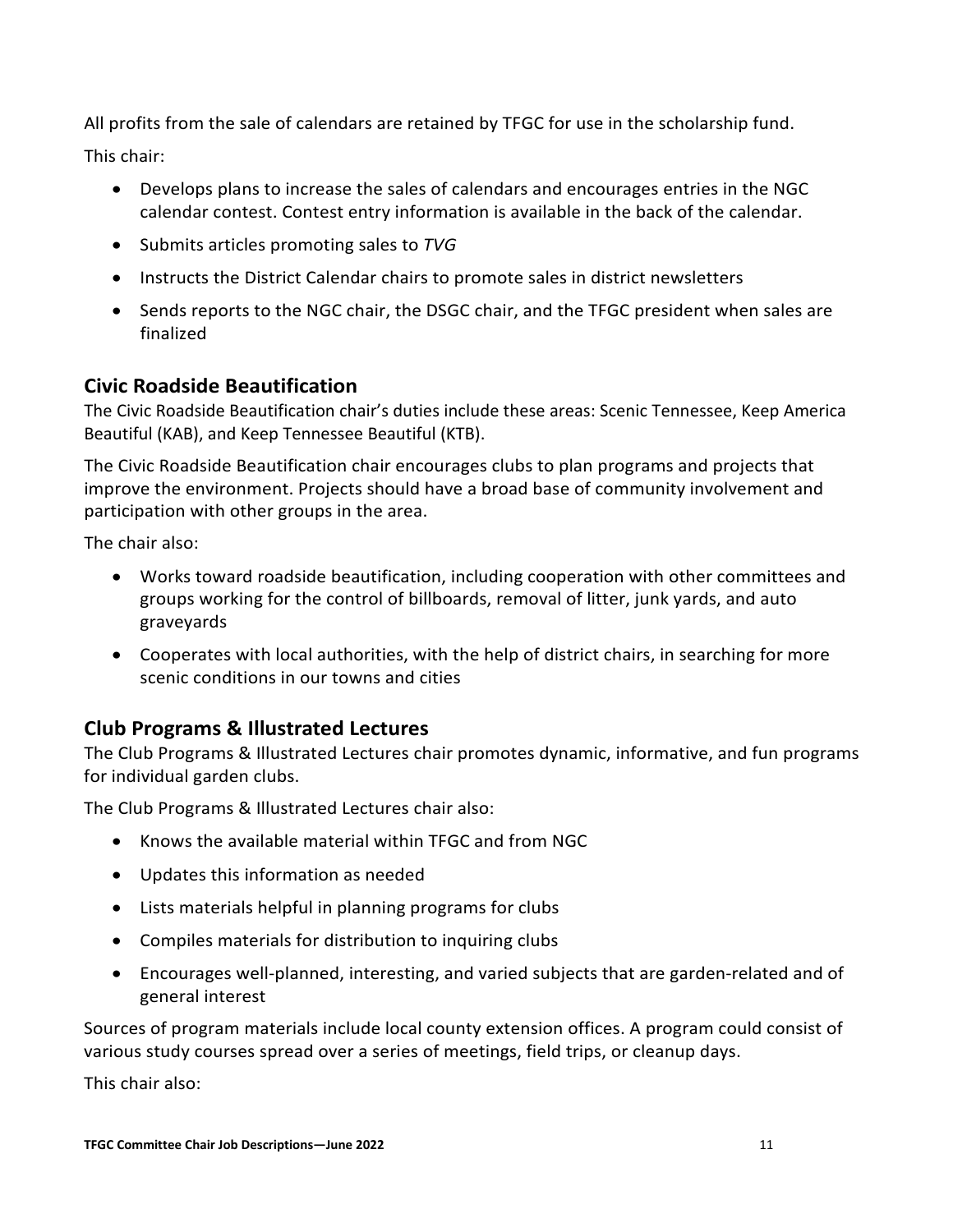- Makes material available to local clubs through the district chairs
- Encourages the illustration of special program projects and helps make these programs
- Keeps program-related slides and videos belonging to TFGC
- Maintains a list of available speakers, with help from district chairs
- Encourages clubs to use their own members as speakers for better education within the club
- Submits at least one article each year, suitable for a garden club program, to *The Volunteer Gardener* editor and to the TFGC website

## <span id="page-12-0"></span>**Conservation Camp (established in 1954)**

The Conservation Camp chair serves as General chair of the TFGC Conservation Camp. Working with the president, Conservation Camp Committee, and with the supervisor of the State Department of Conservation Education in planning the program, this chair:

- Endeavors to include information on conservation-related topics that are given special emphasis by DSGC or NGC
- Submits program plans and formats to the president for approval before invitations, printing, or contracts are made

See the detailed procedures set forth in the *TFGC [Events Reference Guide,](https://www.tngardenclubs.org/forms/)* available under Resources, Forms, Miscellaneous on the TFGC website.

Using the *TFGC Events Manual*, the Conservation Camp chair:

- Makes reservations for the camp facilities and employs a caterer, if necessary
- Prepares notices and registration forms for publication in the summer issue of *TVG*

This chair also:

- Appoints a registrar to account for registration and finances for the camp and other committee chairs, as needed, for exhibits, material distribution
- Mails excess funds, if any after all the camp expenses are paid, to the TFGC treasurer within sixty days

Refer to *TFGC [Standing Rules,](https://www.tngardenclubs.org/governance-docs/) Section XIII, Conventions, Conservation Camp and Other Meetings*.

- Reports the activity and achievements of the camp in the winter issue of *TVG and on the TFGC website*
- Distributes conservation materials to garden clubs and encourages them to have one or more programs on conservation each year
- Encourages clubs to work for TFGC and NGC Conservation awards
- Prepares TFGC applications for these awards, when requested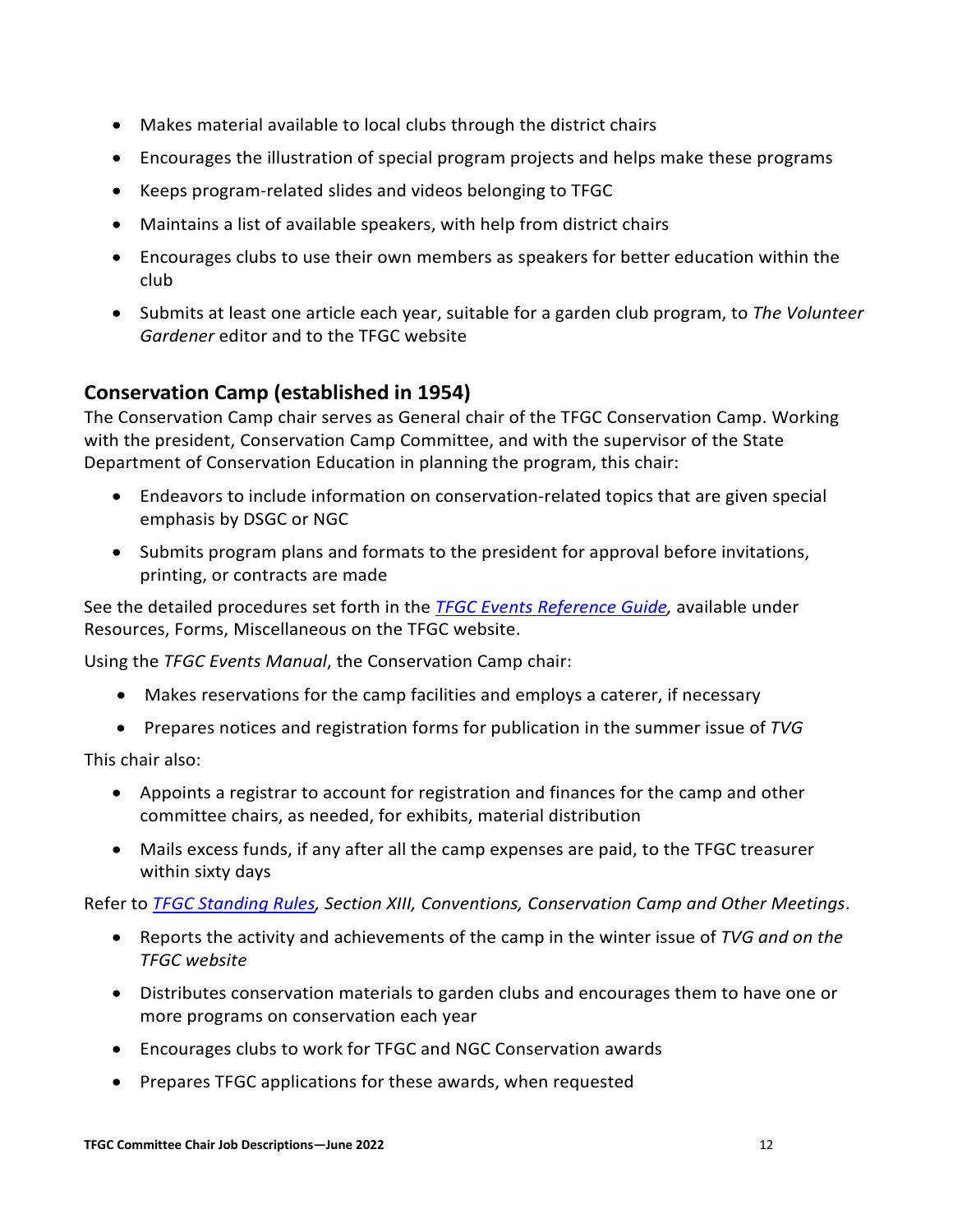• Works closely with the University of Tennessee in promoting the yearly conservation workshop for teachers, co-sponsored by TFGC, held during summer months

## <span id="page-13-0"></span>**Conservation Education**

The Conservation Education Fund (CEF) was created by a motion at the 2010 Conservation Camp (*BOD 2/16/2012*) to set up a fund to help preserve Mack (*Mr. Conservation*) Prichard's slide collection and other information. When Mr. Prichard retired from the Tennessee Department of Natural Resources in 2010, the state lacked storage space for his extensive collection on the natural resources of Tennessee. Mr. Prichard was the founder of the Cumberland Trail and a Conservation Camp spokesperson and program presenter for many years. After Mack passed away on April 29, 2020, Tennessee Governor Bill Lee declared March 31 as Mack Prichard Day in 2021.

The Conservation Education chair requests donations to support preservation of the Pritchard slide collection about conservation camps, state park histories, wildflowers, and wildlife information, and recordings from Mr. Prichard's speeches at past conservation camps, hikes, and tours.

This chair works with the TFGC treasurer and curators for the Mack Prichard Legacy Project (MPLP)— Friends of the South Cumberland State Park, Inc., PO Box 816, Sewanee TN 37375—with the CEF supporting their employee for the MPLP (*BOD 1/31/19*). To view the curators' progress, visit [www.MackPrichard.org.](http://www.mackprichard.org/) This chair requests information and assistance from other conservation groups that have worked with Mack. Future subjects pertaining to conservation education could qualify for this fund.

## <span id="page-13-1"></span>**Convention**

The Convention chair for each annual meeting serves as a member of the Board of Directors for two years. This chair, with the approval of the board, is responsible for planning the annual meeting in accordance with the detailed procedures set forth in the *TFGC [Events Reference Guide.](https://www.tngardenclubs.org/forms/)* As soon as the date is confirmed and approved by the president, the chair submits it to the *TVG* editor for inclusion in the *Date Book* or *Calendar*. Other publicity must comply with the *TFGC Events Reference Guide* available on the TFGC website.

The district director of the host district is the official hostess for the convention. The TFGC president, after consultation with the convention chairs, appoints the Program, Hospitality, and Registration chairs for each convention. The Convention chair may have approval of the TFGC president to make these appointments.

This chair coordinates the duties of all convention chairs and follows up with all convention assignments in accordance with the *TFGC Events Reference Guide*.

After all the convention expenses are paid, the chair or the appointed Convention treasurer mails excess funds, if any, to the TFGC treasurer within sixty days. (Refer to *TFGC Standing Rules, Section XIII, Conventions, Conservation Camp and Other Meetings*.) A complete convention financial report must be submitted to the TFGC Board of Directors at the fall board meeting following the convention. The chair reports the activity and achievements of the convention in the winter issue of *TVG* and the TFGC website.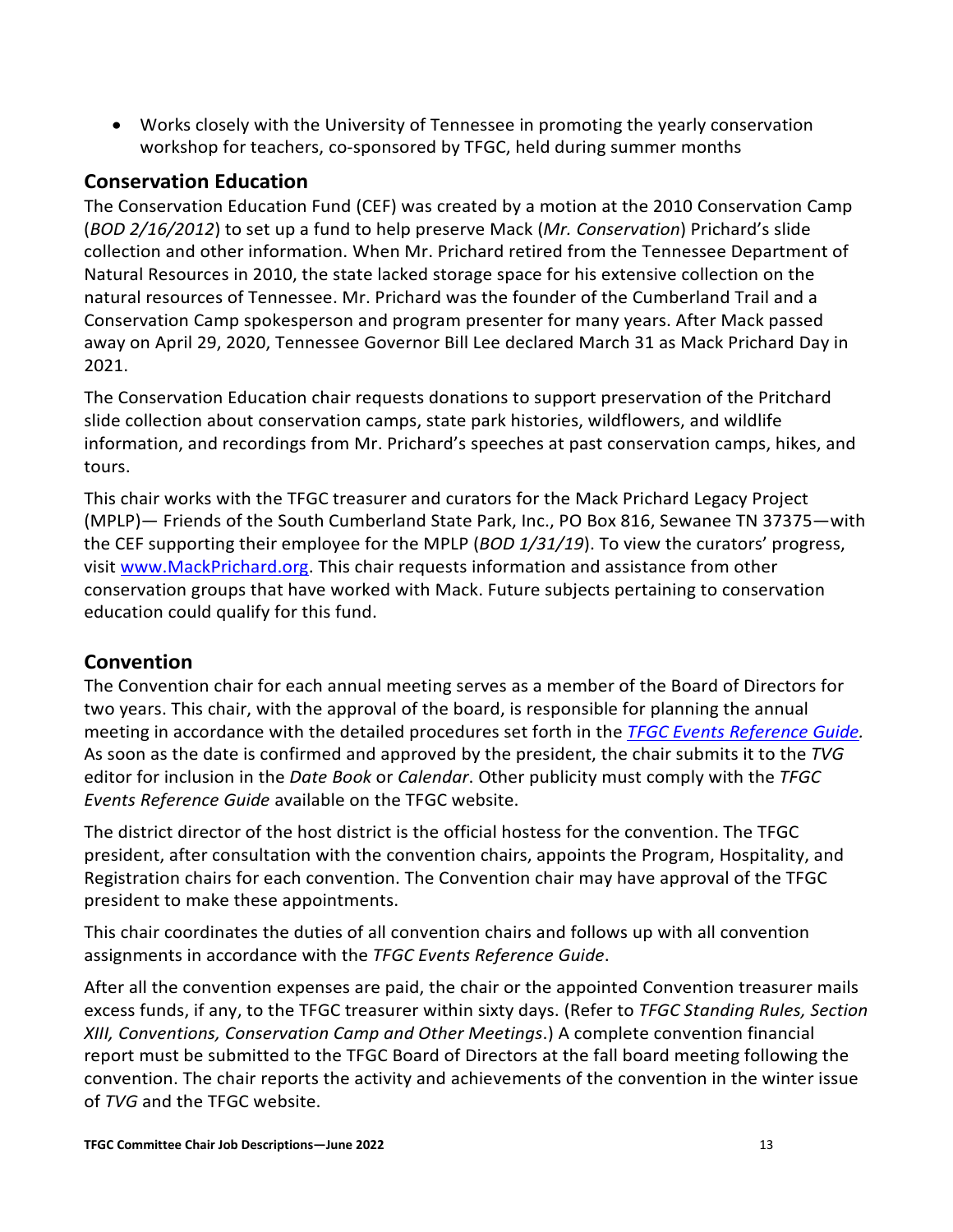## <span id="page-14-0"></span>**Endowment Trust Fund (ETF)**

The Endowment Trust Fund chair promotes contributions and grant applications from TFGC garden clubs to the TFGC Endowment Trust Fund. This chair reports to the TFGC Endowment Trust Fund trustees and the TFGC Board of Directors.

A minimum of 10 percent of the annual net earnings of the fund is added to the corpus of the funds (*Agreement and Declaration of Trust, TFGC 1996, Item V-A, Investment Authority*).

Requests for distribution of income (grant applications) is made to the ETF Board of Trustees (*Amendment to Agreement and Declaration of Trust, TFGC, 1996, Item IX-Distribution of Income— BOD 10/8/14*). Applications are sent to the four ETF trustees representing each district. These trustees send copies of received grant applications to all seven members of the ETF Board of Trustees members for review. The decision on awarding is made by the complete board at the ETF fall meeting prior to Conservation Camp.

This chair receives the trustees' votes and announces the grant winners at Conservation Camp. The ETF *Grant Information* document, *Contribution* form, and *Matching Grant Application form* are updated by the ETF trustees and are available on the [TFGC website.](https://www.tngardenclubs.org/forms/)

## <span id="page-14-1"></span>**Energy Conservation**

The Energy Conservation chair encourages each district to seek ways that result in conserving energy and improving the environment.

The Energy Conservation chair also:

- Sends or presents information about this topic to the district directors at the TFGC Board of Directors meetings for general distribution to the membership.
- Researches unusual and challenging methods of energy conservation
- Devises ways to enhance member participation
- Promotes awareness with general information about "hydroelectric power," including the location of these power stations in the United States; main usages; advantages and disadvantages; and effects on recreational areas, wildlife protection, agriculture land, and products
- Submits energy filler tips and an article on energy conservation when requested by the *TVG* editor

## <span id="page-14-2"></span>**Environmental Schools:** *Refer t[o Trillium Consultants Council](https://www.tngardenclubs.org/councils/) of TFGC*

## <span id="page-14-3"></span>**Finance & Budget (Finance & Budget Committee)**

The Finance & Budget Chair and the officers mentioned below make up the Finance & Budget Committee.

The Finance & Budget chair, the TFGC treasurer, TFGC assistant treasurer, and three members appointed by the TFGC president prepare a dated, two-year budget to be presented for approval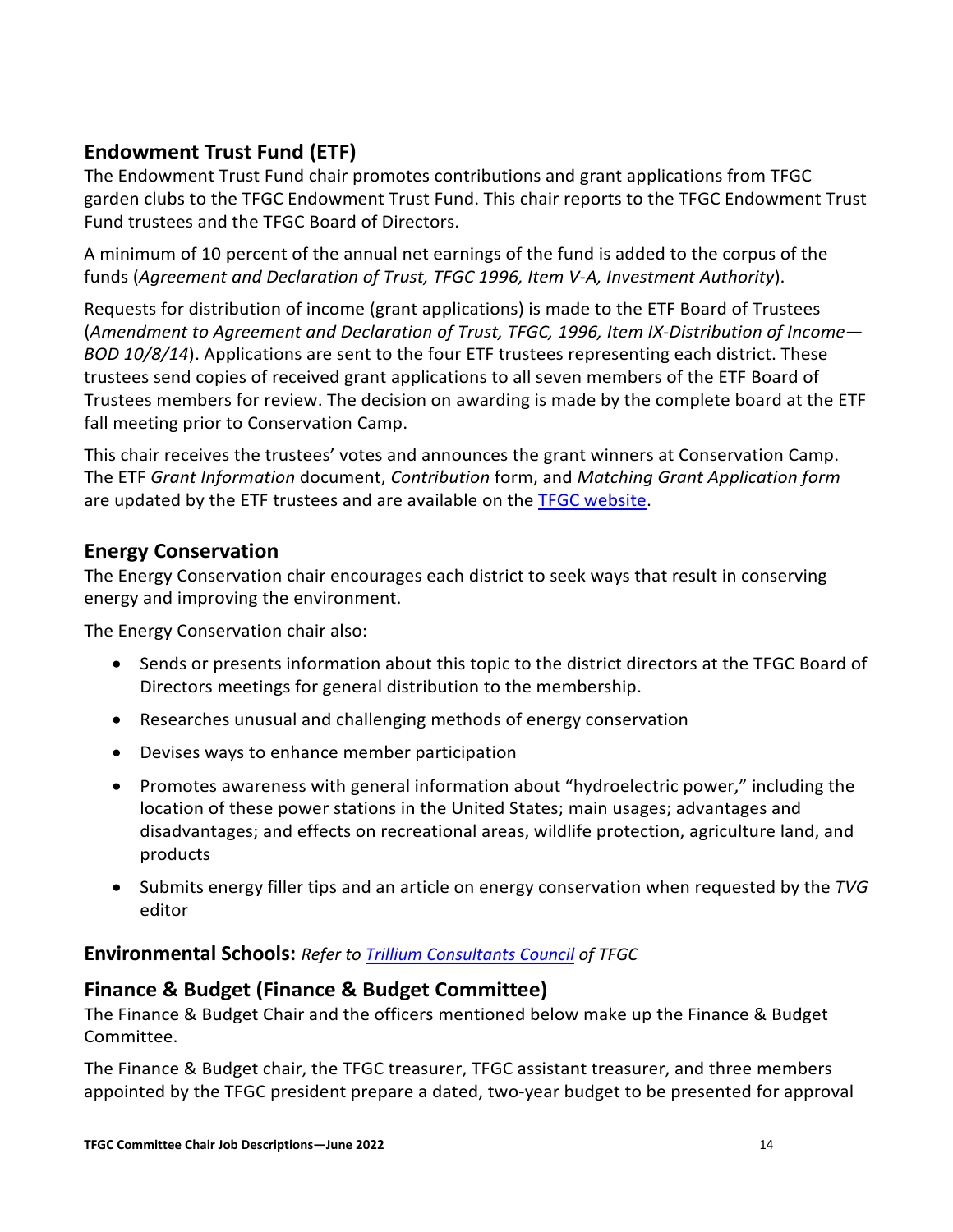in June of the odd-numbered years. The president and parliamentarian serve as ex officio members of this committee.

The Finance & Budget Chair & Committee also:

- Presents a budget review in October of the even-numbered years at the Fall Board of Directors Meeting
- Submits the Budget Report for publication in *The Volunteer Gardener* and the TFGC website
- Advises the president on financial matters, as requested

## <span id="page-15-0"></span>**Finance & Budget (Internal Audit Committee)**

The Finance & Budget Committee comprises the Internal Audit Committee and conducts an internal reconciliation of the TFGC treasurer's records in the second year of the treasurer's term to review the internal control processes.

The IAC committee meeting occurs prior to the annual business meeting. The Internal Audit Committee report is presented the second day of the TFGC annual meeting and is submitted for publication in *TVG* and the TFGC website.

## <span id="page-15-1"></span>**Floral Design**

The Floral Design chair seeks to expand the knowledge, practice, and enjoyment of the art of Floral Design in Tennessee. Since Flower Show School courses serve primarily those members who compete or judge in NGC standard flower shows, there is a need to attract and reach more garden club members who wish to learn floral design—to beautify their homes (for recreation or therapy) and to encourage our youth to enjoy floral design.

Objective approaches may include this chair's efforts to:

- Cite resources of educational information, especially new publications
- Promote club projects involving youth floral designs and joint projects with other nonprofit youth groups, awarding them with certificates
- Promote district floral design demonstrations or workshops with a focus on everyday use of floral design. These demonstrations and workshops are open to the public and staffed by volunteer flower show judges.

## <span id="page-15-2"></span>**Flower Show Judges Council**

The Flower Show Judges Council chair rotates numerically through the TFGC districts with the chair elected by the judges in the district where the chair resides.

The FS Judges Council chair also works with the president and Convention chair when holding the annual meeting in conjunction with the TFGC Convention.

At convention, the chair presides over the annual meeting of the Tennessee Council of Nationally Accredited Flower Show Judges (TCNAFSJ) and holds a memorial service for TFGC judges who have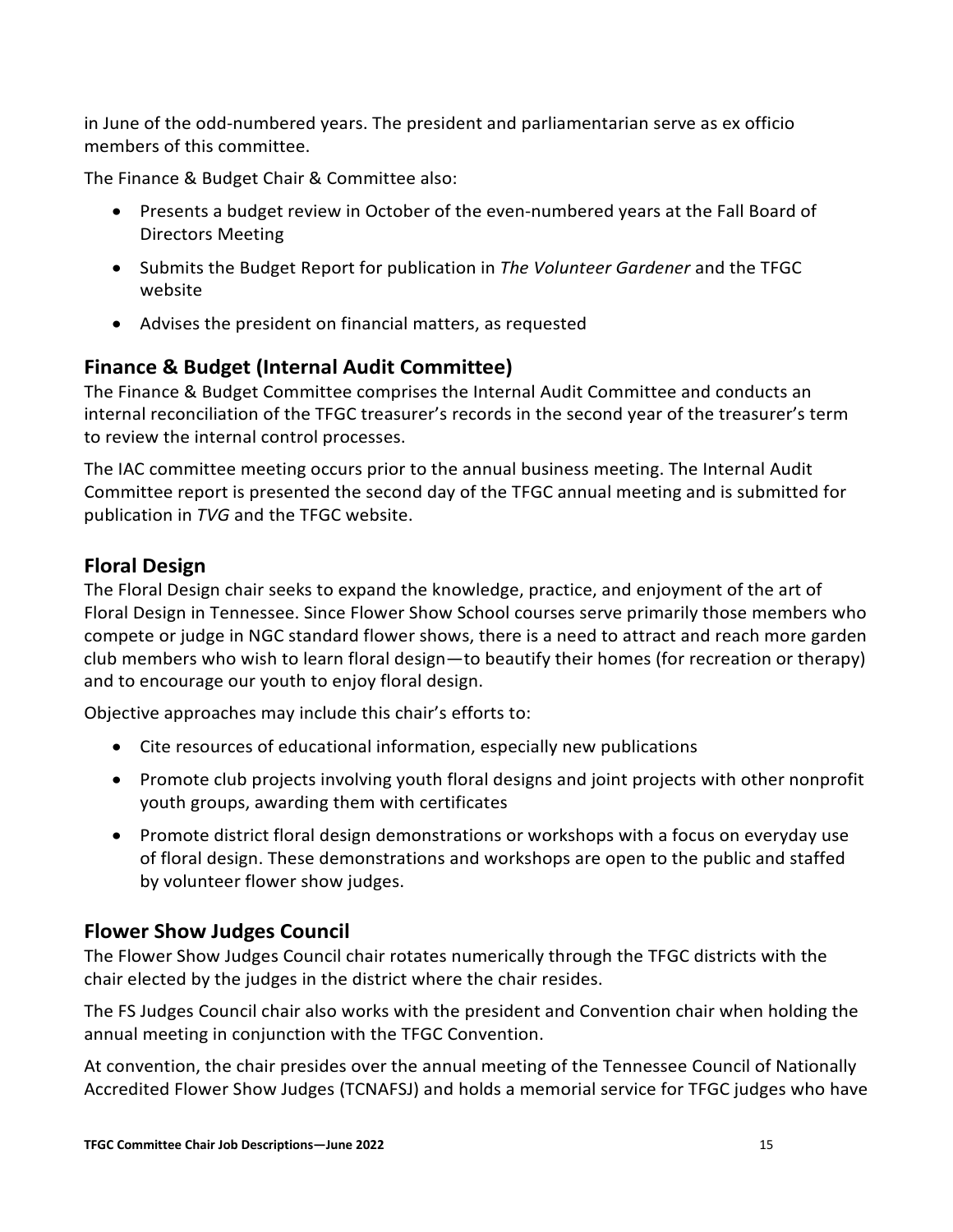died each year.

The chair instructs the council treasurer to provide \$400 (*approved April 14, 2016, Council Meeting, Murfreesboro*) to the convention to help defray expenses for the design program. All District Judges Councils pay dues annually to the TCNFSJ, currently \$6 per member before April 1 each year (*approved April 25, 2019, Council Meeting, Memphis*).

This chair also:

- Serves as the Flower Show State Evaluations chair or appoints someone
- Encourages clubs to have standard flower shows
- Offers assistance to clubs in planning and staging
- Furnishes lists of qualified judges upon request
- Understands the standard flower shows forms
- Remains informed of all changes in TFGC and NGC rulings
- Reports any changes regarding judges to the Membership Database chair or the subject of judging to the *TVG* editor and TFGC website

District Judges Councils and Flower Show Judges (FSJ) Clubs are recorded with this chair and updated annually. The list states the judges' contact information (address, phone number, email, judge's status, and good standing year). The council, along with the FSJ Credentials chair and the Flower Show Evaluations chair, requests and maintains lists of FSJs in the four districts in order to conform to their job description. The FSJ Credentials chair may request FSJ lists or the evaluations or credentials chairs.

Beginning with the 2017–2019 administration, the Tennessee Council of Nationally Accredited Flower Show Judges (TNCNAFSJ) recommends candidates to the TFGC president for appointment of chairs for the:

- Flower Show Credentials chair
- Flower Show Schools chair
- Flower Show Symposium chair
- Flower Show Symposium co-chair
- Flower Show State Evaluations chair
- Flower Show Schedule Review chair

*(This process was approved April 23, 2015, Post Convention BOD Meeting, Jackson.)*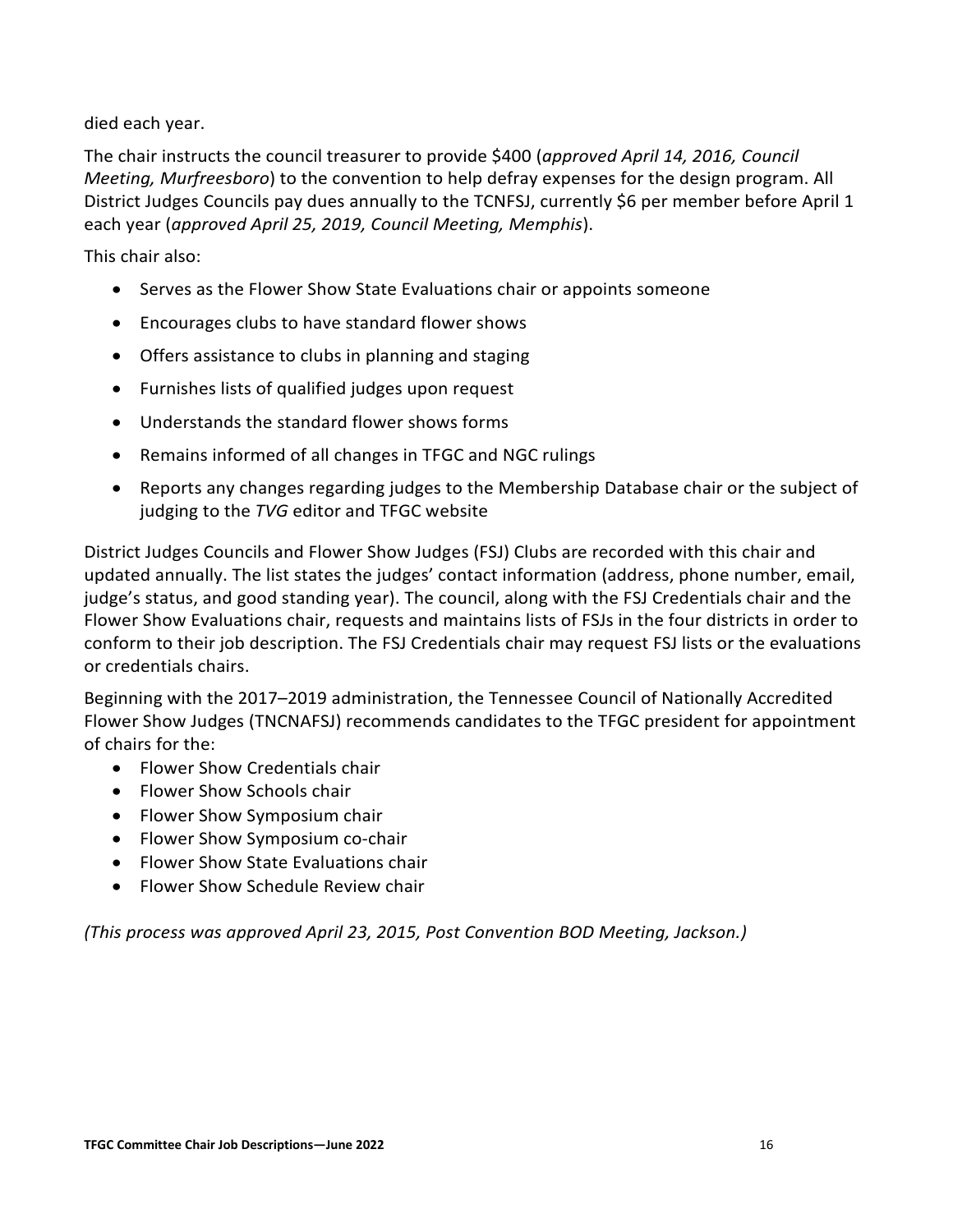## <span id="page-17-0"></span>**Flower Show State Evaluations**

The FS State Evaluations chair refers to the NGC *[Handbook for Flower Shows](https://gardenclub.org/publications)*, as needed. **NOTE:** A digital version is available for downloading from the NGC site.

The chair of the Tennessee Council of Nationally Accredited Flower Show Judges (TCNAFSJ) acts as this chair or appoints someone to this position. The FS State Evaluations chair (*approved at BOD, April 28, 2011*) receives a completed list of all flower show judges prior to judging a standard flower show when the club staging the show is planning to apply for an NGC Flower Show Achievement award.

From this list, the chair certifies that the judges' credentials are in good standing to judge and selects a panel of three NGC Accredited Flower Show judges in good standing to evaluate the flower show. The local flower show chairs never select the judges who will evaluate their flower shows.

Upon request, this chair provides a list of NGC FS judges who may be available to judge a flower show. District Judges Councils and Flower Show Judges (FSJ) Clubs are recorded with this chair.

The council, along with the FSJ Credentials chair and the Flower Show Evaluations chair, requests and maintains lists of FSJ in the four districts in order to conform to their job description. The list states the judges' contact information (address, phone number, email, judge's status, and good standing year).

The chair reports any changes regarding judges to the Membership Database chair. FSJ lists may be requested from this chair, the council, or credentials chairs. This chair works with the Awards chair and the Flower Show Judges Credentials chair in completing the duties of this position.

## <span id="page-17-1"></span>**Flower Show Schedule Review**

The Flower Show Schedule Review chair reviews flower show schedules in draft format prior to the process of printing for a flower show.

The Flower Show Schedule Review chair also:

- Makes suggestions to the schedule writer to correct or improve the schedule based on the current *[NGC Handbook for Flower Shows](https://gardenclub.org/our-store?f%5B0%5D=category%3A84)*
- Endeavors to stimulate interest in the educational phases of shows, originality in schedules, and higher quality in all flower shows

<span id="page-17-2"></span>All FS schedules remain the property of the schedule chair for that specific flower show.

# *Flower Show (FS) Schools Committee*

There are three member chairs of this committee:

- 1. Flower Show Judges Credentials
- 2. Flower Show Schools
- 3. Flower Show Symposiums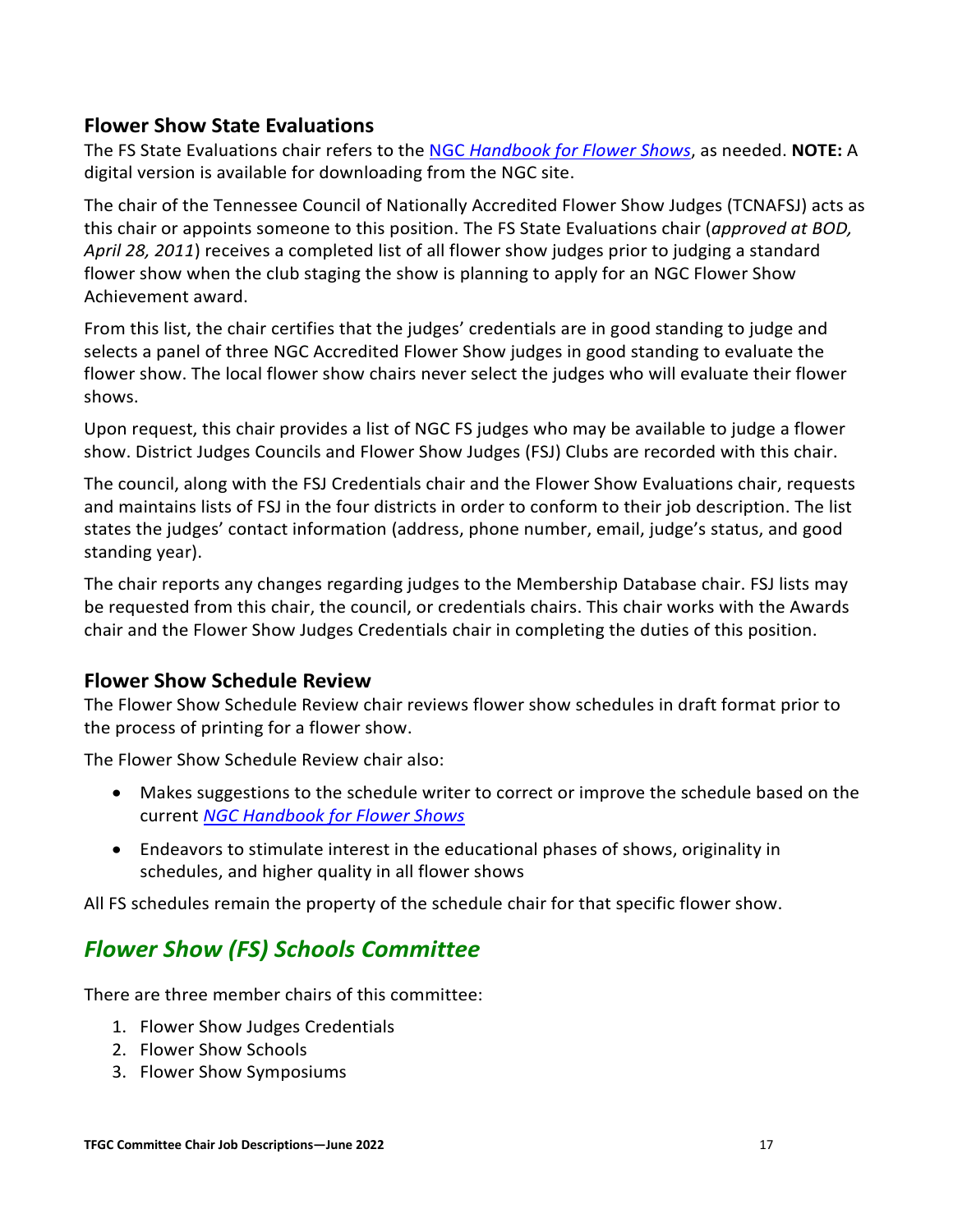## <span id="page-18-0"></span>**Flower Show Judges Credentials**

The Flower Show Judges Credentials chair is bound by the duties as listed on the NGC website in the FSS checklist for forms and directions. This chair refers to the NGC *Handbook for Flower Shows*, as needed.

The Flower Show Judges Credentials chair:

- Keeps accurate and confidential records on all Tennessee Council of Nationally Accredited Flower Show Judges
- Issues permission to take an FS school or symposium for credit or audit toward advancement according to the NGC requirements
- Notifies FS judges of their levels and dates of good standing as they work through the processes to achieve a master level
- Keeps track of judges who refresh beyond a master level

**NOTE:** If a judge wishes to take a symposium other than in Tennessee, the judge must get written permission from this chair showing they are eligible.

FS judges send this chair \$5 to cover envelopes, paper, and postage (*approved April 29, 2017, FSJ Council Meeting, Gatlinburg*).

This chair also:

- Communicates with Credential chairs in other states
- Submits required forms for judges, along with the card identifying the judge level
- Receives symposium details from the FS Symposium chair about attendance and grades
- Makes any necessary entries in the individual judge's records
- Maintains a current list of *accredited judges* whose records are in Tennessee and updated annually
- Maintains a list of *emeritus judges*

District Judges Councils and Flower Show Judges (FSJ) Clubs are recorded with this chair. The council, along with the FSJ Credentials chair and the Flower Show Evaluations chair, requests and maintains lists of FS judges in the four districts. The list states the judges' contact information (address, phone number, email, judge's status, and good standing year).

The chair also:

- Reports any changes regarding judges to the Membership Database chair. FSJ lists may be requested from this chair, the council, or the evaluations chairs.
- Assists the FS State Evaluations chair in completing the evaluation form

This chair is appointed by the TFGC president, may be reappointed, and serves as a member of the Awards committee.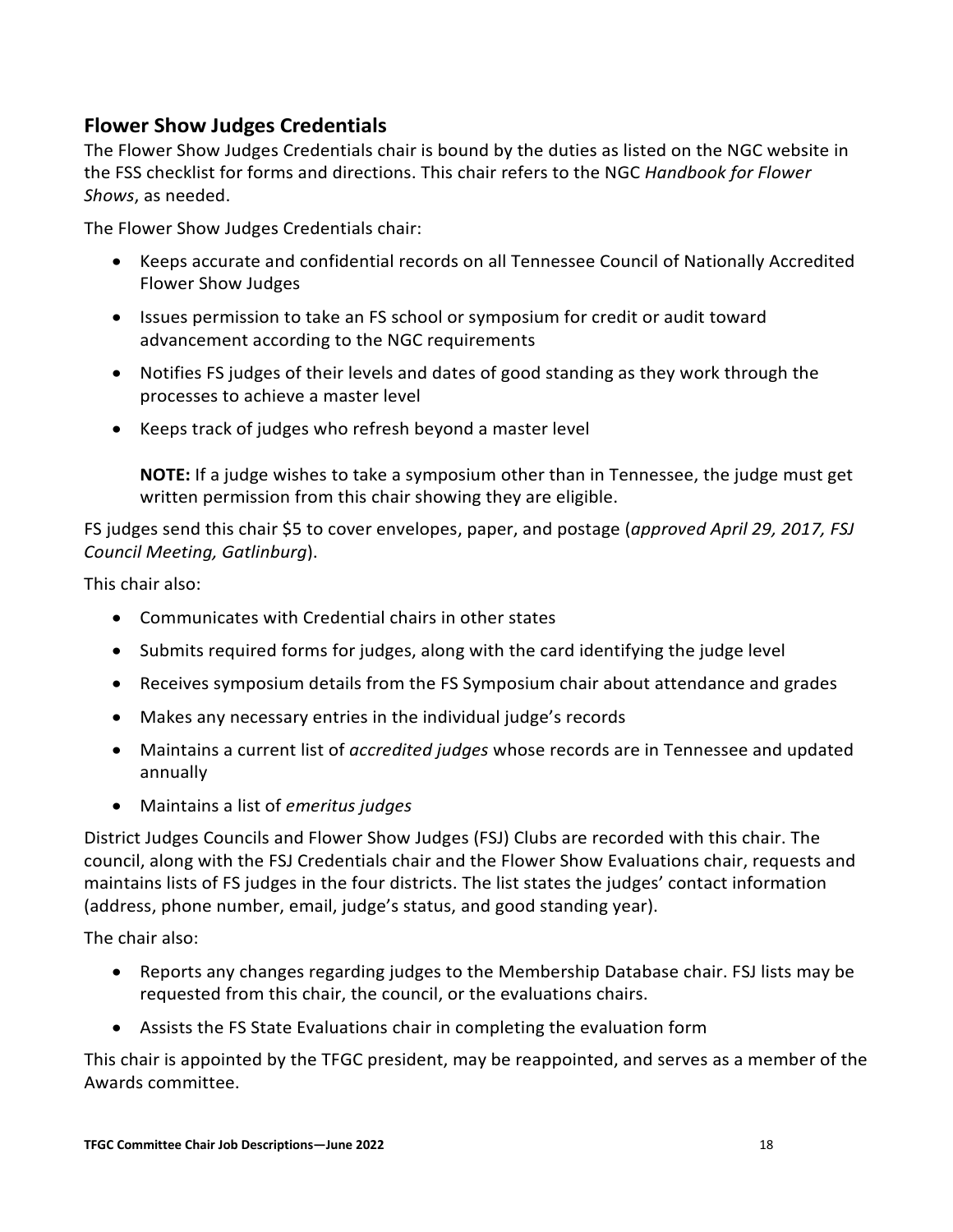## <span id="page-19-0"></span>**Flower Show Schools (FSS)**

A Flower Show School series may be sponsored by a local garden club, council, district, judges' council, judges' study club, or the state club with surplus funds being retained by the sponsor.

The Flower Show Schools chair is bound by the duties as listed on the NGC website in the FSS checklist for forms and directions.

This chair:

- Provides the 27H *[Evaluation of Course/Symposium](https://www.gardenclub.org/sites/default/files/2020-08/fss-form-27.pdf) & Instructor* form to all attendees and emphasizes that evaluations are necessary to keep abreast of what is happening in the classroom
- Promotes Flower Show Schools (FSS) in Tennessee, keeps all records of FSS, and works closely with the chairs of FSS. Each chair of an FSS touches base with this chair concerning all forms, tests, and any NGC communication.
- Encourages the school chair to send publicity on speakers and topics for publication and requests the details of an FSS for publication in the *TVG* Calendar and the TFGC website. The NGC chair approving the school advises the *TVG* editor about publication.
- Forwards all required forms to the proper NGC chair
- Checks and signs all applications conforming to all requirements for approval of schools

At the close of an FSS, this chair:

- Files all necessary forms for the final certification of the school and keeps these records as a permanent part of TFGC records
- Handles the *NGC Handbook for Flower Shows* exam (given twice a year) for TFGC and is responsible for all the paperwork for the exams
- Notifies the TFGC FS judges and the Credentials chair of the status of student judges and the date of their accreditation

This chair is appointed by the TFGC president, may be reappointed, and serves as a member of the Awards committee.

## <span id="page-19-1"></span>**Flower Show Symposium (FSS)**

The Flower Show Symposium chair is bound by the duties as listed on the NGC website in the FSS checklist for forms and directions. This chair refers to the NGC *Handbook for Flower Shows*, as needed.

An FS symposium may be sponsored by a local garden club, council, district, judges' council, judges' study club, or the state club with surplus funds being retained by the sponsor.

The FSS chair:

- Provides the NGC 27H form, *[Evaluation of Course/Symposium & Instructor](https://www.gardenclub.org/sites/default/files/2020-08/fss-form-27.pdf)*, to all attendees
- Emphasizes that evaluations are necessary to keep abreast of what is happening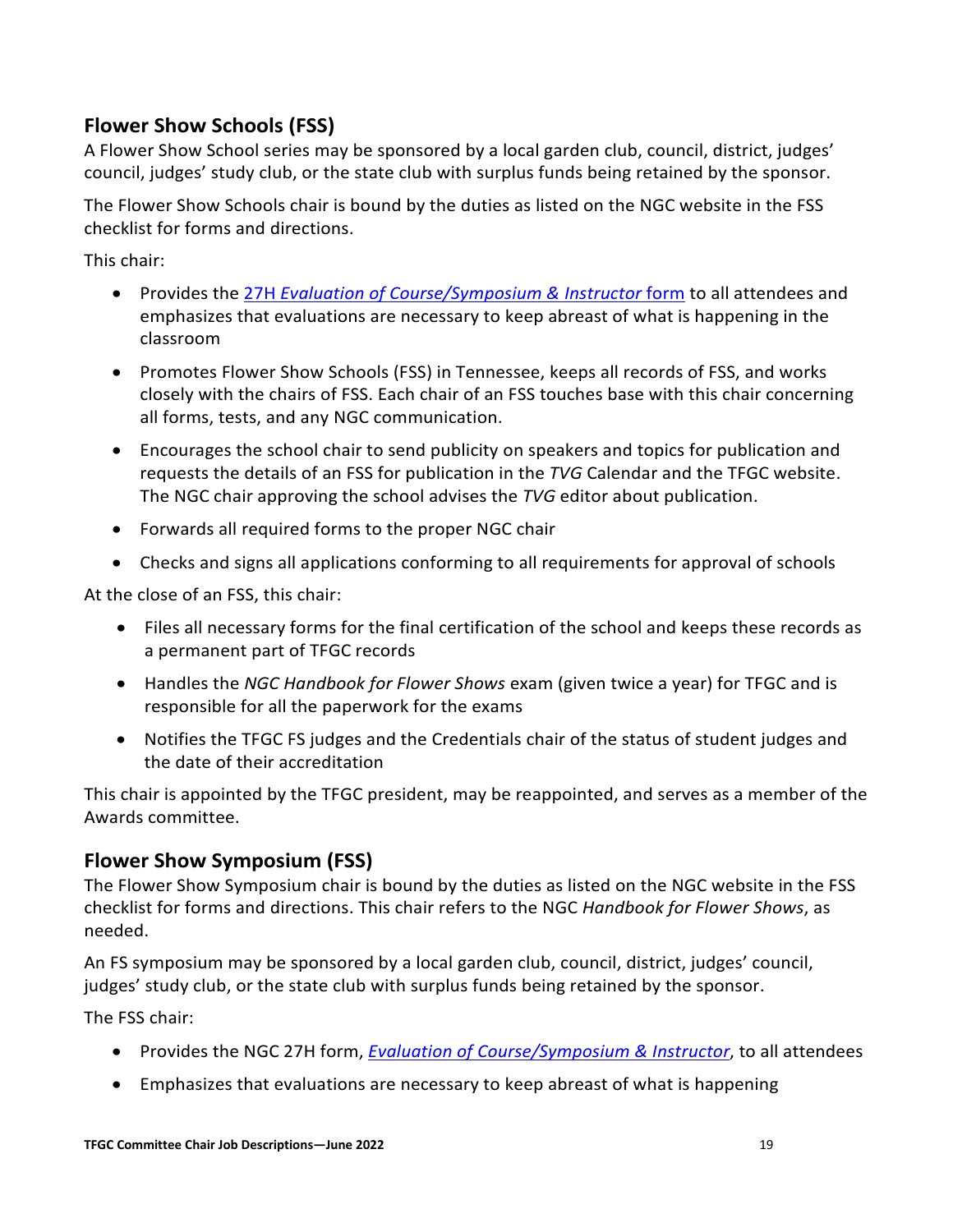• Attends TFGC symposiums when invited by the district hosting the symposium, and the host district pays all expenses for this chair (e.g., hotel, travel round-trip, meals)

This chair is responsible for all symposiums held within Tennessee and is the liaison between NGC, TFGC, and each district.

This chair also:

- Requests approval from the TFGC Executive Committee or Tennessee Council of Nationally Accredited Flower Show Judges to sponsor a symposium at least one year before the symposium
- Plans and organizes all FS symposiums within the state
- Supervises all details, or may appoint or have appointed a local/district FS symposium chair

Each TFGC district can have an FS symposium chair who communicates, works, and is guided by this chair. All forms to the NGC FS symposium chair, instructors, or headquarters, relative to all symposiums, must be approved or mailed by this chair.

This chair:

- Refers to the NGC website to save or copy required FSS forms
- Provides the duties and forms to the local FS symposium chair or refers them to the NGC website

When the FS symposium has been accredited, this chair receives signed and dated copies of all papers submitted. NGC headquarters receives copies of forms and the check from the NGC symposium chair. Then this chair notifies the local symposium chair that the symposium has been accredited with NGC. Examination papers are never returned to judges until the symposium has been accredited.

All mailings and postage by the sponsoring local/district FS symposium chair are paid out of the local or district symposium budget (TFGC and NGC FS symposium chairs do not pay for any mailings. NGC does not pay for mailing papers back to the state, and the state chair does not pay for mailings back to the local chair). The mailings are sent via certified mail with a return receipt requested or priority mail with a delivery confirmation sent to this chair.

The local or district FS symposium chair must include postage for all the items going to the TFGC level and NGC level. After this chair signs all the forms, the forms are sent to the NGC FS symposium chair for a signature and to get the symposium accredited with NGC.

The NGC FS symposium chair forwards judges' advancements after attending a symposium to the FS Judges Credentials chair.

This chair is appointed by the TFGC president and may be reappointed.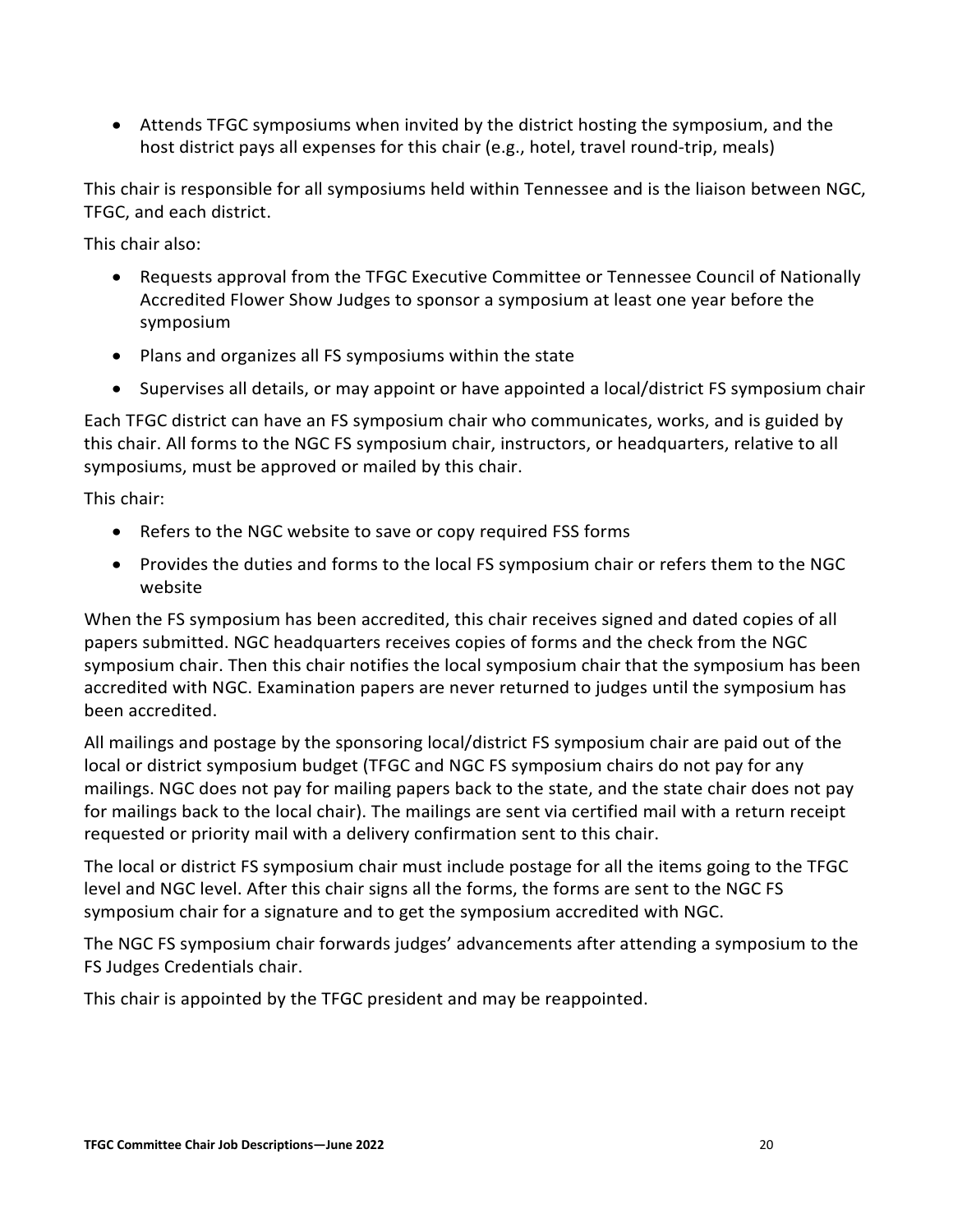## <span id="page-21-0"></span>**Gardens for Children**

The Gardens for Children chair encourages the creation of gardens planned specifically with children in mind. These gardens can be developed at schools, churches, libraries, and at public parks. This chair works closely with the DSGC Children's Garden chair and passes on information to the districts.

## <span id="page-21-1"></span>**Gardening—Community**

The Gardening—Community chair encourages clubs to establish small gardens in various areas of their communities, such as public grounds or vacant lots. The chair emphasizes development and planting for easy maintenance, as well as improvement by other groups, such as youth, civic organizations, and Boy and Girl Scouts.

## <span id="page-21-2"></span>**Gardening—Food/Herbs**

The Gardening—Food/Herbs chair encourages garden club members to participate in:

- Promoting the growing of all types of plants for food and educating members on growing methods for food plants
- Informing others of the methods of disease and pest control to keep food safe for human consumption
- Evaluating cultivars that have more genetic resistance to pests and diseases
- Supplying methods of growing food plants, such as container-grown and hydroponics
- Encouraging the use of food plants for landscaping
- Encouraging the growing of herbs and their use
- Informing others of the services available to them through The University of Tennessee Agricultural Extension Service and other reliable sources of information

## <span id="page-21-3"></span>**Gardens—Healing/Sensory**

The Gardens—Healing/Sensory chair encourages garden club members to create healing/sensory gardens as a project in their communities or districts. These gardens can be developed at schools, churches, libraries, and at public parks.

The Gardens—Healing/Sensory chair also:

- Emphasizes development and planting for easy maintenance
- Promotes improvement by other groups, such as youth, civic organizations, and Boy and Girl Scouts
- Creates a list of these gardens in Tennessee and has the list published in *TVG*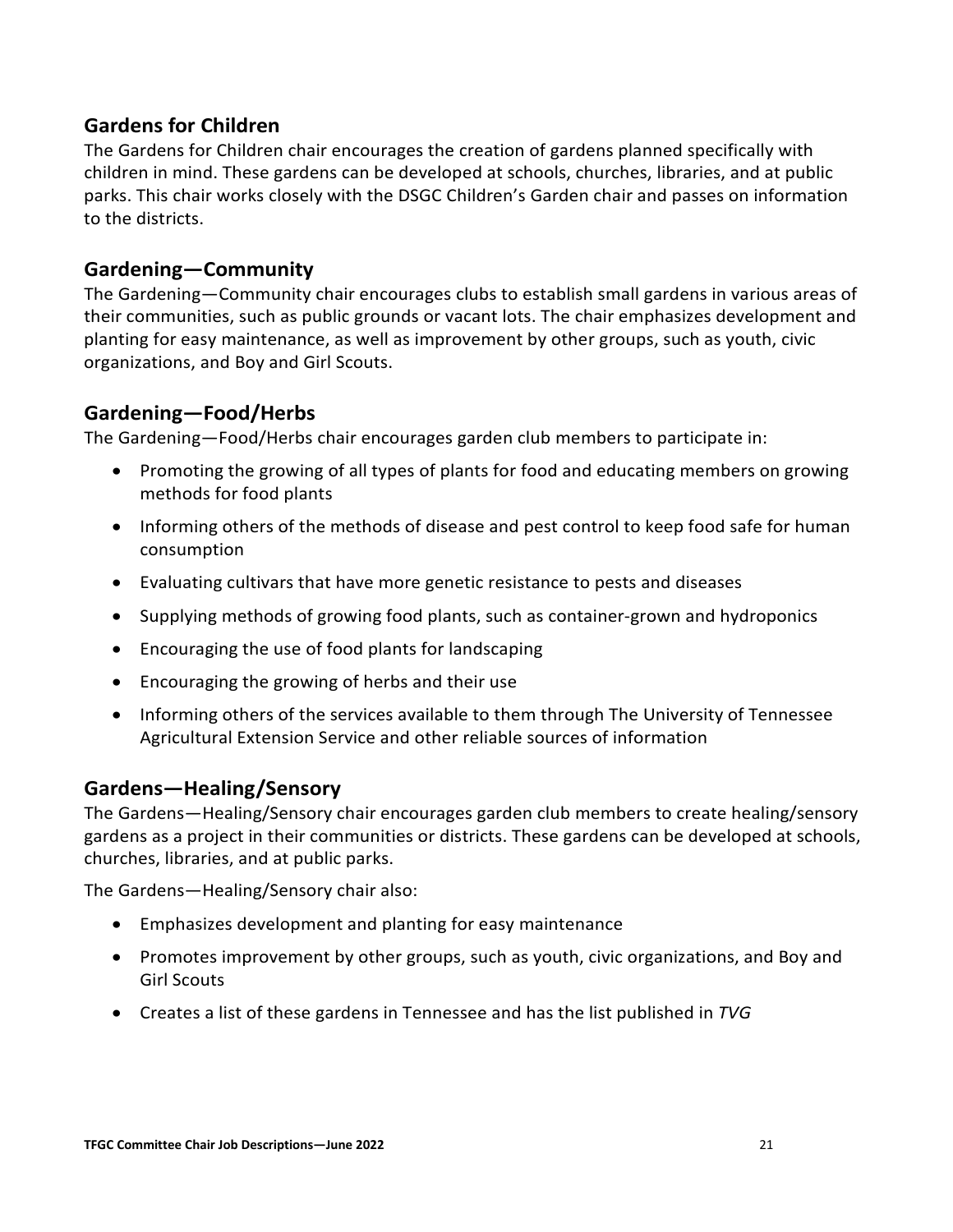## <span id="page-22-0"></span>**Gardens—Historic**

The Gardens—Historic chair promotes the creation of appropriate gardens at historic sites where no garden exists or the restoration and preservation of existing gardens at such sites. This chair also:

- Keeps the National Project chair and the DSGC Project chair informed of historic garden activities around the state
- Compiles materials to be used in NGC and DSGC projects' books of evidence
- Encourages interest in the historic sites of Tennessee
- Promotes publicity concerning garden club work in these fields
- Submits reports, articles, and photos to *TVG* and the TFGC website

#### <span id="page-22-1"></span>**Gardening—Indoor**

The Gardening—Indoor chair encourages TFGC garden club members to grow container-grown plants in their homes and for exhibition in flower shows.

Container-grown plants can consist of:

- Plants grown for bloom
- Plants grown for foliage
- Dish gardens
- Group of plants in planters and terrariums

The Gardening—Indoor chair's goals are to promote:

- Correct plant identification and nomenclature
- Knowledge of proper light, water, and fertilization requirements
- Use of more diverse plant materials

Matching the type of container to plant requirements is of the utmost importance.

#### <span id="page-22-2"></span>**Gardening—Organic**

Organic gardening pertains to the use of compost, manure, peat moss, and other natural fertilizers in the cultivation of gardens.

The Gardening—Organic chair encourages TFGC garden club members to learn about garden problems through organic gardening.

The Gardening—Organic chair supplies information about:

- Using rain barrels
- Not using chemicals in the garden
- Creating nature-inspired gifts from the organic gardens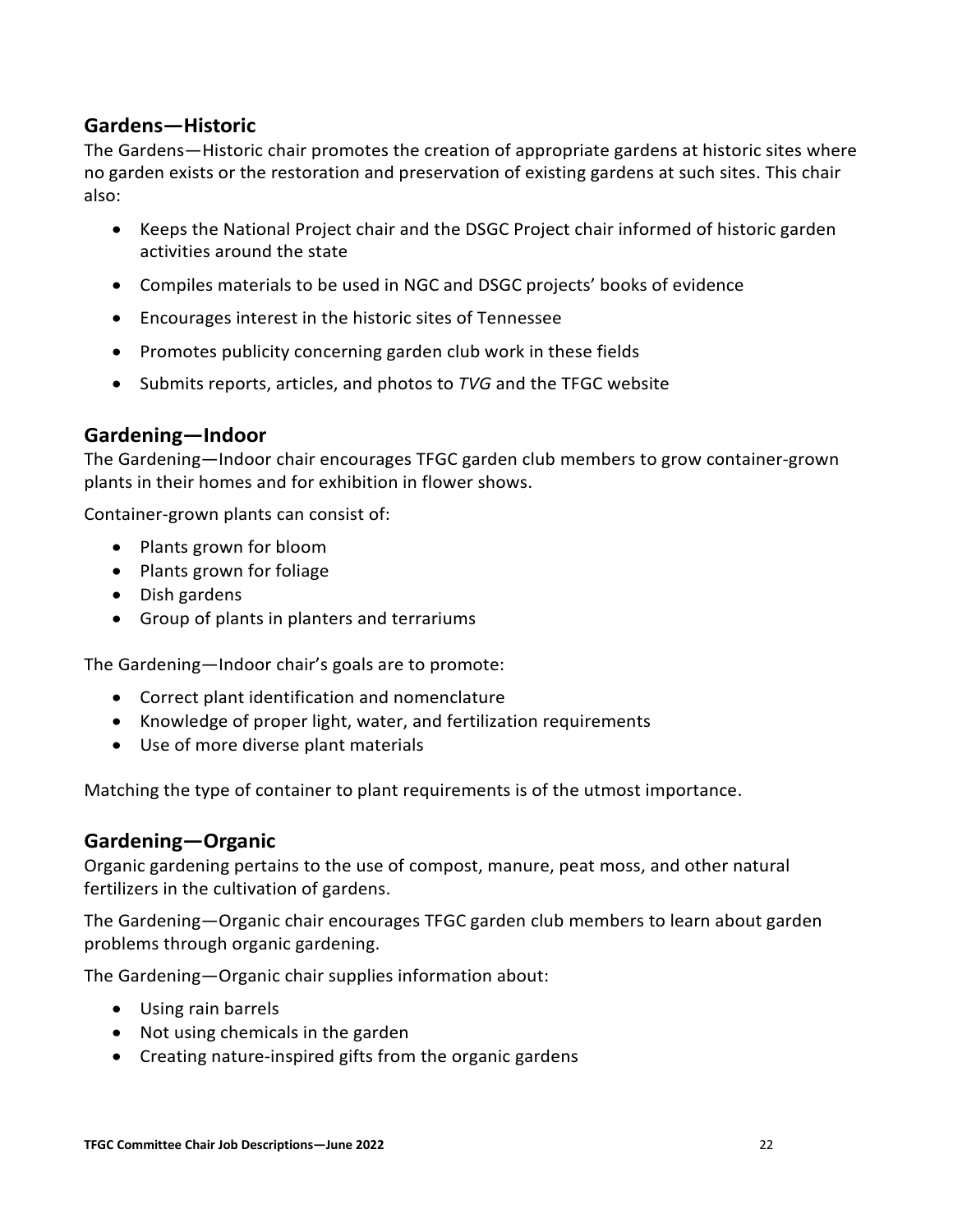## <span id="page-23-0"></span>**Gardens—Memorial**

The Gardens—Memorial chair encourages the owners of private gardens to permit garden club members to visit their memorial gardens.

The Gardens—Memorial chair also:

- Tries to locate all Tennessee memorial gardens sponsored by TFGC garden clubs
- Encourages the establishment of new memorial gardens
- Encourages continued maintenance of memorial gardens already in existence

#### <span id="page-23-1"></span>**Gardening Schools:**

Refer to [Trillium Consultants Council](https://www.tngardenclubs.org/councils/) of TFGC.

#### <span id="page-23-2"></span>**Garden Therapy**

*Garden Therapy* is the use of garden-related activities as an aid to the recovery and rehabilitation of the physically and mentally challenged.

The Garden Therapy chair outlines and distributes information on types of garden therapy, as set forth in the *Garden Therapy Manual* of NGC and stresses education and rehabilitation in hospitals and institutions.

The Garden Therapy chair:

- Maintains a list of institution types that could benefit from garden therapy projects and a list of suitable programs of work
- Encourages clubs to work with patients, according to their capabilities, in the growing or caring of plants
- Stresses the importance of obtaining permission of management before any work is begun

The experience of clubs with successful therapy programs can benefit others who wish to do similar work and can be shared though garden therapy reports and appropriate articles in *TVG* and the TFGC website.

## <span id="page-23-3"></span>**Habitat for Humanity (HFH)**

This activity, funded with district donations, was discontinued (*approved at the June 13, 2019, BOD meeting*). Habitat no longer encourages garden clubs to landscape HFH properties. All district funds were previously sent to Habitat. Garden clubs and members can make personal donations or work for HFH.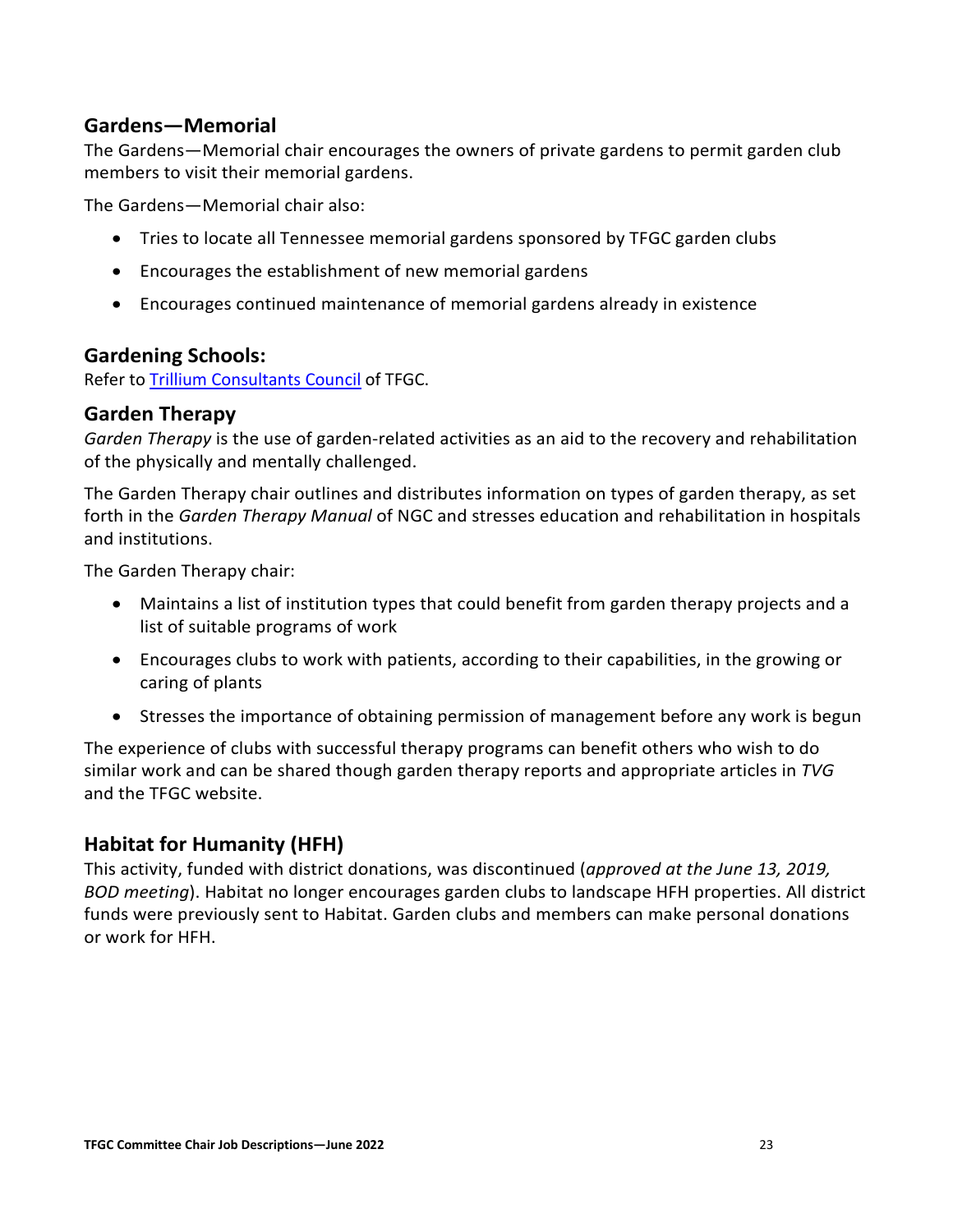## <span id="page-24-0"></span>*Headquarters of TFGC*

The headquarters of Tennessee Federation of Garden Clubs is located at the historic Ivan Racheff House and Gardens (IRH&G/Racheff) and is the property of TFGC.

**Mailing Address:** PO Box 50185, Knoxville, TN 37950-0185 **NOTE:** Send all mail to the PO Box only. **Location Address:** 1943 Tennessee Ave. NW, Knoxville, TN 37921-2686 **Phone Number:** 865-522-6210 **Website:** [www.tngardenclubs.org](http://www.tngardenclubs.org/) 

## <span id="page-24-1"></span>**Friends of Racheff**

*"Friends of Racheff—SCOOP—Special Cleanup of Our Place"* 

The TFGC Friends of Racheff (Friends) chair promotes and encourages participation in this project throughout TFGC. Each district should have a Racheff representative or District Friends chair actively pursuing this project and supporting the TFGC Friends chair.

The purpose of the project is to raise awareness of the historic Ivan Racheff House and Gardens (IRH&G/Racheff), our TFGC headquarters located in Knoxville, and to raise funds to help the Racheff Board of Governors maintain the facility. The TFGC Friends chair, with the assistance of district Racheff representatives and district Friends chairs, promotes the project through exhibits at garden club meetings, district events, TFGC conventions, and community fairs.

[Registration forms to become a Friend](https://www.tngardenclubs.org/wp-content/uploads/2021/03/Friends-of-Racheff-Enlistment-Form-1.pdf) are available on the TFGC website and are available along with the exhibits. This chair updates the forms and promotes the project by submitting articles and reminders to *[The Volunteer Gardener](https://www.tngardenclubs.org/volunteer-gardener/)* (*TVG*) and the [TFGC website.](http://www.tngardenclubs.org/)

Donated funds received for this project are sent to district directors who record the information and forward to the TFGC treasurer with appropriate documentation (name and address of the contributor, name of Friend to be honored, amount contributed, the TFGC district, and the garden club of the contributor).

This chair sends an acknowledgement letter to each donor or person honored. This project is a great opportunity to honor garden clubs, special persons in the clubs, and others outside the garden club community who deserve special recognition by becoming a Friend and by contributing \$76 to the project.

A donation of \$76 to become a Friend represents the amount of money Ivan Racheff spent on the first phase of his gardens. This chair ensures that contributors have their name or name of the designated Friend placed on a plaque of honor at Racheff and submits all names of Friends to *The Volunteer Gardener* editor and the TFGC website.

## <span id="page-24-2"></span>**Racheff**

The Racheff chair resides in the area where the TFGC headquarters is located, supervises the work of the TFGC headquarters/Racheff office, helps out if needed, and also works with the president and president-elect to enable them to be familiar with the workings of the office.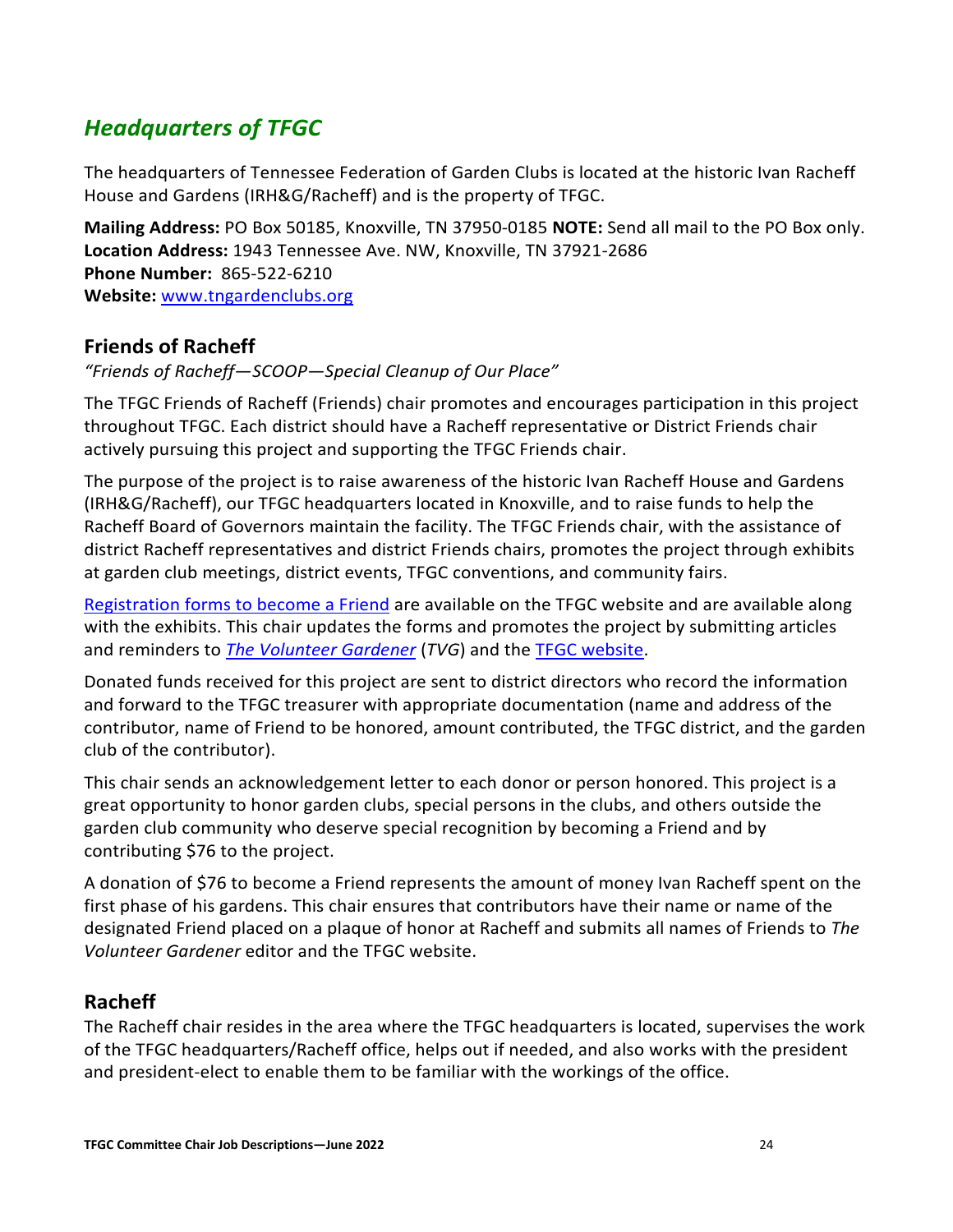The Racheff chair is:

- Aware of the exact location of any deactivated committee records placed in headquarters until the applicable committee is reactivated
- Responsible to TFGC for the administration of Racheff in accordance with the "TFGC Headquarters/Racheff Plan of Operation" (*presented to the Board of Directors on November 8, 1977, and unanimously adopted at that meeting with subsequent revisions*)
- A liaison to TFGC and reports at each meeting of the TFGC Board
- Elected by the Ivan Racheff House and Gardens Board of Governors

Racheff bylaws were developed and adopted Sept. 14, 2015, at the Board of Governors meeting held at Racheff, Knoxville. Updated Racheff standing rules were adopted Sept. 14, 2015, with subsequent revisions.

## <span id="page-25-0"></span>**Racheff Treasurer**

The Racheff treasurer:

- Updates the signature cards for all accounts upon taking office
- Receives all monies for Racheff and is responsible for payment of all expenditures made on behalf of the property, except those expenditures listed as duties of the assistant treasurer
- Obtains approval from the Racheff chair for payments of any unbudgeted items over \$200
- Presents a financial report at each Racheff board meeting and the TFGC board meeting
- Receives reports from the Assistant Treasurer and Gardens chair by the first Monday of each month for inclusion in the treasurer's monthly report. A copy of the monthly treasurer's report is forwarded to the TFGC president and TFGC treasurer.
- Gathers and delivers all financial documents of Racheff and those designated to the Racheff treasurer annually to the appointed CPA firm by May 31. TFGC pays for the TFGC and Racheff CPA invoice annually.

The Racheff chair and the Racheff treasurer:

- Each hold a key to the safety deposit box in Knoxville (address in the *Treasurer's Manual*). The Racheff treasurer updates the signature cards for the keys and keeps a list of all items in the safety deposit box, along with a form stating who has been in the box and/or removed items from the box. Items may be copied only. No one except the TFGC president may remove items from the box. This list and form are sent to the TFGC president and TFGC treasurer on an as-needed basis to communicate with TFGC.
- Hold the PO box keys. The chair and treasurer deliver mail from the PO box pertaining to and for TFGC to the appropriate person. They use [Form A2—Funds Collected Transmittal](https://www.tngardenclubs.org/wp-content/uploads/2022/01/A2-Funds-Collected-Transmittal-Sheet-1.pdf)  [Sheet](https://www.tngardenclubs.org/wp-content/uploads/2022/01/A2-Funds-Collected-Transmittal-Sheet-1.pdf) to transfer mail, document the mail, and request return signatures.
- Are aware of maturity dates on Certificates of Deposit and dates of renewal and policies of Racheff Investment Accounts. Any investment action taken must have the approval of the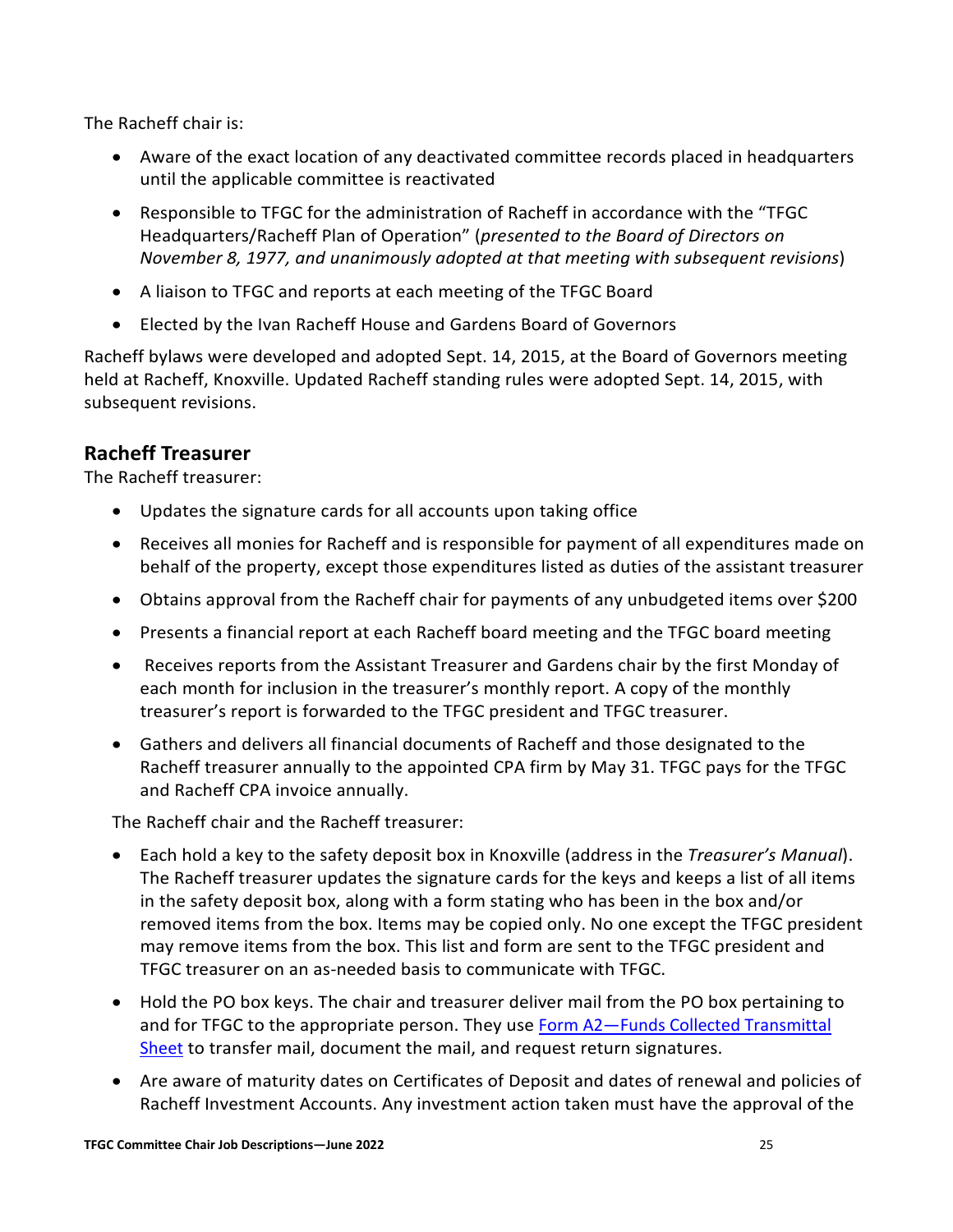Board of Governors.

- Prepare and collect all Racheff financial documents for the TFGC audit at the end of the year after March 31 and deliver these documents to appointed CPAs before May 31. After completion of the CPA reports, they are responsible for storing the Racheff records in the TFGC archives.
- Register yearly (before September 30—six months after the books are closed) as a Charitable Organization with the Tennessee Secretary of State, Department of Charitable Solicitations & Gaming, using TFGC account C027838. Filing is done by both the TFGC treasurer and the Racheff treasurer, respectively.
- Forms are available from the Division of Charitable Solicitations & Gaming; phone: 615- 741-2555; website: [https://sos.tn.gov/charitable;](https://sos.tn.gov/charitable) email: [charitable.solicitations@tn.gov](mailto:charitable.solicitations@tn.gov) (*approved BOD Oct. 3, 2017*). As of 2019, the CPA firm completes the forms for the TFGC treasurer to mail.

## <span id="page-26-0"></span>**Racheff Assistant Treasurer**

The Racheff assistant treasurer:

- Updates the signature card for the payroll account
- Serves as chair of the Finance Committee and reports to the Racheff treasurer
- Prepares a report for the board of each fundraising event that includes the budget, expenses, and event income
- Is responsible for the payroll account for Racheff employees and TFGC employees (if any)
- Files the 941 Quarterly Payroll reports by April 30, July 31, October 31, and January 31, and provides copies to the Racheff treasurer for delivery to the CPA firm by May 31
- Submits a payroll accounting report at the Racheff Board meetings and each TFGC Board meeting

#### <span id="page-26-1"></span>**Historic Preservation**

The Historic Preservation chair provides information to assist garden clubs in initiating projects to identify and preserve historic sites, trails, buildings, landmarks, and markers.

The Historic Preservation chair also:

- Encourages clubs to work with local historical societies and other civic groups for the preservation of beauty and history of these areas
- Promotes publicity concerning garden club work in these fields
- Submits appropriate copy and photographs to *TVG* for publication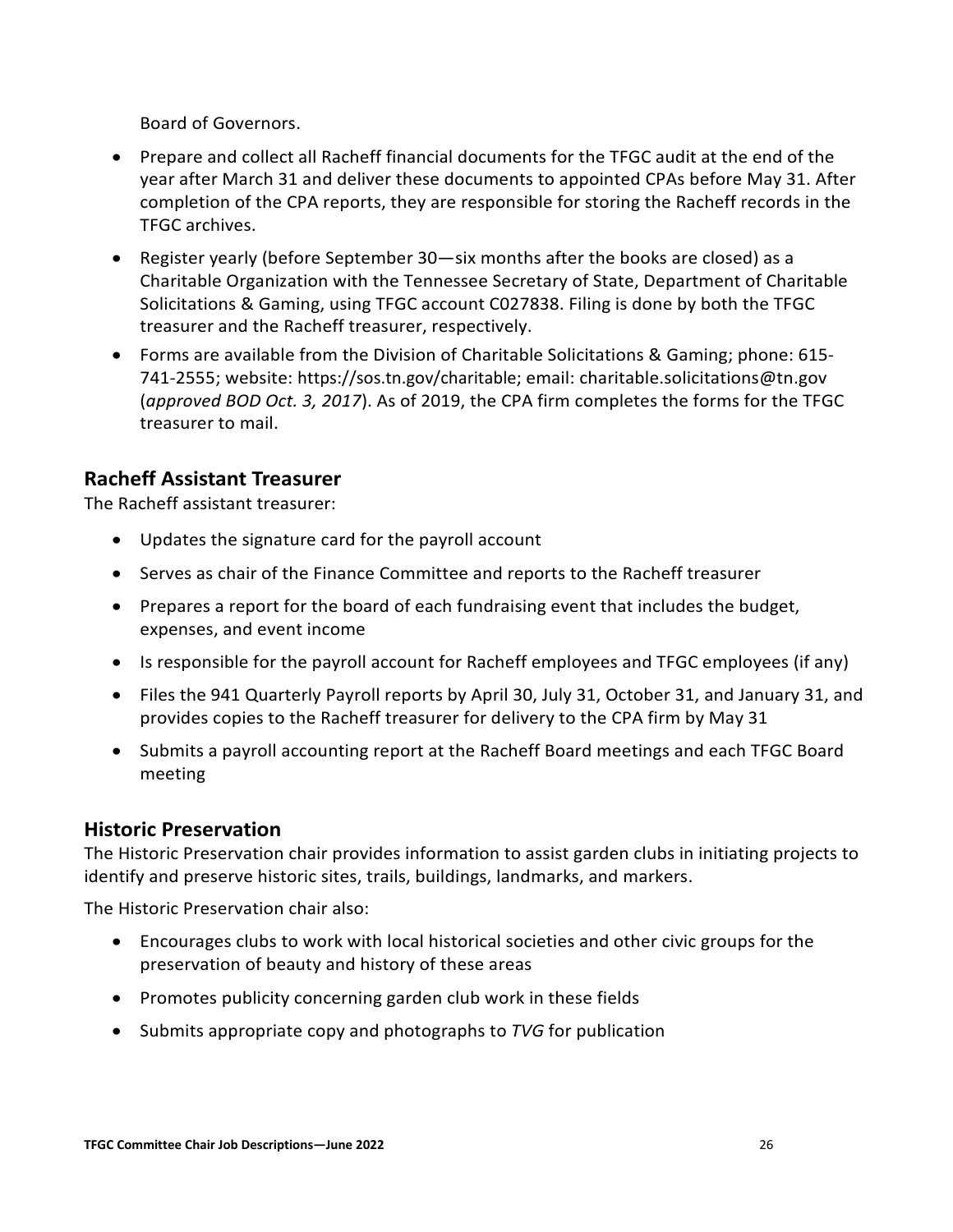## <span id="page-27-0"></span>**Horticulture & Improved Cultivars**

The Horticulture & Improved Cultivars chair encourages the study of plants (their culture and use) by all clubs.

The Horticulture & Improved Cultivars chair also:

- Works with organized plant societies for better horticulture standards and promotes their membership in TFGC by referring the societies to the National Affiliates/Plant Societies Liaison chair
- Encourages club members to participate in exhibiting horticulture at flower shows and strive for distinction and horticulture perfection in exhibits
- Promotes the growing and showing of houseplants and greenhouse culture
- Endeavors to make gardeners aware of the improved varieties of ornamental and edible plants available
- Encourages districts to list trial and show gardens
- Asks garden club members who specialize in various types of plants to write brief informative articles appropriate to the season
- Prepares a brief report of informative program ideas to be forwarded to District Horticulture chairs in April, August, and January of each year
- Cooperates and works closely with TFGC and District Wildflower chairs

#### <span id="page-27-1"></span>**Hospitality**

The Hospitality chair, with the approval of the president, selects a place for the board meetings when TFGC Board Meetings are slated for a particular district.

Working with the second vice president, this chair makes arrangements for the luncheon and sees that an American flag, a lectern, and a microphone are present, and that sufficient seating is provided.

The Hospitality chair is designated in the call letter to board meetings to receive luncheon reservations and payments and to submit the payment to the TFGC treasurer and request a check from the treasurer for the total amount of the luncheon.

#### <span id="page-27-2"></span>**Invasive Plants**

Governmental and volunteer organizations are working on the problem of invasive plants, developing material, and holding seminars and workshops.

The Invasive Plants chair acts as a pipeline between the many groups by displaying and handing out material at TFGC meetings and events.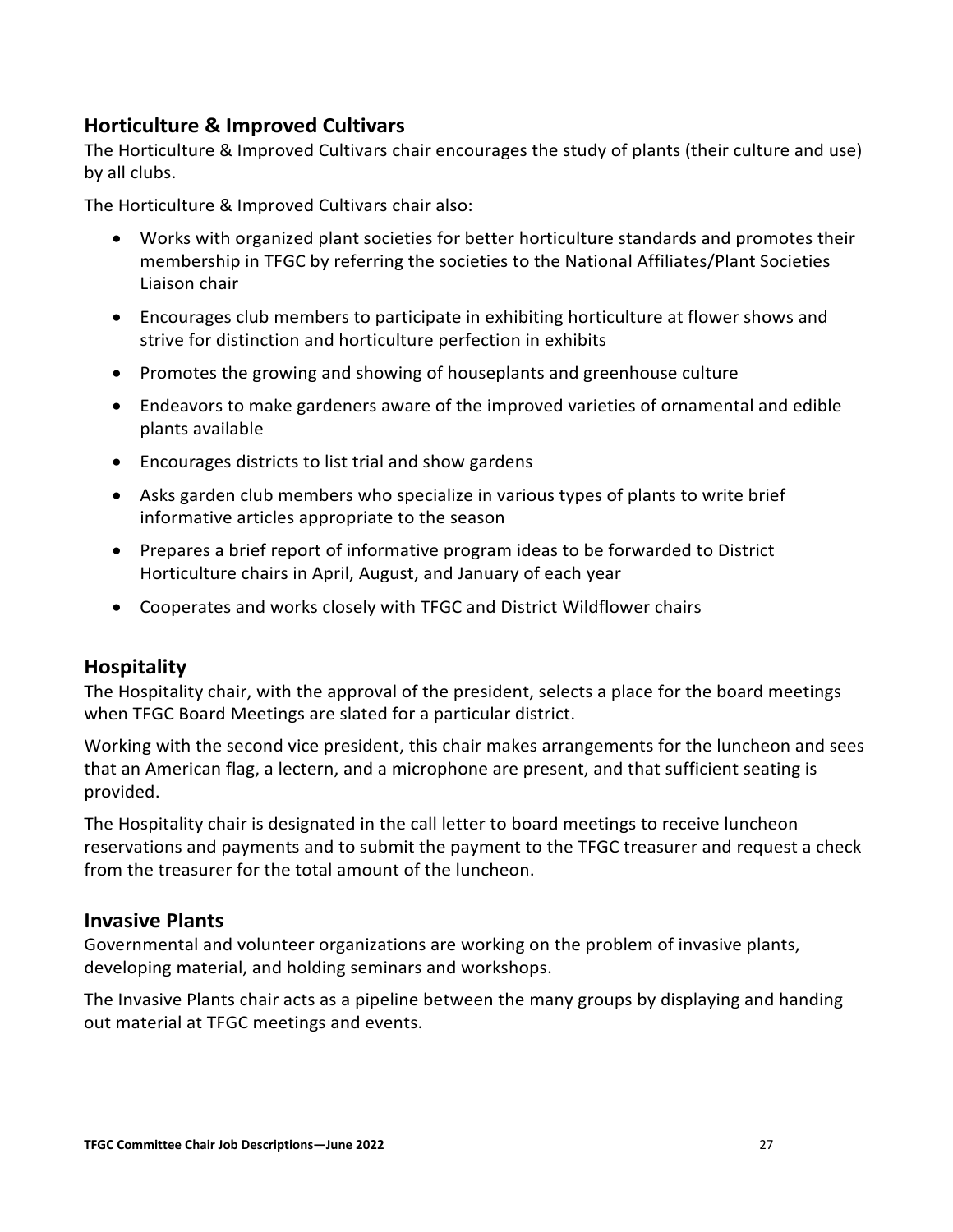The Invasive Plants chair also:

- Sends materials to members who are either giving a program or making a display for flower shows, state fairs, and other events
- Shares lists of websites where the latest materials can be found for invasive plants
- Writes an article for *TVG* and the TFGC website

## <span id="page-28-0"></span>**Landscape Design Schools:** *Refer to [Trillium Consultants Council](https://www.tngardenclubs.org/councils/) of TFGC*

## <span id="page-28-1"></span>**Land Trust & Nature Conservancy**

#### **(Justin P. Wilson Cumberland Trail State Park or The Cumberland Trail—TCT)**

**NOTE:** The TFGC Land Trust Project was chosen in 2009–2011 as a TFGC Continuing Project in 2019.

The Land Trust & Nature Conservancy chair prepares information on this project for distribution to clubs in all districts and encourages clubs and individuals to donate to the Land Trust Project.

This chair also encourages clubs to have programs, to participate, and to apply for awards in this field and receives records of donations from the TFGC treasurer for a report to the TFGC Board and NGC and DSGC chairs.

The Tennessee Parks and Greenways Foundation is dedicated to preserving the beauty of Tennessee. The goal is to preserve Tennessee's scenic beauty and rich wildlife by creating an interconnected network of state parks, greenways, and wild areas from the Mississippi River to the Great Smoky Mountains.

*A Land Trust Mission Statement*, 2009-2011, was written by Park Manager Bobby Fulcher and approved by Superintendent Mark Woods of Cumberland Gap National Historical Park and TFGC for the TCT. It states:

"TFGC will support the Cumberland Trail in the acquisition of the most scenic, the most ecologically significant, and the most historically important features along the eastern edge of Tennessee's Cumberland Mountains, through eleven counties, from Cumberland Gap National Historical Park to the Signal Mountain unit of the Chickamauga and Chattanooga National Military Park. TFGC will partner with the Cumberland Trail and the National Park Service to support TCT in trail development, land acquisition, native landscaping and ecological restoration, ecological and cultural education, and environmental protection projects.

"To acquire a long-distance hiking trail of 300 miles and a state park of 30,000 acres focused on outdoor recreation, ecological and cultural education, protection of natural features and ecological integrity, the Cumberland Trail requires cooperative management with state, federal, private, and community partnerships. The TCT currently manages 180 miles of trail and 23,000 acres and intersects or manages seven state natural areas, three state parks, six National Park Service units, five Wildlife Management areas, one state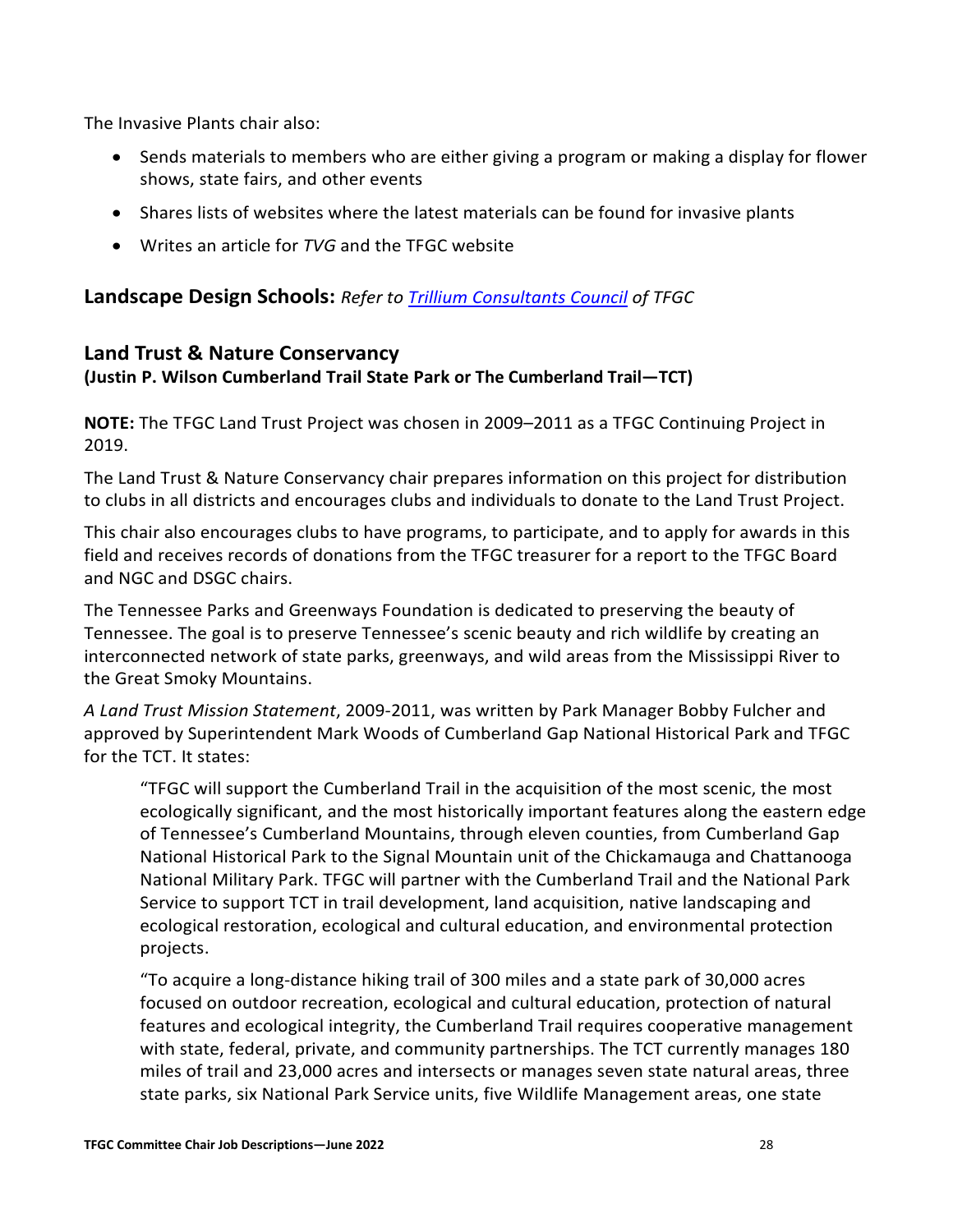forest, and two National Historic districts. TCT trailhead is within 35 miles of a population of 2.3 million and directly affects 80 neighboring Tennessee communities along its corridor.

"The trail will be constructed and maintained to the highest standards employed in America. The state park areas will invite a diversity of outdoor recreational and cultural uses, consistent with the protection of the outstanding natural resources within its management. TCT will recognize the cultural history and diversity that has shaped the landscape within its management and that has contributed to the history and culture of the communities adjoining the trail corridor.

"TCT will serve the adjoining communities, the state, and the nation as a resource management area, a recreation area, a cultural institution, and an educational institution. The Cumberland Trail may become Tennessee's largest and most visited state park."

## <span id="page-29-0"></span>**Legislation & Government Action Liaison**

The Legislation & Government Action Liaison chair promotes responsible legislative action in areas that best parallel the NGC objectives.

The Legislation & Government Action Liaison chair also:

- Informs garden clubs of pertinent legislation, which is to be considered by our state legislature
- Urges promotion of legislation endorsed by NGC
- Drafts resolutions covering proposed legislation to submit to the TFGC Board of Directors for consideration
- Urges all members to become familiar with state and national laws affecting the objectives of garden clubs
- Arranges for the introduction of TFGC-sponsored bills in both the Senate and the House
- Keeps alert to the status of the bills
- Keeps chairs informed so they can persuade club members to contact their Senators and Representatives to obtain their support on the bills
- Presents articles about legislation to the *TVG* editor for publication
- Sends article copies to the TFGC president, and DSGC and NGC Legislation chairs

## <span id="page-29-1"></span>*Life Membership*

## <span id="page-29-2"></span>**NGC, DSGC, TFGC Life Memberships**

The Life Membership chair promotes life memberships to the members and clubs in TFGC. These memberships can be a gift to a member or purchased by a member for themselves. All life memberships (whether in NGC, DSGC, or TFGC) are reported to district directors, the TFGC treasurer, and the TFGC Membership Database chair.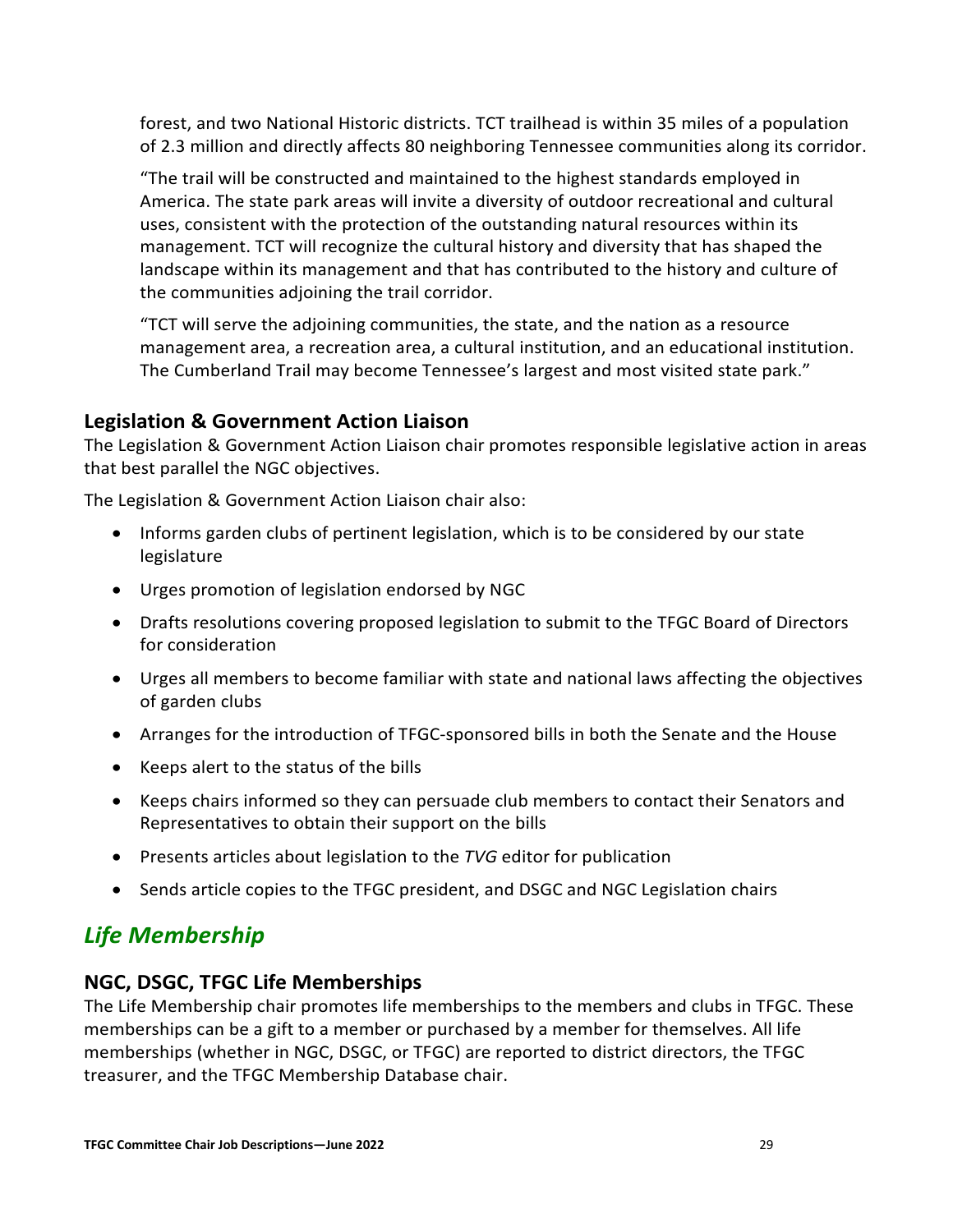The Life Membership chair uses *[Form E: Member Change Notification](https://www.tngardenclubs.org/wp-content/uploads/2022/01/Form-E-Member-Change-Notification-1.pdf)* to inform the Membership Database chair of any changes to the life members. Application forms for NGC, DSGC, and TFGC [Life Memberships](https://www.tngardenclubs.org/forms/) are on the TFGC website and are updated by this chair.

## <span id="page-30-0"></span>**National Garden Club Life Membership (NGCLM)**

The National Garden Club Life Membership chair promotes life memberships in National Garden Clubs, Inc. Requests for applications and forms are sent to this chair to be forwarded to the NGC Life Membership chair. The cost for an NGC Life Membership is \$200.

The National Garden Club Life Membership chair presents the recipient with an NGC membership certificate and a card signed by the NGC president and the NGC Life Membership chair. Names of deceased NGC life members should be sent to the NGC Life Membership chair, the TFGC Membership Database chair, and the editors of *TVG* and *TNG*.

## <span id="page-30-1"></span>**Deep South Garden Clubs Life Membership (DSGCLM)**

The Deep South Garden Clubs Life Membership chair promotes life memberships in the Deep South Garden Clubs, Inc. Applications and requests for forms are sent to this chair to be forwarded to the DSGC Life Membership chair. The cost for a DSGC Life Membership is \$50.

## <span id="page-30-2"></span>**TFGC Life Membership (TFGCLM)**

Applications for TFGC life memberships are sent first to the District Life Membership chair who records the request for their district information. Then the District Life Membership chair forwards the application to the TFGC Life Membership chair with a remittance of \$75 per membership. TFGC life memberships last for the duration of a TFGC garden club member's life.

A TFGC life membership applies only to the club of record as shown on the application. When an LM (life member) wants to change her club of record, the member must write to this chair and provide the information for the change. When an LM belongs to more than one club, the member must inform the other clubs of the club of record for that LM.

Other clubs can record their LMs but must also make note of the club of record in order for their treasurer to claim only the LMs of their club and not LMs of other clubs. The club of record does not pay dues for a TFGC life member.

The TFGC Life Membership chair keeps completed forms for each TFGC LM in a card file of members by districts. The card file contains the following information: name, address, date membership was issued, by whom given, name of applicant's garden club, and the district. The card file is created by this chair. New TFGC life membership names and addresses are sent to the TFGC treasurer, and the same information is forwarded to the TFGC Membership Database chair.

The recipient is presented with a TFGC Life Membership certificate signed by the Life Membership chair and the District Life Membership chair. The TFGC Life Membership chair may use *Form D* for New Member Notification names and *Form E* for names of deceased TFGC life members in order to send the information regularly to the TFGC membership chair and *TVG* editor.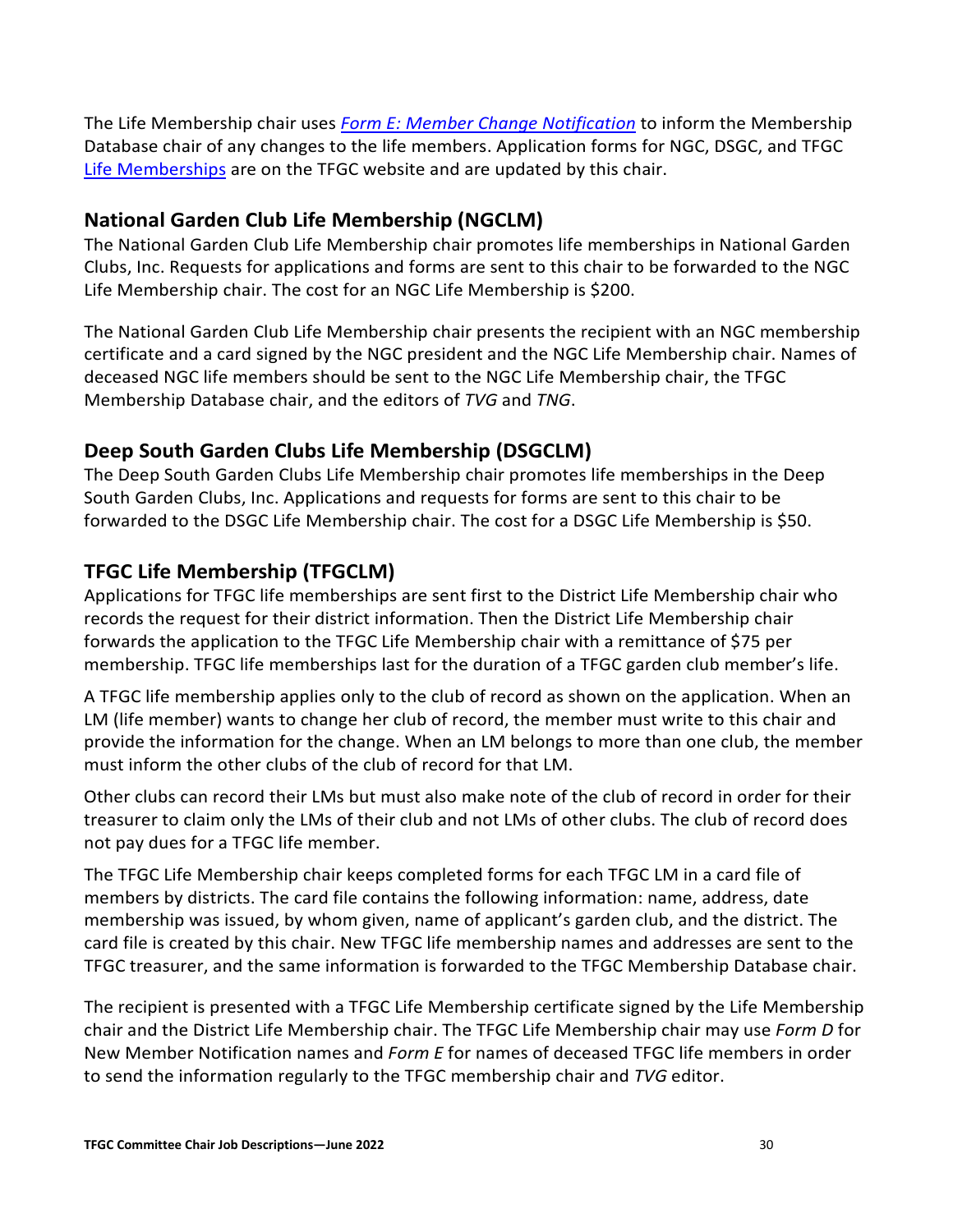**NOTE:** These forms are either emailed or mailed (depending on whether the online or paper form is used).

## <span id="page-31-0"></span>**Litter/Recycling & Waste Management**

The Litter/Recycling & Waste Management chair works in cooperation with the Legislation, Civic Development, and other committees to see that laws are passed and enforced to prevent litter blight.

The Litter/Recycling & Waste Management chair offers reports about reclamation centers in the state. Recycling helps industry obtain essential materials to develop energy independence and to conserve natural resources, and this chair encourages clubs to participate in these programs.

Waste management includes concerns of solid waste reduction and management, including litter control and Adopt-A-Highway, recycling, reuse, reduction in commercial packaging, hazardous waste, and nuclear waste reduction and management.

The Litter/Recycling & Waste Management chair provides related educational materials and programs that stimulates appropriate community action in the field of litter prevention, reclamation, and waste management.

## <span id="page-31-1"></span>**Membership Database**

The TFGC Membership Database chair reports to the TFGC president and TFGC Board as required. This position requires computer experience in working with spreadsheets.

The TFGC Membership Database chair maintains a current spreadsheet (by club) of all active TFGC club members' names and addresses, as well as life members, drops, deaths, inactive members, garden club councils, national affiliates, and plant societies. District Judges' Councils are recorded with the TCNAFSJ chair. TFGC presidential information is supplied to NGC by this chair.

The spreadsheet includes notation of all individual club presidents and any other pertinent information deemed necessary, such as members of more than one club. The complete spreadsheet is shared with the TFGC president and treasurer.

Individual district spreadsheets are to be shared only with their respective district directors and District Membership chairs. Spreadsheets are not shared with the general public or any other organization.

Each individual club sends membership lists and dues on *[Form C: Annual Membership](https://www.tngardenclubs.org/wp-content/uploads/2021/03/Form-C-New-Membership-Dues.pdf) & Dues* to their respective district director by the yearly due date of April 1. The list reflects all necessary updates regarding individual member status.

Each district director coordinates with their respective membership chair and treasurer to ensure list accuracy. Any discrepancies found on the submitted list is corrected through contact by the district with their individual clubs.

The TFGC treasurer forwards copies of Form C and Form D: New Member Notification to this chair. Form E: Member Change *Notification* is sent to this chair for purposes of updating the database. *Form E* is updated or changed by this chair.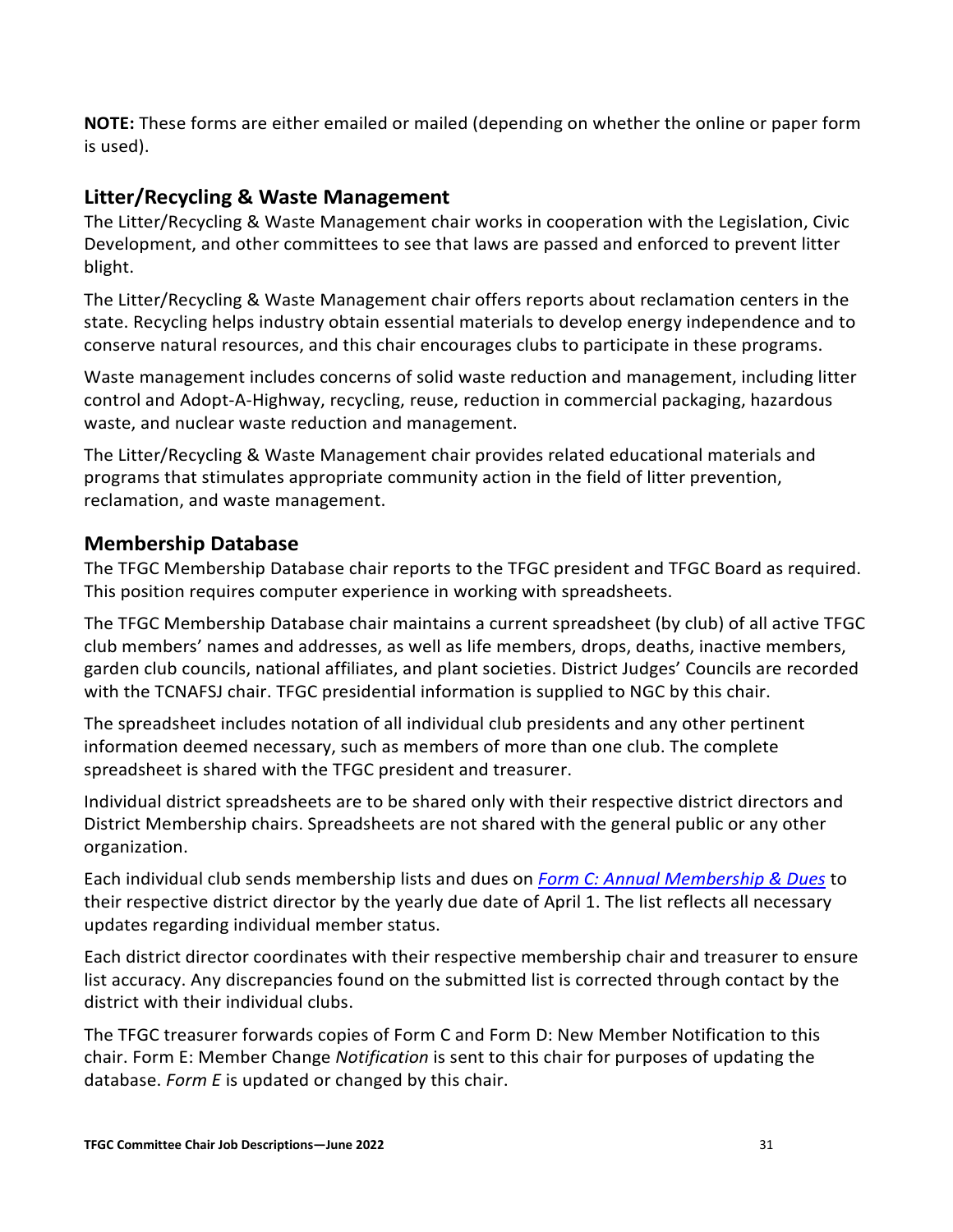**NOTE:** The [Forms section](https://www.tngardenclubs.org/forms/) on the TFGC website contains **online forms**, which are automatically sent to district directors, the Membership Database chair, and the TFGC treasurer, and **printable forms**, which can be filled out manually.

#### <span id="page-32-0"></span>**Membership Development**

The Membership Development chair coordinates activities with district directors and district membership chairs to bring existing Tennessee clubs into TFGC.

The Membership Development chair also:

- Works to form new clubs in TFGC
- Recruits new individual members
- Encourages small clubs to form garden club councils
- Provide any pertinent information relative to club membership
- Supplies districts with any necessary printed material, training aids, and ideas that helps recruit new club members
- Reviews *Form [NC: New Club Application](https://www.tngardenclubs.org/forms/)* for all required information before the form is presented for signatures and brought before the board
- Updates *Form NC*

Upon completion of the application form, the district director submits a motion form to the TFGC Board of Directors at the next available board meeting for final approval of the new club.

## <span id="page-32-1"></span>**NGC Member Services**

The Member Services chair's theme is "One-Stop Shopping for Every Garden Club." This chair promotes the vast array of items listed on the NGC website.

The National Garden Club headquarters, which houses NGC Member Services, stocks NGC publications, basic information kits for club presidents, program materials, bylaws and standing rules, approved flower show supplies, convention ribbons and badges, *Vision of Beauty* calendars, slide programs, videos, and loan materials.

Refer to the [NGC website](http://www.gardenclub.org/) to browse items to purchase, or download applicable documents and forms.

To directly order:

- Phone: 1-800-550-6007
- Email: [headquarters@gardenclub.org](mailto:headquarters@gardenclub.org)

## <span id="page-32-2"></span>**NGC Permanent Home**

The National Garden Clubs, Inc. (NGC) headquarters is called "Permanent Home" and is in St. Louis, Missouri. Income from the Permanent Home Endowment Fund is used to support the building, grounds, furnishings, equipment, and maintenance.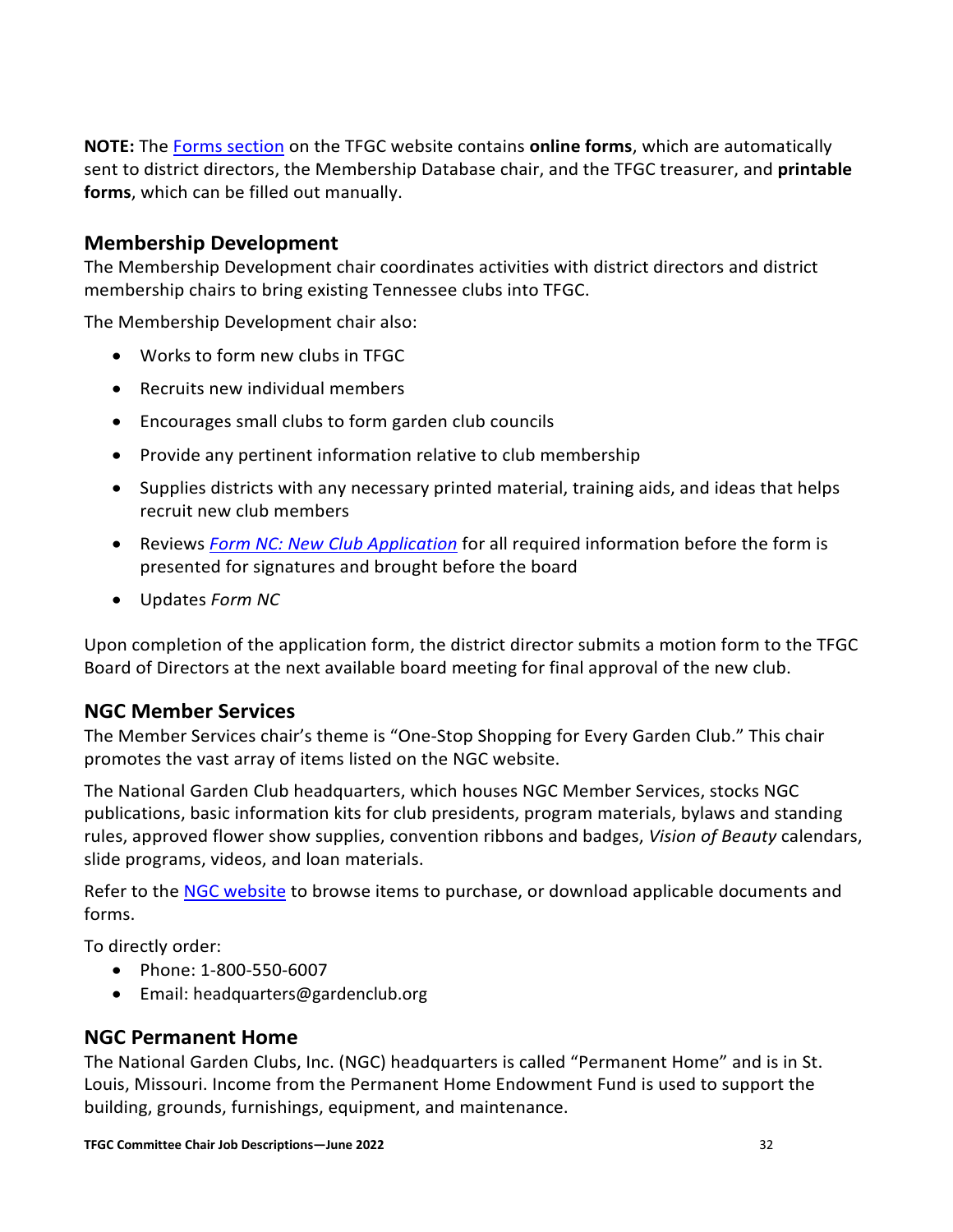This fund has been built from dedicated garden club members.

In the Spring of 1971, Tennessee became 100-percent in donating \$1 per member to our permanent home. To retain the 100-percent status, clubs use *[Form D: New Member Notification](https://www.tngardenclubs.org/wp-content/uploads/2022/01/Form-D-New-Member-Notification-1.pdf)* and send \$1 for each new member added since the past membership dues payment.

Using the *New Member Notification* form, individual garden club treasurers include a list of the new members, a check payable to TFGC for each new member, and send all to the TFGC treasurer. The names of 100-percent clubs are submitted regularly to editors of TVG and TNG.

All clubs are urged to contribute to our permanent home, regardless of the 100-percent status. All donations are forwarded by the TFGC treasurer to NGC headquarters to honor our TFGC presidents.

## <span id="page-33-0"></span>**National Affiliates & Plant Societies Liaison**

The National Affiliates & Plant Societies Liaison chair maintains and updates lists of National Affiliates and Plant Societies memberships and forwards these lists to all district directors for dissemination on a quarterly basis.

The National Affiliates & Plant Societies Liaison chair also prepares and updates lists based on membership applications received from district directors and referrals from the Horticulture & Improved Cultivars chair.

Membership of plant societies are based on the *TFGC Bylaws, Article III, Membership and Dues, Section I*, which states:

"Affiliate membership may be held by Audubon, plant, and ornithological societies, and garden departments of other clubs. Membership is not based on nor refused to anyone for reasons of race, religion, color, national origin, disability, gender, or age. Section 5 states that Audubon, plant and ornithological societies and garden departments of other clubs may become affiliates of Tennessee Federation of Garden Clubs, Inc., without the privilege of voting or holding office."

A National Affiliate or Plant Society meets the following criteria by:

- Being a member of a permanent statewide or national plant society
- Being entitled to representation at the annual meeting by their president or alternate
- Paying annual dues *(Article III, Section 5, of the TFGC Bylaws)*
- Not belonging to a district

Plant societies:

- Are invited to state meetings and conventions
- Receive the link for *The Volunteer Gardener*, the state magazine
- May receive advertisements in *TVG*, if applicable
- Work with garden clubs for programs and speakers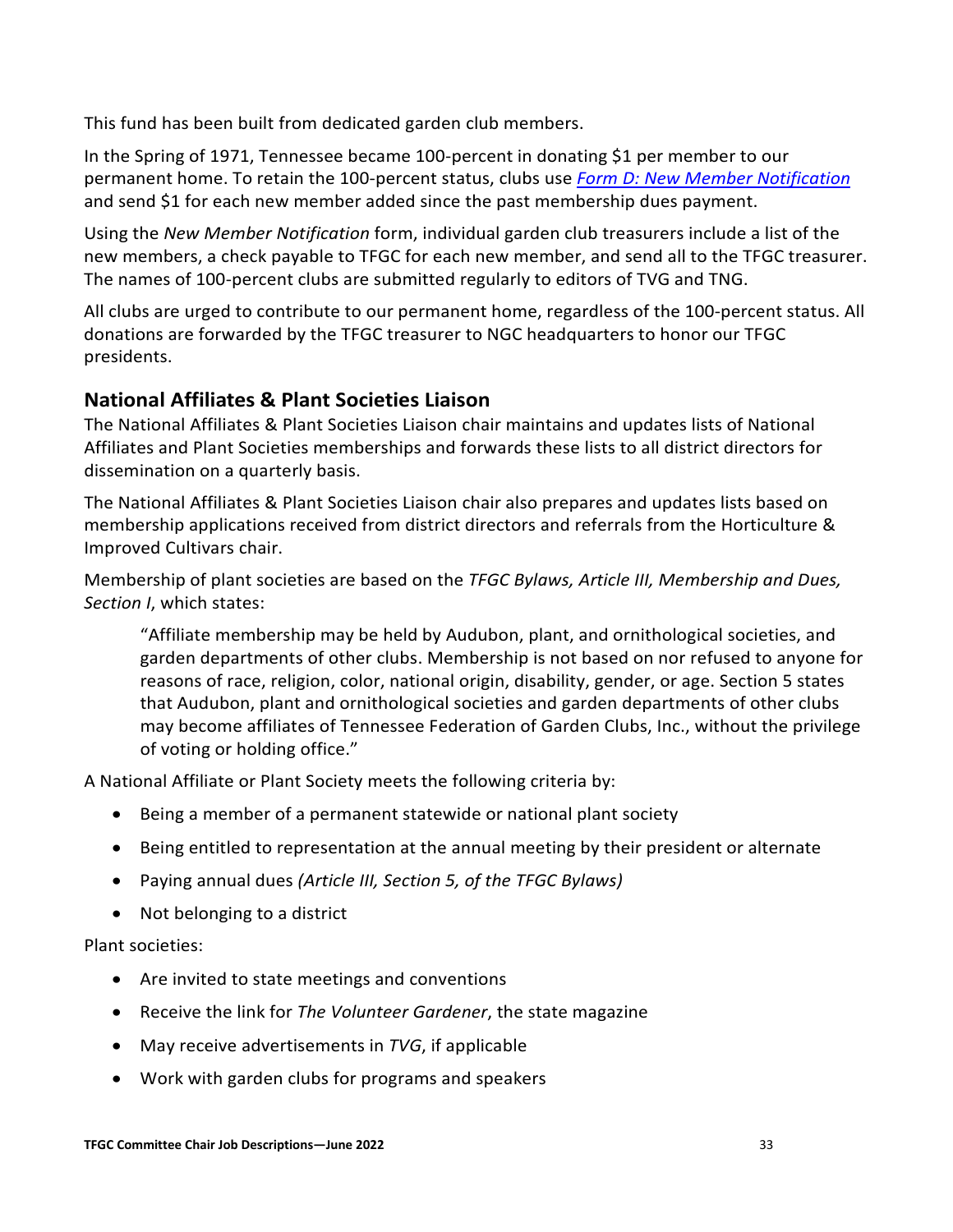- Receive garden club members as members in their societies
- Enter flower shows or garden clubs
- Sponsor a plant society flower show
- Receive the benefits of all other information

The National Affiliates & Plant Societies Liaison chair reminds affiliates and plant societies that dues are payable April 1. An application fee of \$5 and membership dues for one year of \$20 is payable to "Tennessee Federation of Garden Clubs, Inc.," and is sent to the District Director chair who processes the application.

You can find *Form G: Affiliate Membership [Application/Renewal](https://www.tngardenclubs.org/wp-content/uploads/2022/01/Form-G-TGC-Affiliate-Membership-Appl.pdf)* on the TFGC website. Applications are reviewed and confirmed by the district prior to submission to TFGC. District directors forward the application and check to the TFGC treasurer, who records the information and sends this same information to the Membership Database chair and this chair.

## <span id="page-34-0"></span>**National Garden Week**

In 1987, the Senate and House of Representatives in the Tennessee designated the week of the first Sunday in June in each year as "Garden Week." A proclamation was signed in perpetuity by the governor. The chair of National Garden Week encourages all garden club members to observe the week with educational activities and projects that focus on the benefits of gardening.

The National Garden Week chair encourages such programs as the planting of trees by school children, memorial plantings, garden programs on radio and TV, garden tours, and a series of proclamations.

The National Garden Week chair also:

- Encourages gardeners to share food, flowers, and plants with nursing homes, the sick, shut-ins, and friends
- Develops ideas for garden clubs, councils, and districts to use
- Brings National Garden Week to the attention of communities and local governments

## <span id="page-34-1"></span>**National & Tennessee Natural Disasters**

The term *natural disasters* refers to devastation created by floods, tornadoes, hurricanes, earthquakes, ice storms, fires (nationally or within Tennessee).

The National & Tennessee Natural Disasters chair encourages contributions to the National or Tennessee Natural Disasters Funds.

Club contributions designate either *National* or *Tennessee* and are submitted on *[Funds Collected](https://www.tngardenclubs.org/wp-content/uploads/2022/01/A2-Funds-Collected-Transmittal-Sheet-1.pdf) [Transmittal Sheet: Form A2](https://www.tngardenclubs.org/wp-content/uploads/2022/01/A2-Funds-Collected-Transmittal-Sheet-1.pdf)* to the TFGC treasurer. Donations not designated are split 50/50 between National and Tennessee. The Tennessee Natural Disaster Funds remain in the TFGC treasury.

**NOTE:** International Disasters was removed by NGC on October 1, 2019.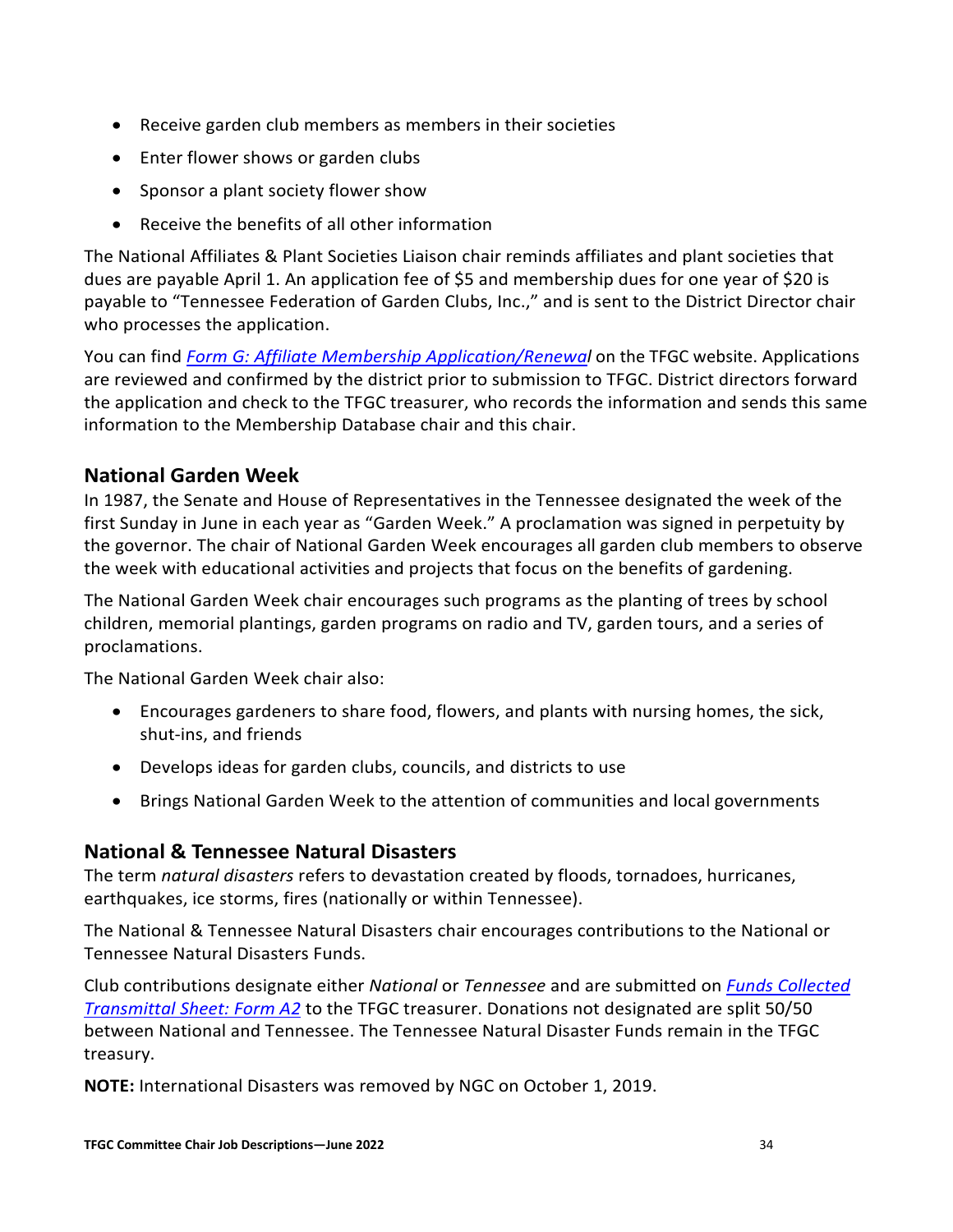#### <span id="page-35-0"></span>**Native Plants**

The Native Plants chair encourages the protection, planting, growing, and identification of native plants in Tennessee. TFGC published a plant book, *Native Plants of Tennessee: A Book of Lists,* in 2019–2020.

#### <span id="page-35-1"></span>**Penny Pines**

The Penny Pines chair educates, promotes, and raises funds for this conservation program in which NGC partners with the USDA Forest Service to replant replacement trees indigenous to a damaged area of a national forest.

The Penny Pines chair works with the TFGC treasurer for accumulating donations and sending donations, which must be made in \$68 increments, using the NGC Penny Pines form to NGC headquarters. Donors use *[Form J: Penny Pines Donations](https://www.tngardenclubs.org/wp-content/uploads/2022/01/Form-J-TFGC-Penny-Pines-Form-1.pdf)* and may designate a specific national forest where the donation may be used.

In addition, donors can make the donation in honor of an individual or group. NGC issues a certificate acknowledging the donation. The Penny Pines chair files the NGC form with the donated funds and distributes the certificates to the club, individual, or whoever made the donation. The chair also keeps a donation record.

#### <span id="page-35-2"></span>**Personnel**

The process of submitting the names of TFGC members who are interested in potential committee jobs (or when requested for NGC and DSGC jobs) is handled by the TFGC president, according to NGC and DSGC timelines.

#### <span id="page-35-3"></span>**Plant It Pink**

This is an NGC continuing project, which recognizes that virtually all of us have been touched in some way by breast cancer.

The Plant It Pink chair encourages garden clubs to:

- Plant pink gardens at hospitals, cancer centers, and memorial gardens
- Participate in garden therapy activities
- Offer pink flower show classes
- Participate in other activities to promote awareness of the fight against breast cancer

Projects may be carried out by garden clubs working alone or by partnering with appropriate groups of their choice.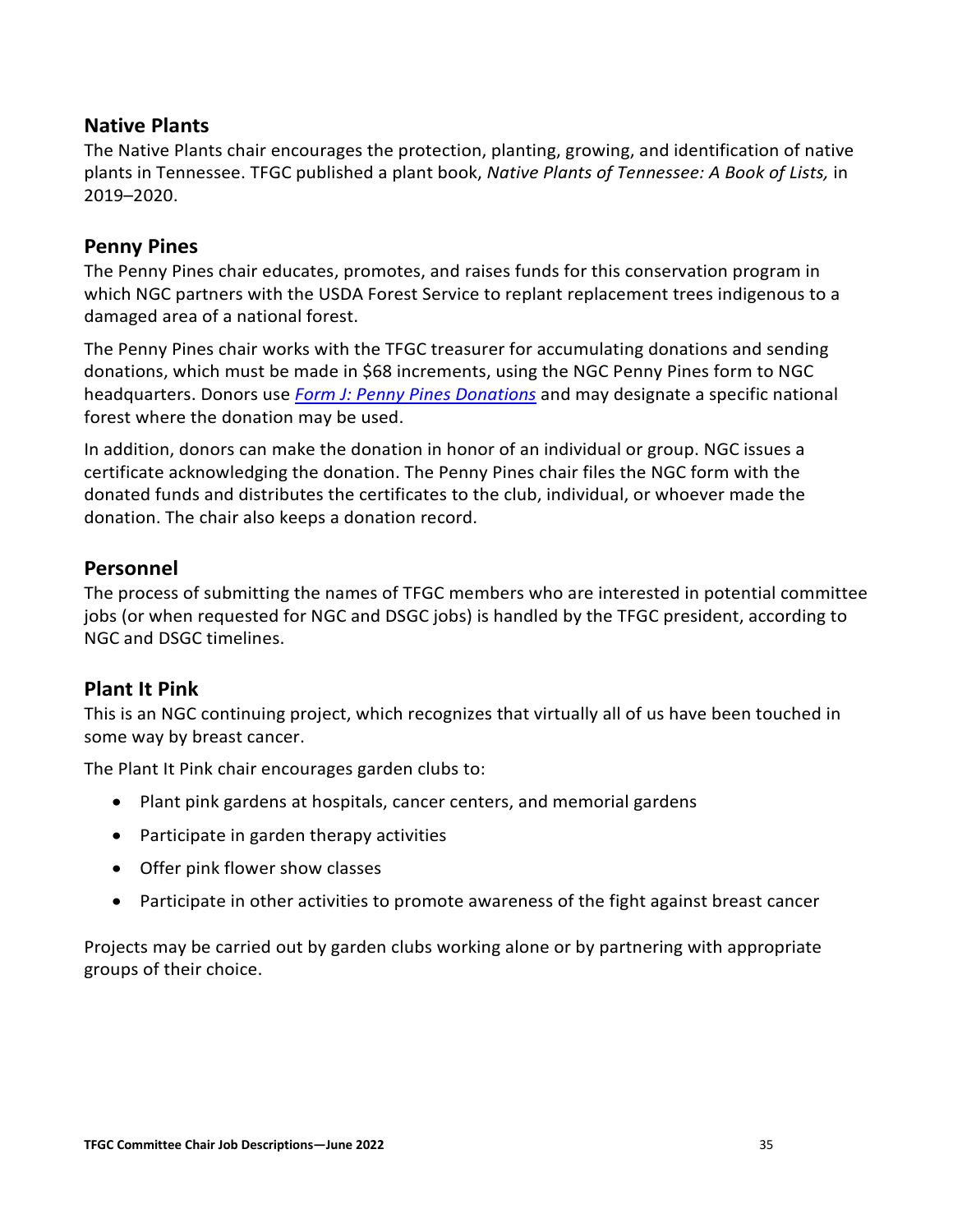## <span id="page-36-0"></span>**Protocol**

According to *Webster's Dictionary*, "protocol" means the code of ceremonial forms and courtesies, of precedence, accepted as proper and correct official dealings.

The Protocol chair is available for consultation any time there is a state or annual meeting involving District, TFGC, NGC, and DSGC officers. *A [Protocol Handbook](https://www.gardenclub.org/sites/default/files/2020-06/ngc-protocol-handbook-2016.pdf)* is used as a guide in all matters concerning protocol and can be found on the NGC website.

## <span id="page-36-1"></span>**Public Relations & Media**

The Public Relations & Media chair promotes and publicizes objectives and special projects of TFGC, NGC, and DSGC.

The Public Relations & Media chair also:

- Forwards new programs and projects to the district chairs with adequate information to enable them to promote the same with club members
- Periodically reemphasizes the importance of interaction and relationships between the board members, clubs, judges, and individual members
- Serves as a goodwill ambassador for TFGC

## <span id="page-36-2"></span>**Publicity**

The Publicity chair creates newsworthy articles to email or send hard copies to TFGC members for special events before the event.

The Publicity chair also:

- Prepares press releases in advance of events (e.g., conventions, conservation camp, and district meetings) for TFGC officers to insert their information for publication in newspapers, magazines, *TVG,* and the TFGC website
- Receives information from District Publicity chairs for TFGC publication

#### <span id="page-36-3"></span>*Recognition and Remembrance Book*

In the late 1980s, the *Book of Recognition and Remembrance* was started as a way to recognize people who have been important to TFGC and Racheff House and Gardens. The book recognizes former or active presidents (in Honor), and it records and remembers people who have been instrumental in the life of a club or a district (in Remembrance).

It also serves as a memorial to friends, gardeners, spouses, and children of members. The *Recognition and Remembrance Book* chair enters the contributions in the book. Donors are recognized, and recipients or family members are notified by letter about this honor or remembrance.

The book is placed on a stand at Racheff House and Gardens and may be viewed by visitors and members alike. There is no set amount for money donated.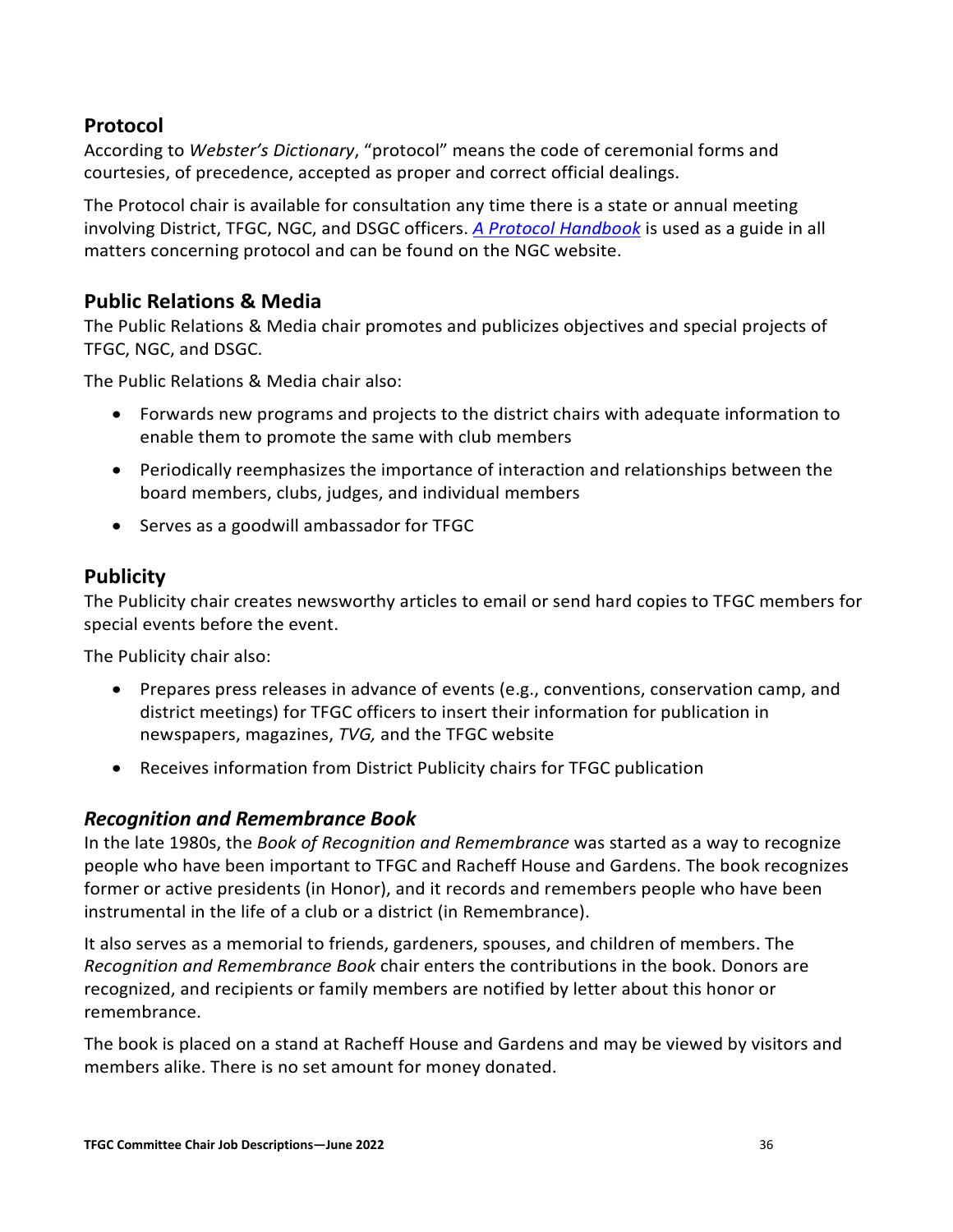Write the check to "TFGC" and on the bottom left corner of the check, enter the initials "R and R" so that the TFGC treasurer knows where to direct the donation. In the past, money was split between TFGC and Racheff. The proceeds are restricted funds and, as of 2011, given solely to Racheff House and Gardens.

#### <span id="page-37-0"></span>**Reforestation**

The Reforestation chair provides information on Tennessee forests, such as protecting our forests, investing in our forests, and the infestation of our forests.

The Reforestation chair also:

- Encourages garden clubs to work with local forest departments
- Promotes club programs about reforestation

#### <span id="page-37-1"></span>**Resolutions**

The Resolutions chair draws or accepts resolutions, apart from those involving legislation, for presentation to the board.

The Resolutions chair also presents the Courtesy Resolutions for the convention, provided that a Convention Resolutions chair has not been appointed.

Resolutions may express gratitude for exceptional work in areas of service, such as beautification and preservation, or may concern such subjects as protesting destruction by builders or contractors, or damage to historical areas. With a committee of two additional members appointed by the president, the Resolutions chair signs all such resolutions after approval by the board.

## <span id="page-37-2"></span>**Scholarships**

The Scholarships chair works with the Department of Horticulture at the University of Tennessee and its branches, as well as other Tennessee universities and colleges, to recommend recipients for scholarships in horticulture, floriculture, or related fields.

The Scholarshis chair also:

- Presents applications for these scholarships to the board of directors for approval
- Urges university officials to have students prepared to apply for NGC scholarships before December 1
- Updates all scholarship forms

For these forms, see "Scholarships" under **Projects & Programs**.

## <span id="page-37-3"></span>**Stationery and Printing**

As of 2019, TFGC has a surplus of stationery at IRH&G/Racheff and with the TFGC president. An order for stationery or printing can be designated to an officer or chair by the TFGC president.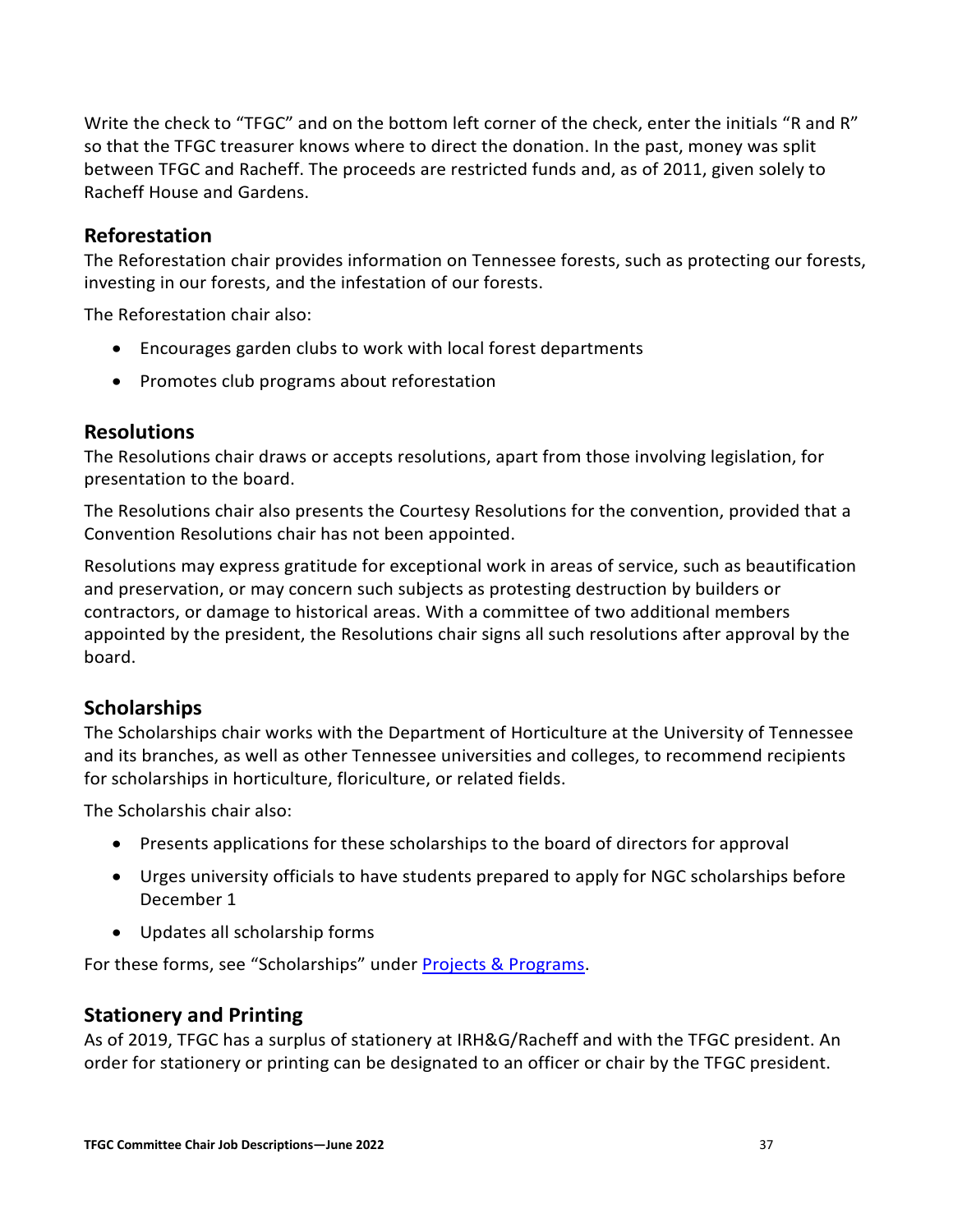## <span id="page-38-0"></span>**Tennessee Executive Residence Project (TNERP)**

This project is a TFGC-statewide program designed to raise funds from member contributions across the state to provide fresh flowers and floral designs for specific projects at the Tennessee Executive Residence at the invitation of the First Lady of Tennessee. The chair of this committee acts as a liaison between TFGC and the office of the first lady to plan design opportunities and secure design participants from the four districts and garden clubs across the state on a rotating basis.

Project funds are derived from voluntary donations. Garden clubs are encouraged to contribute at a minimum level of \$1 per member, although historically, many garden clubs have contributed annually at a level greater than this. Each club treasurer sends all donated funds to the TFGC treasurer. The committee and participants of the TNERP send their receipts to the TFGC treasurer for reimbursement.

The budget for each event is to be determined by the Tennessee Executive Residence Project chair and is based upon available funds. Generally, design opportunities center around a holiday or special event and include gate decorations, as well as arrangements throughout the residence, Conservation Hall, and large tents on the grounds.

An activity/status report is distributed at the quarterly state board meetings and the convention. Articles describing recent projects can be submitted to the *TVG* editor and the TFGC website.

## <span id="page-38-1"></span>*The National Gardener* **(***TNG***)**

*[The National Gardener](https://www.gardenclub.org/national-gardener)*, the official magazine of NGC, is published four times a year. In April 2021, the *TNG* is available only on the NGC website and does not require a subscription. *TNG* is dedicated to keeping the membership informed on organizational matters, promotion of objectives, projects, and programs.

## <span id="page-38-2"></span>*The Volunteer Gardener* **(***TVG)* **Editor**

The *TVG* editor plans and publishes *[The Volunteer Gardener](https://www.tngardenclubs.org/volunteer-gardener/)*, the official publication of the TFGC.

The TVG editor:

- Compiles and publishes four issues annually, consisting of Spring, Summer, Fall, and Winter issues. The publication timeline is set by the *TVG* editor or the TFGC president.
- Adheres to stated deadlines for submitting information (stated within *TVG* issues or by the editor). Material received after those dates are considered for publication in subsequent issues.
- Solicits electronic or written material and photographs for special articles that the TFGC president suggests or agrees should be published
- Assembles materials as they come in
- Sends articles by email to the associate editor for editing and proofing.
- Sends a final PDF of *TVG* to the associate editor for a final proofing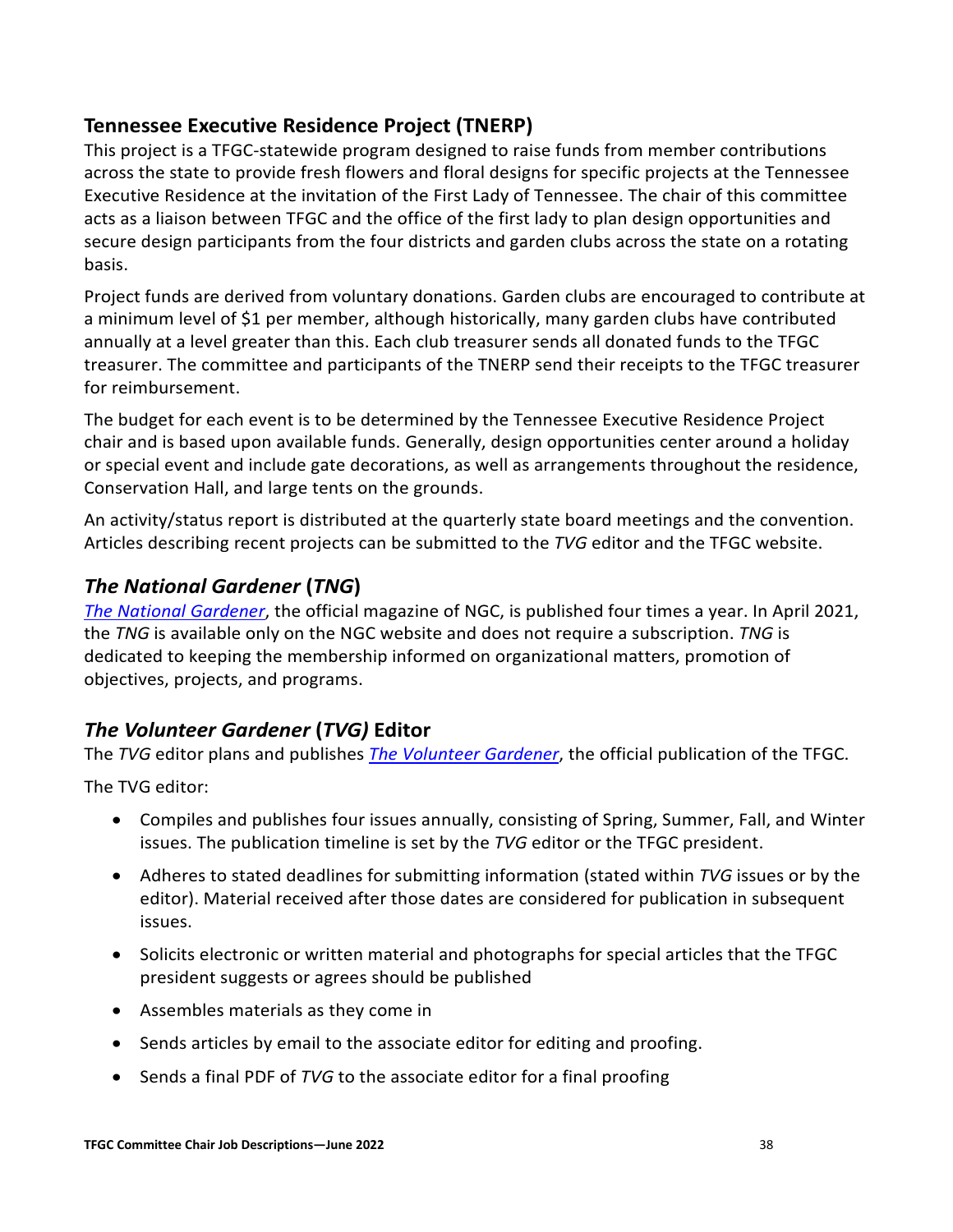- Modifies articles as necessary
- Informs the TFGC president of the digital release date
- Prints copies of each *TVG* issue and mails them to the Archivist, who places them in the Archives vault at the TFGC headquarters/Racheff
- Submits *[Form B: Expense Reimbursement Request](https://www.tngardenclubs.org/wp-content/uploads/2022/01/Form-B-Expense-Reimbursement-Request-1.pdf)* to the TFGC treasurer for reimbursement of printing the archival copies

## <span id="page-39-0"></span>*The Volunteer Gardener* **(***TVG***) Associate Editor**

The associate editor communicates and works with the *TVG* editor to edit materials for correctness, spelling, punctuation, and clarity.

The associate editor also:

- Rewrites articles that are incomplete or unclear
- Rewrites and reorganizes for readability and clarity, as well as to accommodate the article in the space allowed, as directed by the editor
- Communicates by email with the *TVG* editor for all materials sent for publication

#### <span id="page-39-1"></span>**Trees**

The Tree chair aims to inspire each district to gain a better understanding of the importance of trees and their impact on our lives and the world we live in.

The Tree chair also:

- Encourages the planting of memorial trees to mark special occasions, to honor a club member for special service rendered, or to memorialize deceased members
- Keeps up-to-date information on the effects of problems such as acid rain, pine beetles, and tent worms on trees throughout the state
- Works with the Tennessee Department of Transportation and local governments to promote tree plantings and beautification
- Works with the Legislation chair to have laws causing the unnecessary cutting of trees on state highways repealed or amended

## <span id="page-39-2"></span>**Trillium Consultants' Council (TCC) of TFGC**

This council represents consultants who have received their status from any one or all three of the NGC schools (Environmental, Gardening, and Landscape Design) and selected the name of the three-level Trillium at the preconvention meeting of the joint schools on June 19, 2018.

The presiding officer, known as Council President, of TCC is a consultant in either of the three schools and be a consultant in good standing. The officer is elected as council president of the Trillium Consultants' Council of TFGC.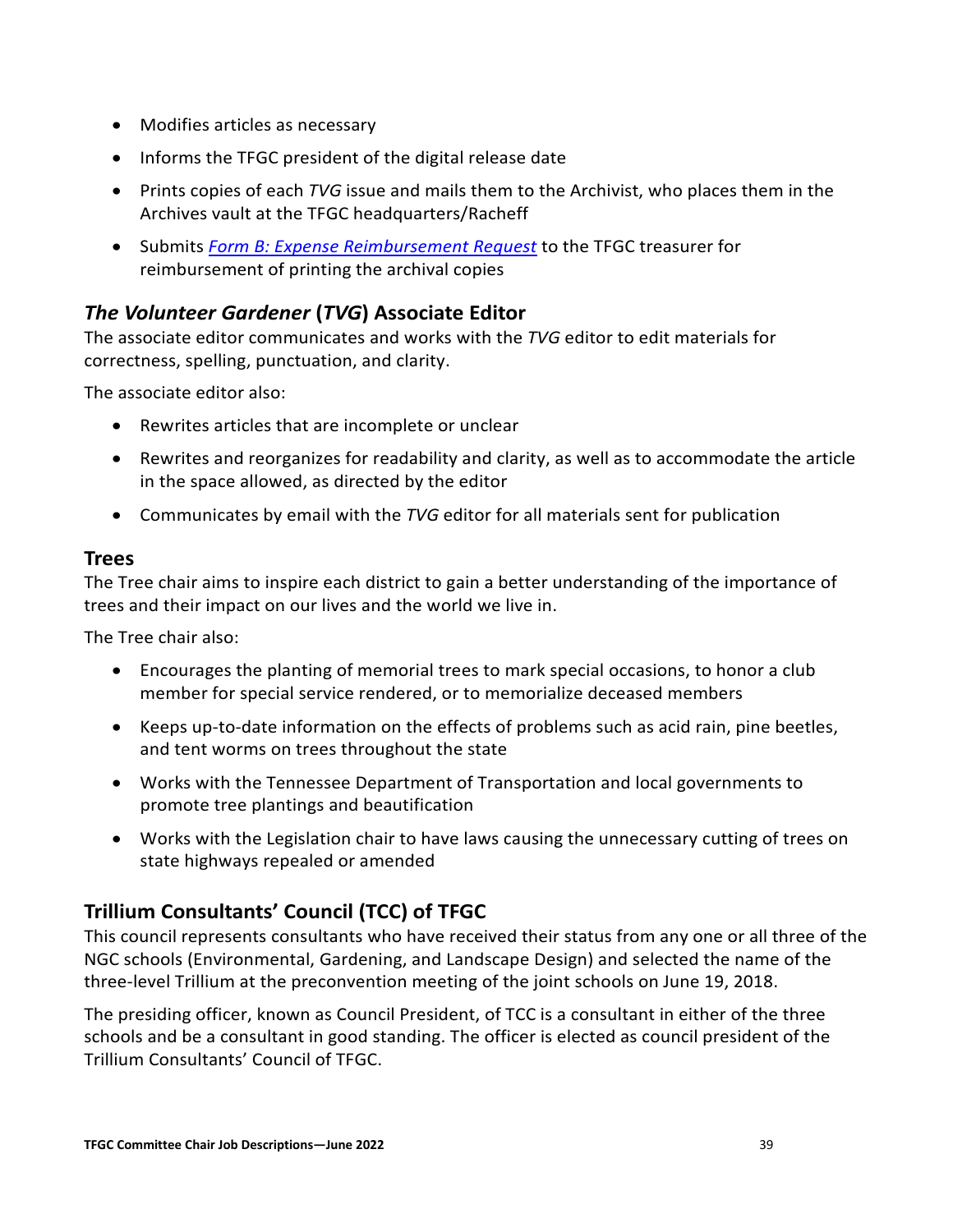The Council gives assistance to the three NGC schools and refreshers. The council president appreciates beauty and its creation through the continued and advanced study of the three schools.

The Council:

- Encourages clubs to consider improvements of home grounds and public areas in our communities
- Supports all areas of our environment, gardening, and landscape design.

The Council encourages consultants to participate in the NGC guidelines for a state council (*NGC Article X*, page 31).

The NGC schools may be sponsored by a local garden club, council, district, judge's council, judges' study club, or the state club with surplus funds being retained by the sponsor.

#### **1. Environmental Schools**

The mission of the NGC four-course accredited school is to teach environmental literacy, to cherish, protect, and conserve the living earth. The study is an approach to understanding the environment and the interdependence of plants, animals, and humankind. Qualified and knowledgeable speakers are engaged for each eleven-hour seminar, including a twohour field trip.

Courses include *Course 1*: Ecology and Environmental overview; *Course 2:* Land; *Course 3*: Air and *Course 4:* Water. A written examination is given for each course after all units of study and the field trip are completed. Upon successful completion of all four courses, the student becomes an accredited Environmental Consultant.

The Environmental Schools chair acquires TFGC board approval for an Environmental School in Tennessee and registers each course three months in advance with the NGC ES Accrediting chair and NGC Headquarters.

#### **2. Gardening Schools**

Gardening schools were established in 1977 by NGC to stimulate interest in all phases of gardening and horticulture. The program consists of four courses, followed by an examination. Areas of study include basic botany, soils, annuals, perennials, trees and shrubs, pests, diseases of plants, pruning, and many other selected topics.

Any club, group of clubs, or district or state organization affiliated with NGC may sponsor a series of courses. Courses need not be taken sequentially. Completion of a series of four courses and the exams gains the garden club member a Gardening Consultant certificate. The certificates are renewed in accordance with NGC procedures and become invalid if not renewed within five years. Master status is granted upon renewing the certificate for the fourth time. The Certificate of Good Standing records are kept by this chair.

The Gardening Schools chair also:

• Is responsible for the gardening program throughout the state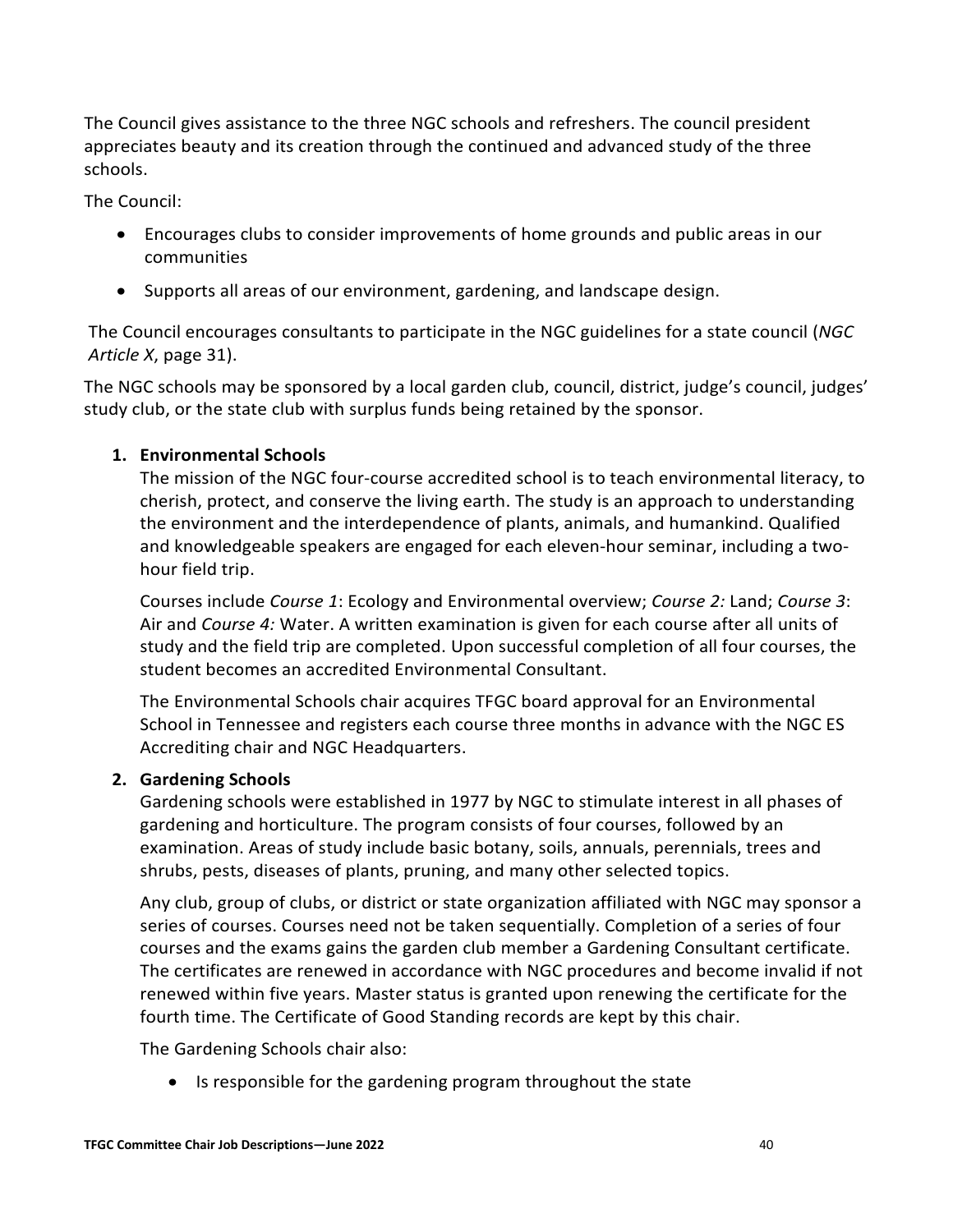- Ensures that all courses meet NGC requirements
- Keeps records of all courses held within the state
- Maintains files on all accredited gardening consultants in Tennessee

#### **3. Landscape Design Schools**

The Landscape Design Schools chair is a Landscape Design consultant in good standing and is appointed by the TFGC president.

The Landscape Design Schools chair also:

- Keeps in contact with NGC regarding Landscape Design schools, refresher courses, and credentials of each consultant
- Serves as chair of a school or appoints a school chair to conduct a Landscape Design school, including all aspects related to the school
- Either keeps or appoints a Landscape Design accrediting consultant to keep credentials for all Landscape Design consultants in the state
- Conducts all necessary refreshers and tours or appoints another person to conduct these refreshers and tours

## <span id="page-41-0"></span>**Water & Wetlands Conservation**

The Water & Wetlands Conservation chair develops and implements programs focusing on water conservation and water quality, providing information to each garden club with an emphasis on the problems and specific issues within their area.

The Water & Wetlands Conservation chair also:

- Publicizes through *TVG* the seriousness of groundwater depletion, groundwater quality, water supply, surface water quality, and wetlands protection
- Stays up to date on the development and implementation of the Clean Water Act, Safe Drinking Water Act, and other related laws and government programs in Tennessee
- Encourages clubs to have programs that educate and alert members to all water problems
- Promotes workshops
- Submits relevant articles to *TVG*
- Cooperates with the Conservation Camp and Legislation chairs for follow-up activities relating to groundwater

## <span id="page-41-1"></span>**Ways & Means**

The Ways & Means chair researches and develops fundraising projects and ideas for garden club projects to benefit TFGC, districts, or clubs.

The chair and the committee endeavor to complete any fundraising projects that may have been carried over from previous administrations.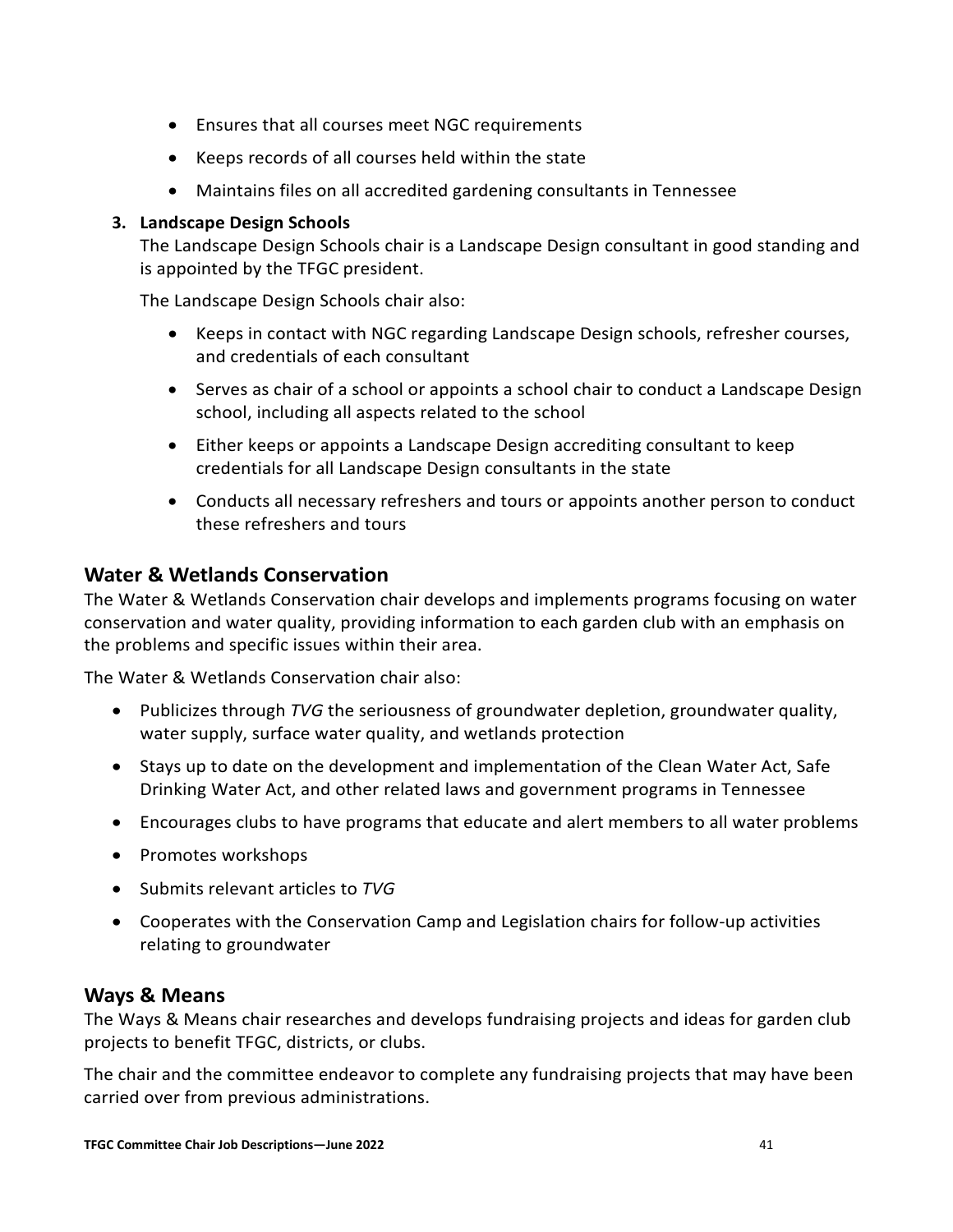The Racheff treasurer receives Ways & Means funds for the Amazon Smiles program for TFGC/Racheff. Wanda Copley (cell: 615-890-4458; email: [wanny1mommy@gmail.com\)](mailto:wanny1mommy@gmail.com) receives the Kroger account funds and sends these funds to the TFGC treasurer.

## <span id="page-42-0"></span>**Wildflowers**

The Wildflowers chair encourages the protection, planting, growing, and identification of wildflowers (native and naturalized) in Tennessee.

## <span id="page-42-1"></span>**Wildlife & Endangered Species**

The Wildlife & Endangered Species chair promotes knowledge, conservation, and appreciation of plants and animals affected by the environment and are in danger of becoming extinct.

The Wildlife & Endangered Species chair also:

- Publicizes updated lists of endangered species
- Makes these lists available for garden clubs and youth groups to use
- Cooperates with related committees in promoting and planning constructive preservation action

## <span id="page-42-2"></span>*Website Committee*

#### <span id="page-42-3"></span>**Website Administrator**

The Website Administrator chair maintains and optimizes the Tennessee Federation of Garden Clubs (TFGC) website.

The Website Administrator chair also:

- Serves as the committee lead
- Works with all website committee chairs to ensure the website contains up to date and useful information for all TFGC club members, officers, directors, and committee chairs

The chair and co-chair work closely with the TFGC president to ensure all content and links are updated and accurate. Tasks include:

- Replacing old content with new content
- Communicating with content providers and club officers if there are typos or other issues
- Using WordPress, the TFGC website management tool

These chairs upload content received from the president, officers, chairs, and others. The Website Committee checks all submissions for spelling, grammar, accuracy, and overall readability.

Administrators also assign and update login permissions for directors, officers, board members, and website committee members who need to access the site.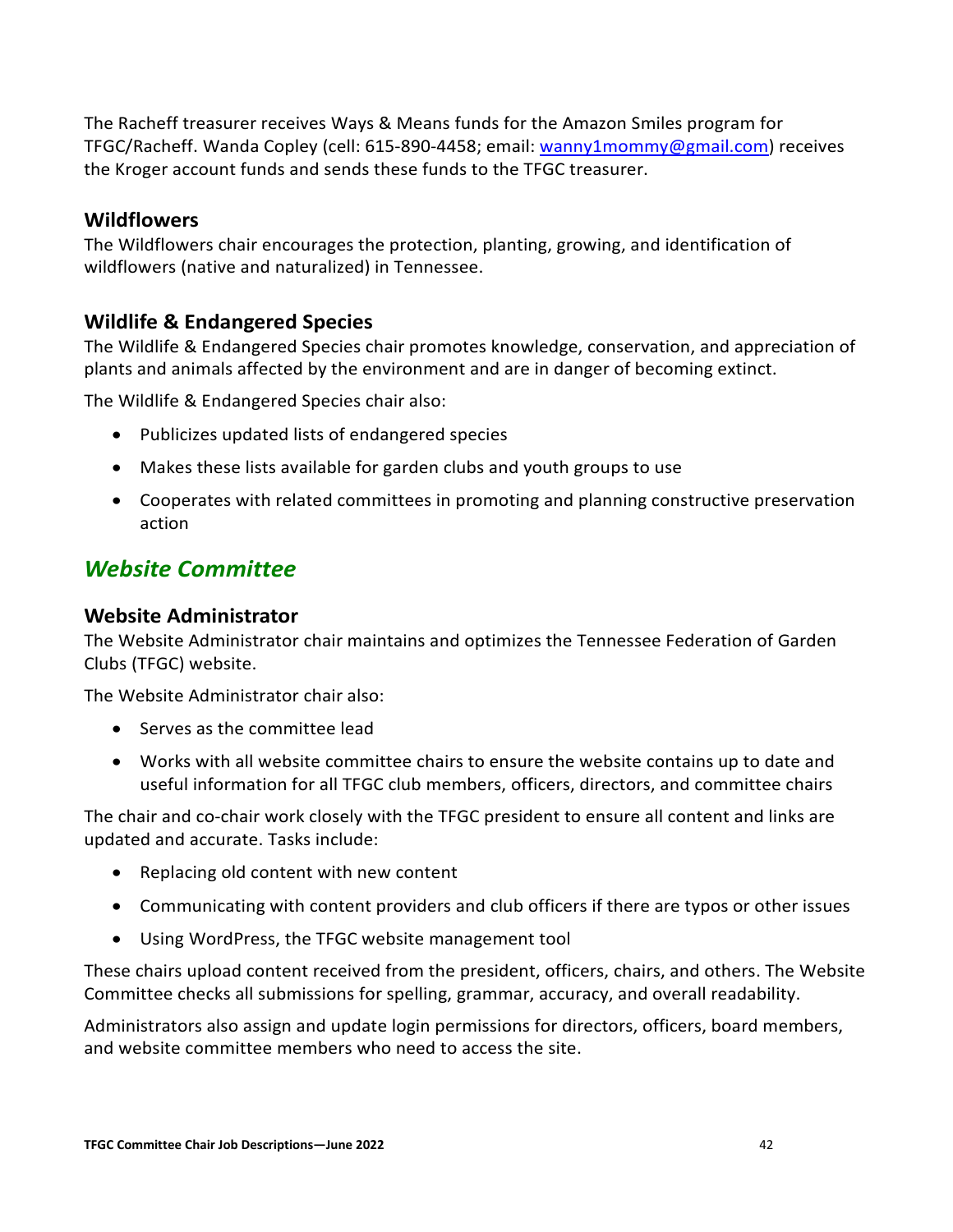#### <span id="page-43-0"></span>**Forms Manager**

The Forms Manager chair posts all TFGC forms to the website.

The Forms Manager chair also:

- Works closely with the TFGC president and other garden club representatives to ensure that TFGC forms are correct, up to date, and easy to use
- Meets with committee representatives who require certain forms for club business
- Deletes old content and replaces it with new content
- Ensures that online forms are dynamic and usable
- Ensures that the latest PDF forms are available for those club members who would rather print and fill out forms manually rather than fill them out online from the TFGC website
- Liaises with the website administrator

#### <span id="page-43-1"></span>**Calendar of Events Manager**

The Events Manager chair gathers and edits all calendar special events for the Tennessee Federation of Garden Clubs' website.

The Events Manager chair also:

- Serves as the central contact for calendar events
- Works closely with the TFGC president and other garden club representatives to ensure events are correct, up to date, and contain all data relevant to the calendar (e.g., event name, date, time, location, topic, organizer, contact)
- Communicates with officers, board members, and district and committee representatives who require publication of their events on the TFGC calendar
- Deletes old event content and replaces it with new content
- Informs event representatives of any calendar conflicts to avoid training overlaps
- Liaises with the website administrator

#### <span id="page-43-2"></span>**Social Media—Facebook Manager**

The Facebook Manager chair gathers and edits all content, photos, announcements, and links for the Tennessee Federation of Garden Clubs' Facebook site. The Facebook site can be accessed via a link in the TFGC website footer.

The Facebook Manager chair also:

- Serves as the central contact for all Facebook posts
- Works closely with the TFGC president and other garden club representatives to ensure Facebook posts are up to date and contain only relevant content
- Adds and deletes TFGC Facebook site members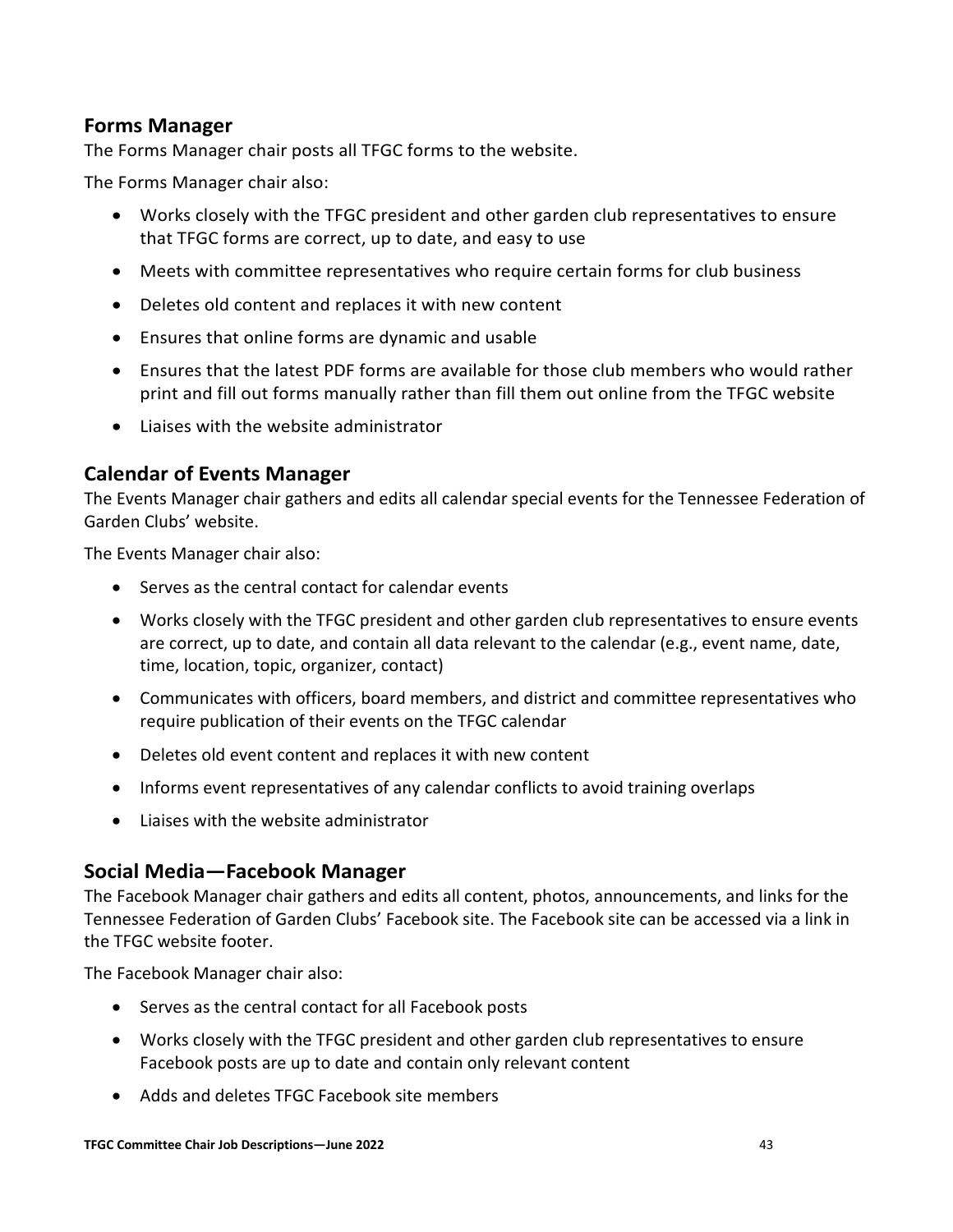- Communicates with officers, board members, and district and committee representatives who need Facebook posts
- Deletes old content and adds new content
- Informs contributors of any site standard conflicts
- Liaises with the website administrator to ensure that posts do not conflict with other TFGC website content

## <span id="page-44-0"></span>**Social Media—Instagram Manager**

The Instagram Manager chair gathers, formats, and edits all photos, announcements, and links for the Tennessee Federation of Garden Clubs' Instagram site. The Instagram site can be accessed via a link in the TFGC website footer.

The Instagram Manager chair also:

- Serves as the central contact for all Instagram posts
- Works closely with the TFGC president and other garden club representatives to ensure Instagram posts are up to date and contain only relevant content
- Communicates with officers, board members, and district and committee representatives who need Instagram posts
- Deletes old content and adds new content
- Informs contributors of any site standard conflicts
- Liaises with the website administrator to ensure that posts do not conflict with other TFGC website content

## <span id="page-44-1"></span>**Key Websites**

- Tennessee Federation of Garden Clubs[—www.tngardenclubs.org](https://d.docs.live.net/b70a02ca701517bc/Documents/Gardening/Website%202021/Job%20Descriptions/Committee%20Chairs/www.tngardenclubs.org)
- National Garden Clubs[—www.gardenclub.org](http://www.gardenclub.org/)
- Deep South Garden Clubs-www.dsgardenclubs.com

## <span id="page-44-2"></span>*TFGC Youth*

## <span id="page-44-3"></span>**High School Distinguished Service Project Award**

This is a new 2018 NGC award to be awarded to a high school student, grades 9-12, for an outstanding civic project making a significant improvement for public benefit, e.g., environment, conservation, landscape, horticulture, recycling, horticulture therapy.

A single member club, group of member clubs, districts, or a state garden club must sponsor the contest. Garden clubs are encouraged to reach out to youth groups already formed or to school classes.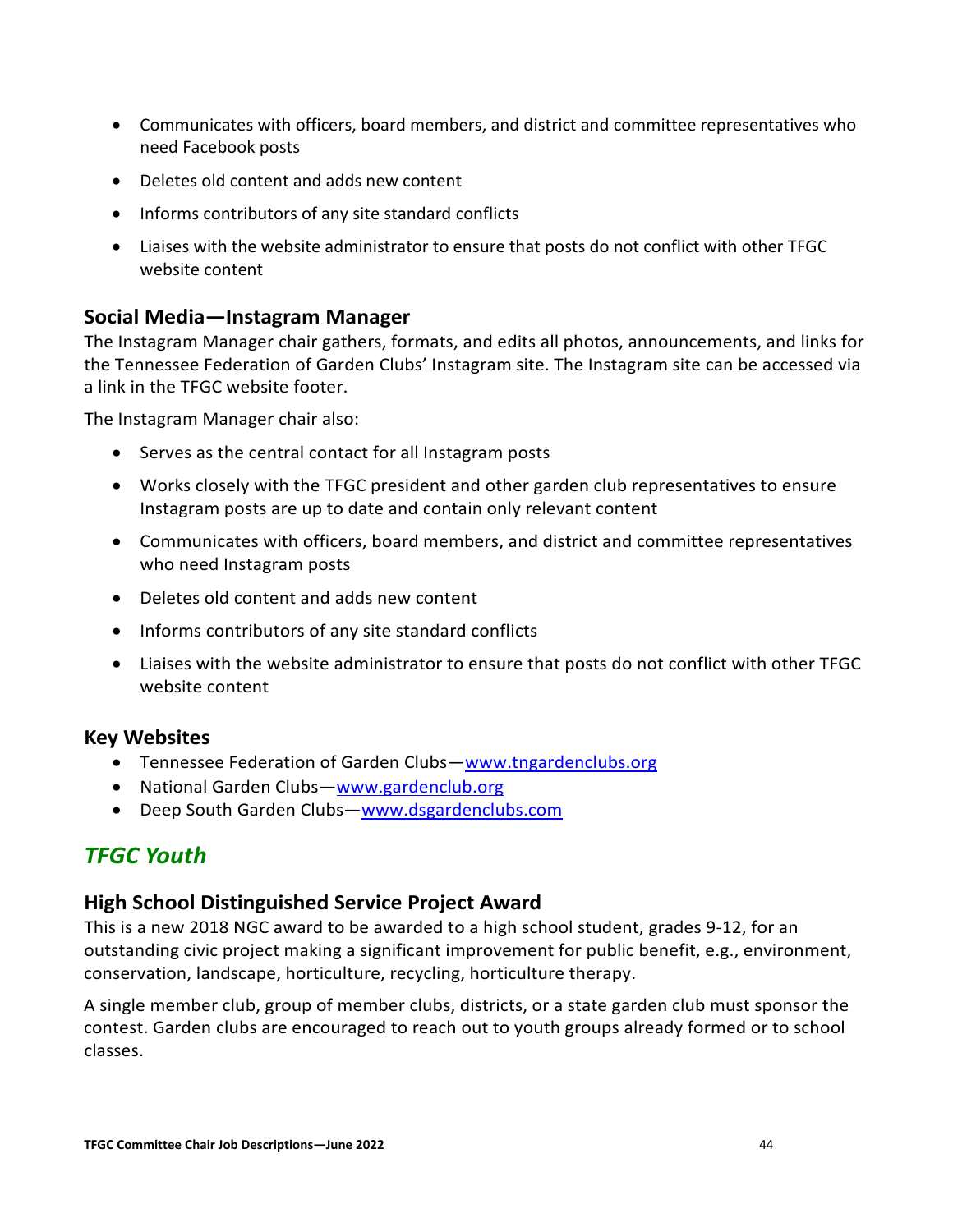## <span id="page-45-0"></span>**High School Essay Contest**

The High School Essay Contest chair reports to the Awards chair and is responsible for promoting and receiving all high school essay entries and for having the entries judged.

The TFGC deadline is before December 1. The Deep South deadline is before January 1. This contest is open to all students attending senior high school with the national winner awarded a \$1,000 scholarship. Rules, themes, scale of points, and deadlines are published in *TNG* in oddnumbered years or can be found on the NGC website.

## <span id="page-45-1"></span>**NGC Youth Gardening**

The NGC Youth Gardening chair reports to the Awards chair and encourages the formation of Youth Garden Clubs in the following categories:

- Juniors: Pre-K Grade 6
- Intermediates: Grades 7–8
- High School: Grades 9–12

Youth clubs may be established with neighborhood children, school classes, 4-H groups, Boy/Girl Scouts, or church groups. Programs are tailored to the interest of the membership and to the grade level. NGC offers "Youth Floral Design Lesson Plans" on its online store to assist with the formation of youth clubs and program ideas.

Youth clubs must be sponsored by an adult garden club that belongs to NGC (if your club is a member of TFGC, you are a member of NGC), have a minimum membership of four for juniors and intermediates and five for high school clubs, and meet a minimum of four times during the club or school year.

All youth clubs register with this chair. By filling out *[Form H: Youth Garden Club Registration](https://www.tngardenclubs.org/wp-content/uploads/2022/01/Form-H-Youth-Garden-Club.pdf)*, the sponsoring garden club registers the youth club each year by December 1 to qualify for youth awards. The first-time application fee is \$7, and the annual registration fee is \$10 dues for each youth garden club.

The NGC Youth Gardening chair registers youth clubs with the Awards chair when TFGC dues are paid and requirements are met. Youth club dues are sent through district directors to the TFGC treasurer. Form H is updated by this chair.

Another membership category is *Special Youth Clubs*, which may be organized to meet the requirements of children with special needs or those in crisis (hospitals, drug treatment centers, battered women's shelters, and juvenile detention homes). These clubs differ from the regular youth category in that they are not required to have a minimum number of members, regular meetings, and members' names need not be recorded in a yearbook.

NGC asks that Special Youth Clubs send a short annual report to this chair with the following information: sponsoring club, age range of children, meeting place, types of activities, and times and dates of meetings.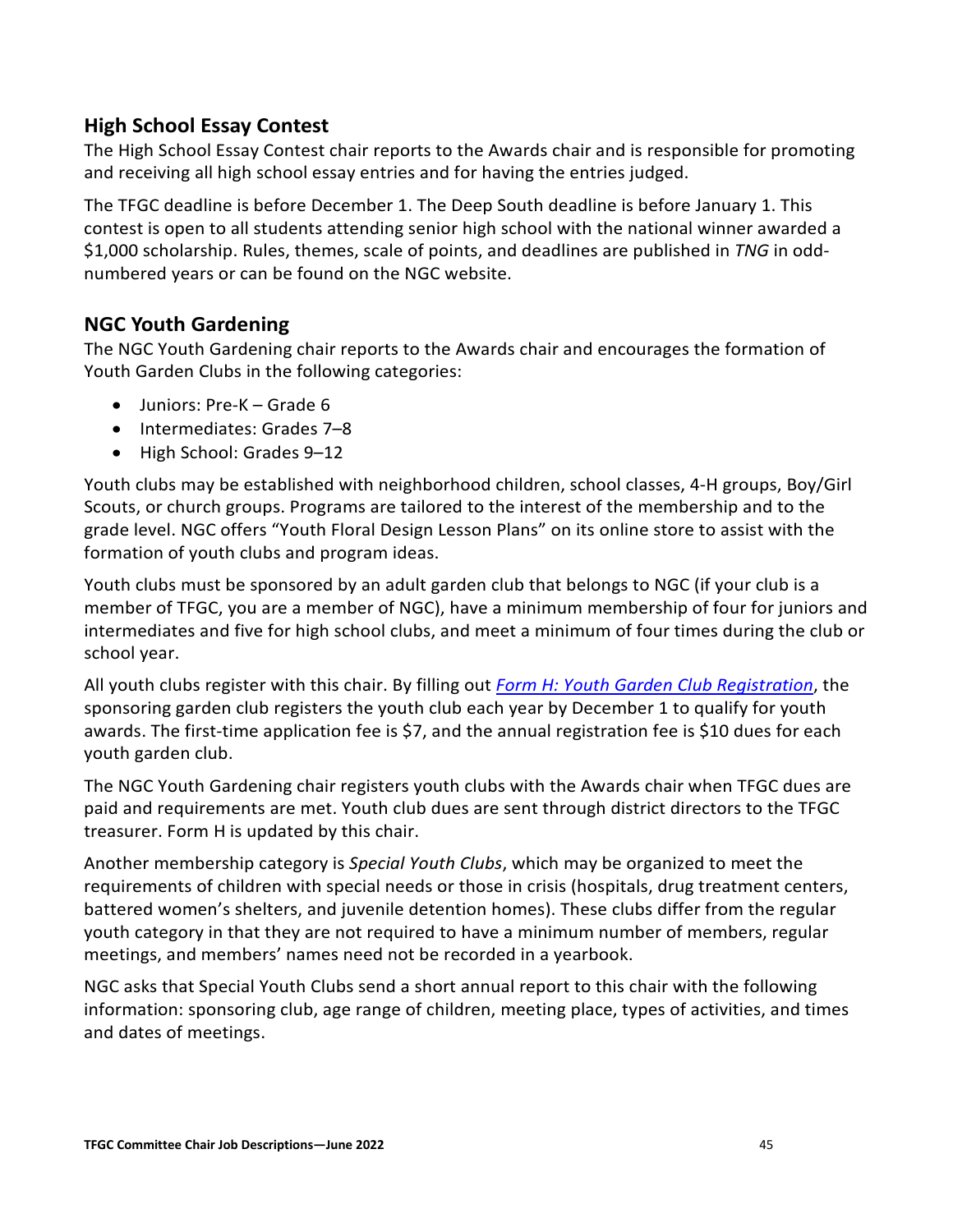## <span id="page-46-0"></span>**School Grounds & Outdoor Classrooms**

The School Grounds & Outdoor Classrooms chair reports to the Awards chair and encourages clubs, councils, and districts to participate in school grounds improvement projects, such as establishment of butterfly gardens, native gardens, wildflower trails, and wildlife habitats.

The School Grounds & Outdoor Classrooms chair also promotes:

- Creating outdoor classrooms
- Planning cleanup days
- Landscaping the school's entrance
- Providing nature programs for youth in an outdoor setting
- Assisting students in planting vegetable gardens are all projects worthy of state and national awards
- Maintaining the existing outdoor classroom located at IRH&G/Racheff and encourages clubs to use this outdoor classroom

## <span id="page-46-1"></span>**Smokey Bear & Woodsy Owl**

In cooperation with the USDA Forest Service, state foresters, and NGC, the Smokey Bear & Woodsy Owl (SB/WO) poster contest is a creative program to educate children about the importance of fire prevention and basic environmental conservation principles.

The contest is open to students in grades 1–5.

The Smokey Bear & Woodsy Owl chair reports to the Awards chair, publicizing and promoting this contest among youth and furnishes contest details and procedures to all districts. Garden clubs' winning posters are submitted to this chair by January 22. This chair judges and forwards garden club winners to the DSGC chair by February 15.

Garden clubs can present "Certificates of Appreciation" (available from the NGC website) to all children who enter the contest whether they win or not. Refer to the [NGC website for detailed](https://www.gardenclub.org/sites/default/files/2020-09/smokey-bear-contest-rules-2021.pdf)  [information,](https://www.gardenclub.org/sites/default/files/2020-09/smokey-bear-contest-rules-2021.pdf) and refer to NGC and DSGC Smokey Bear/Woodsy Owl Contest awards printed in *TVG*.

## <span id="page-46-2"></span>**Youth Poetry Contest**

The Youth Poetry Contest chair reports to the Awards chair and promotes, receives, and arranges for the judging of poetry contest entries. Kindergarten through ninth grade and special education students are eligible to enter the youth poetry contest.

The TFGC contest deadline is December 1. The Deep South Poetry contest deadline is January 1. Refer to the Youth Poetry Contest chair for themes, rules, and entry procedures.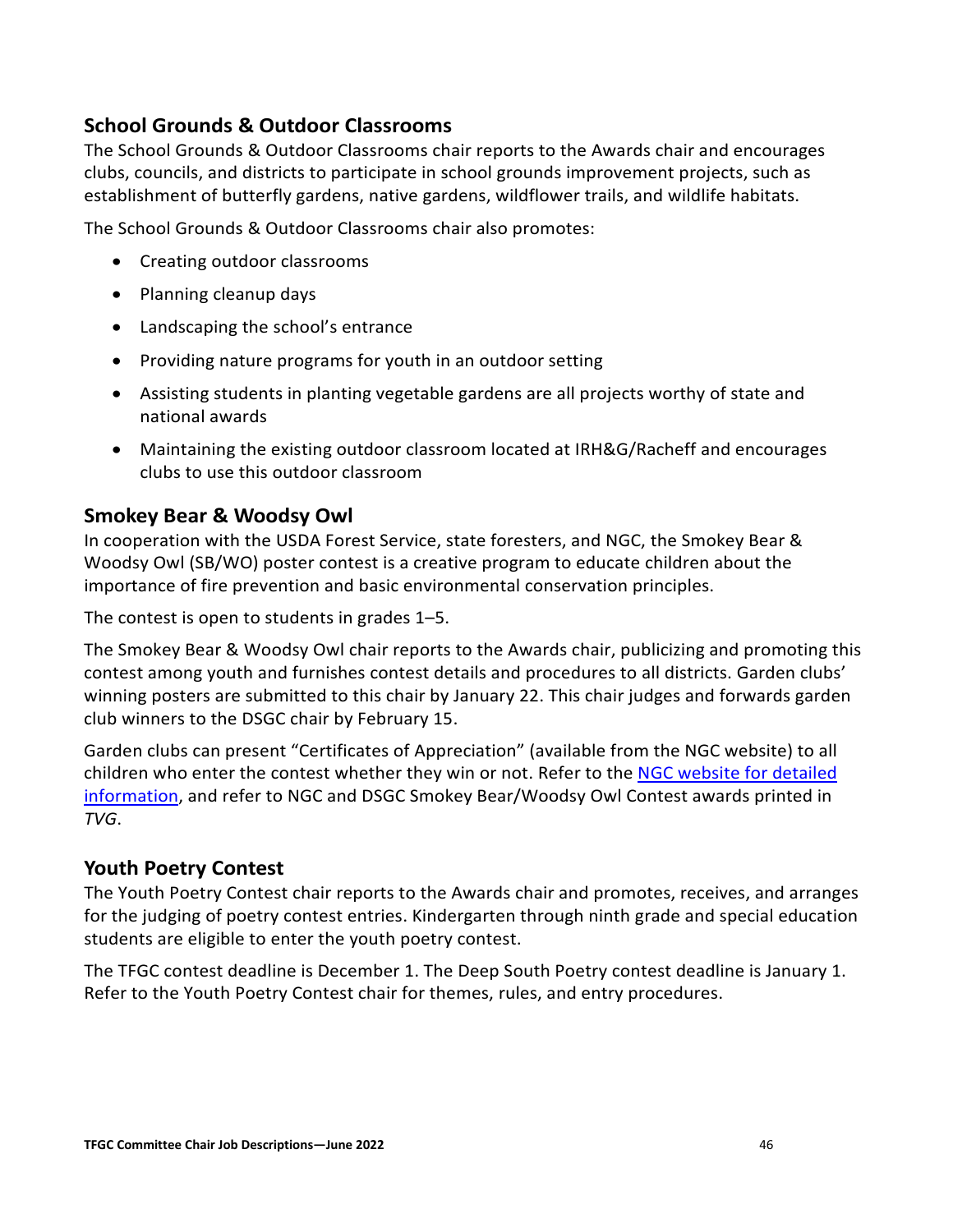## <span id="page-47-0"></span>**Youth Sculpture Contest**

The Youth Sculpture Contest chair reports to the Awards chair and promotes, receives, and arranges for judging of sculpture contest entries.

The Youth Sculpture Contest chair encourages youth to keep our planet green and get involved with saving the environment. This contest is open to children in grades four through eight.

- Applications with photos are submitted to this chair before January 1.
- This chair submits TFGC winners to the DSGC youth sculpture contest chair by January 15.
- The DSGC chair submits winners to the NGC chair by February 15.

## <span id="page-47-1"></span>*Tennessee Federation of Garden Clubs, Inc.*

## <span id="page-47-2"></span>**TFGC Special Projects**

The TFGC Special Projects chair (or chairs) promotes TFGC Special Projects for the administration term to achieve the goals of TFGC by notifying all districts of the project and compiles the book of evidence to apply for any awards offered.

## <span id="page-47-3"></span>*Deep South Garden Clubs, Inc.*

## <span id="page-47-4"></span>**DSGC Project**

The DSGC Project chair serves for two years for the six southeastern states in the Deep South Garden Clubs, Inc. A conservation project is selected for each administration. The six states compete for first place in carrying out the goals and objectives of the project.

The DSGC Project chair also:

- Informs the districts with printed information regarding ways that they can participate in this project
- Keeps each district abreast of all incoming information from the DSGC Project chairs
- Encourages participation

The four districts collect information and photographs on projects pertaining to the DSGC Project and compile a book of evidence (BOE) for their respective districts. Having a DSGC project chair appointed in each district is beneficial. These BOEs may be entered as district projects in the DSGC project.

Copies are sent to the TFGC DSGC project chair who compiles the four BOEs into one BOE to enter for state competition in the DSGC Project Start Award. Refer to DSGC project information printed in *TVG* and on the DSGC website.